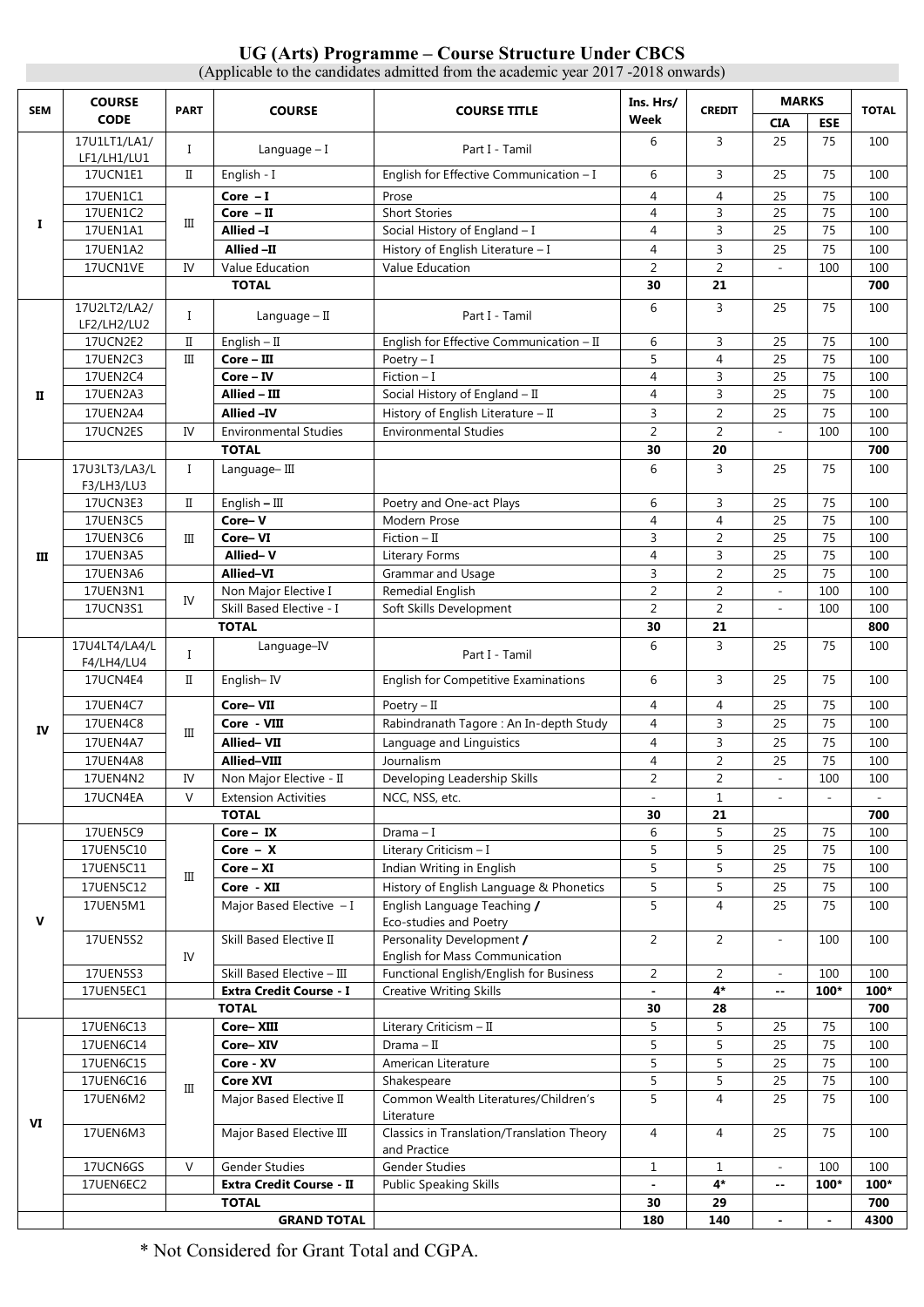### **I - B.A English Semester- I - Part II English Paper I**

#### **ENGLISH FOR EFFECTIVE COMMUNICATION – I**

**Hrs/week: 6 Internal Marks: 25 Credits : 3 External Marks: 75** 

**Sub. Code: 17UCN1E1 Max. Marks : 100** 

#### **Objectives:**

- To introduce the learners to various aspects of prose writing.
- To help the students appreciate the literary values.
- To familiarize the students with the major writers' writing in English and their works.

#### **Unit-I**

- 1. Essentials of Education Sir Richard Livingstone
- 2. The Happy Prince **-** Oscar Wilde
- 3. Uses of Present Tense

### **Unit-II**

- 4. What I Found in My Pocket G.K. Chesterton
- 5. Two Gentlemen of Verona A. J. Cronin
- 6. Uses of Past Tense

### **Unit-III**

- 7. Pandora's Box Ralph Waldo Emerson
- 8. Mrs. Packletide's Tiger H.H. Munro
- 9. Uses of Future Tense

### **Unit-IV**

- 10. At Harrow and Cambridge Jawaharlal Nehru
- 11. The Verger  **William Somerset Maugham**
- 12. Active and Passive Voices

## **Unit-V**

- 13. My Vision for India  **Martin Lawren** Dr. A.P.J. Abdul Kalam
- 14. Upper Division Love Manohar Malgonkar
- 15. Uses of Articles

1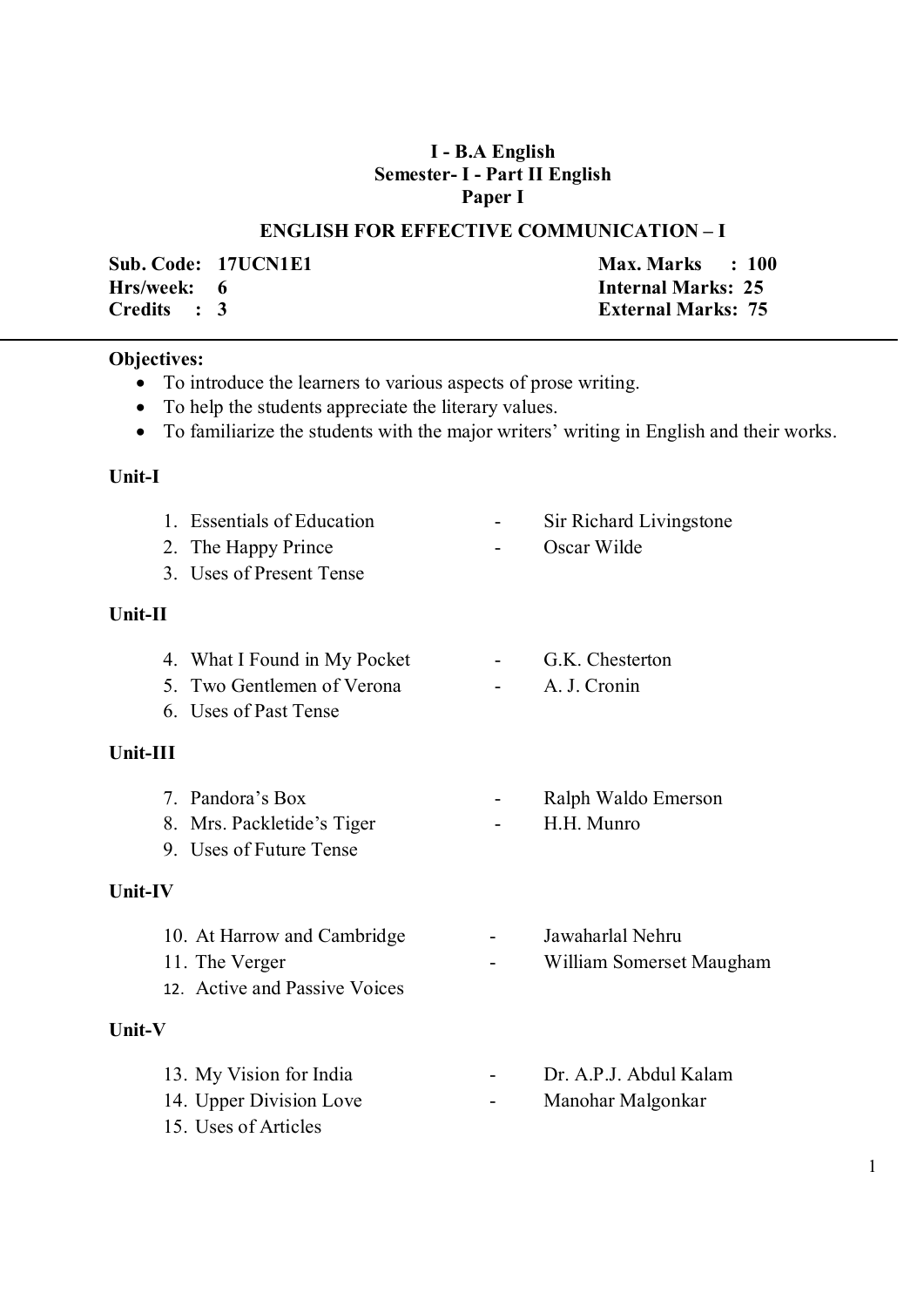### **I - B.A English Semester I - Part – III - Core Course - I PROSE**

**Sub. Code : 17UEN1C1 Max.Marks : 100 Hrs/week : 4 Internal Marks : 25 Credits : 4 External Marks: 75** 

## **Objectives:**

- To introduce the learners to various aspects of prose writing in order to help them appreciate essays in English.
- To develop the habit of reasoning and analysis through the assimilation of English semantic structures which help the readers with varied ways of looking at life observed through the writers literary personality**.**

### **Unit 1**

- 1. Francis Bacon Of Studies
- 2. Francis Bacon Of Great Place

### **Unit 2**

| 1. Richard Steele | $\sim$ | The Trumpet Club         |
|-------------------|--------|--------------------------|
| 2. Joseph Addison | $\sim$ | Sir Roger at the Theatre |

### **Unit 3**

| 1. Oliver Goldsmith | $\overline{\phantom{0}}$ | Man in Black          |
|---------------------|--------------------------|-----------------------|
| 2. Charles Lamb     | $\overline{\phantom{0}}$ | <b>Poor Relations</b> |

### **Unit 4**

| 1. William Hazlitt | $\sim$ | The Fight                  |
|--------------------|--------|----------------------------|
| 2. G.K. Chesterton | $\sim$ | The Worship of the Wealthy |

### **Unit 5**

| 1. J.B. Priestly | $\sim$ 100 $\mu$ | Lectures              |
|------------------|------------------|-----------------------|
| 2. Robert Lynd   | $\sim$ $\sim$    | In Praise of Mistakes |

### **Prescribed Book:**

A Galaxy of English Essayists:

From Bacon to Beerbohm. M. G. Nayar (Ed.); Macmillan.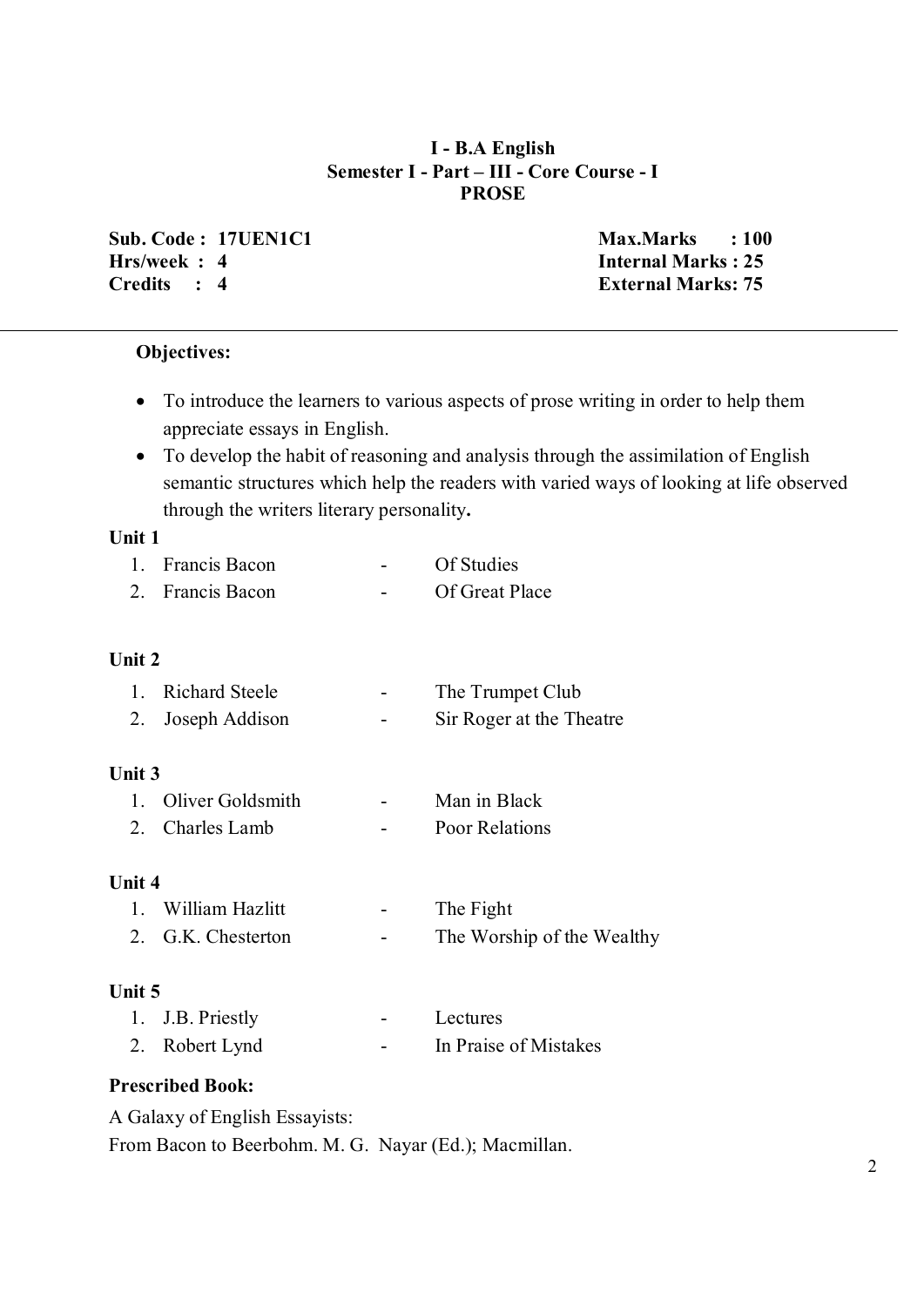### **I - B.A English Semester I – Part – III- Core Course – II SHORT STORIES**

**Sub. Code : 17 UEN 1C2 Max.Marks : 100**<br> **Hrs/week : 4 Internal Marks : 25 Hrs/week : 4**<br>Credits : 3 **Internal Marks : 25 External Marks: 75 ----------------------------------------------------------------------------------------------------------------**

#### **Objectives:**

- To provide knowledge about the defining features of the kind of literary writing such as short story.
- To provide the learner with the knowledge of short story and initiate them write.

### **Unit 1**

| Rabindranath Tagore | The Home Coming       |
|---------------------|-----------------------|
| C.Rajagopalachari   | Ardhnari              |
| Unit 2              |                       |
| Mulkraj Anand       | The Price of Bananas  |
| R.K.Narayan         | Under the Banyan Tree |
|                     |                       |

### **Unit 3**

| Raja Rao         | $\overline{\phantom{0}}$ | Nimka         |
|------------------|--------------------------|---------------|
| Munsi Prem Chand | $\sim$                   | Elder Brother |

#### **Unit 4**

| Munsi Prem Chand | $\overline{\phantom{0}}$ | <b>January Night</b> |
|------------------|--------------------------|----------------------|
| Anita Desai      | $\overline{\phantom{a}}$ | The Domestic Maid.   |

### **Unit 5**

| Jayakanthan | $\overline{\phantom{0}}$ | The Staff of Life |
|-------------|--------------------------|-------------------|
| Anita Desai | -                        | Games At Twilight |

### **Text Book Prescribed:**

Under the Tamarind Tree by S.F.N. Chelliah. Emerald Publisher.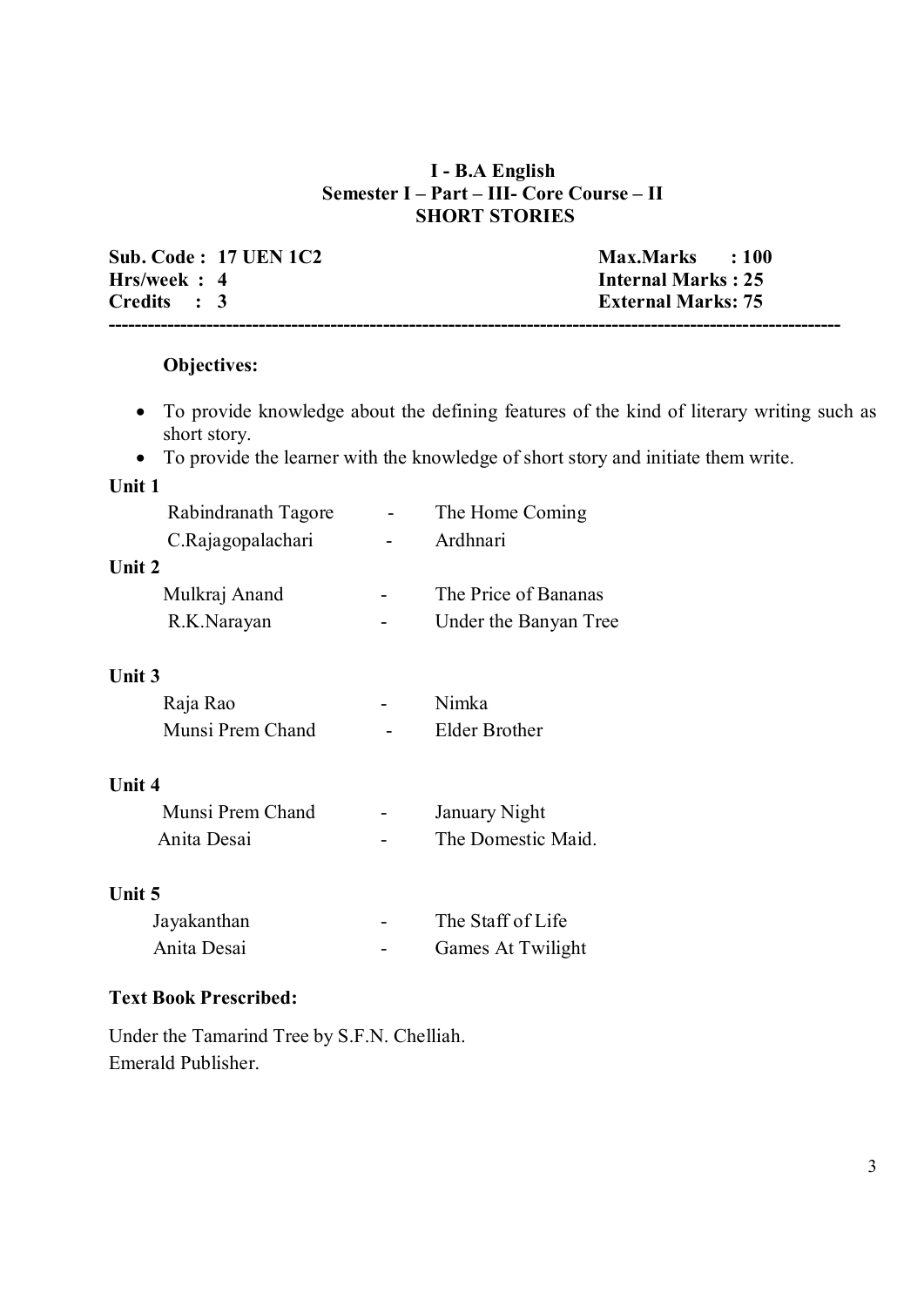### **I - B.A English Semester-I - Allied Course - I**

#### **SOCIAL HISTORY OF ENGLAND - I**

|             | <b>Sub. Code: 17 UEN 1A1</b> | Max.Marks : 100           |
|-------------|------------------------------|---------------------------|
| Hrs/week: 4 |                              | Internal Marks: 25        |
| Credits : 3 |                              | <b>External Marks: 75</b> |
|             |                              |                           |

#### **Objectives:**

 To impart the knowledge of various features of socio-political history of England in order that the learner would appreciate them as shaping forces of the writers thinking.

#### Unit 1:

Medieval England Feudalism – Medieval Church – The Black Death Peasants' Revolt – Social Life

#### Unit  $2$ .

Tudor England The Renaissance – The Reformation

#### Unit 3:

The Age of Stuarts The Civil War and the Cromwellian Revolution

#### Unit 4:

The Restoration, The Glorious Revolution The Restoration Theatre

#### Unit 5:

The Age of Queen Anne

#### **Prescribed Book:**

Introduction to the Social History of England Author: A.G.Xavier

### **Books for References**:

- 1. G.M Trevelyan: English Social History
- 2. M.V.Subramanyan: Social History of England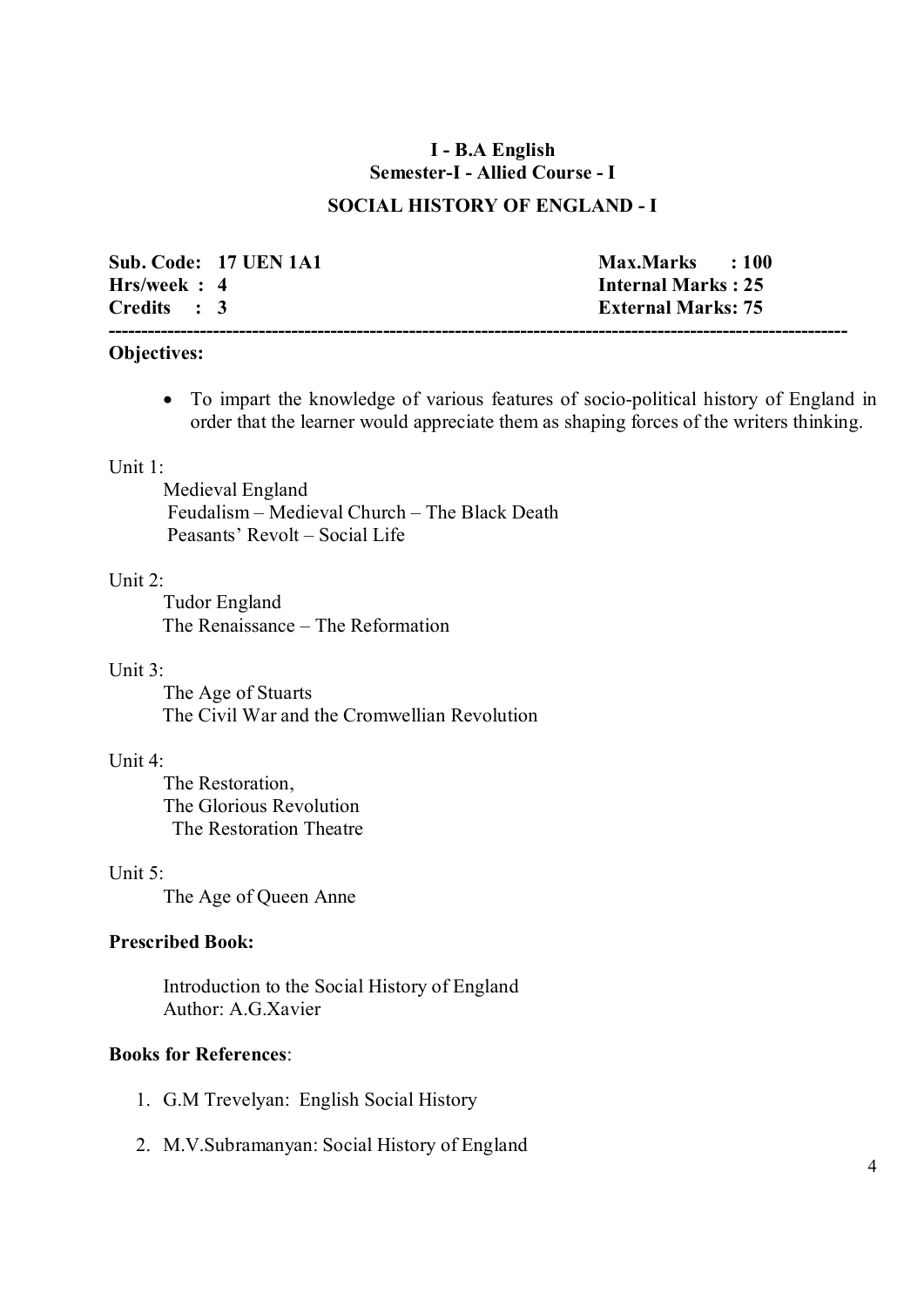### **I - B.A English Semester I – Allied Course - II History of English Literature – I**

**Sub. Code : 17UEN 1A2** Max.Marks : 100<br> **Hrs/week : 4** Internal Marks : 25 **Hrs/week : 4**<br>Credits : 3 **Internal Marks : 25** 

**External Marks: 75** 

### **Objectives:**

- To provide knowledge about the social, political, religious and cultural aspects and events of the social life of England this finds literary expression in the works of the particular age or period.
- To give knowledge about the social or other reasons for the birth of a form or genre of literature and their respective special features and the evolution of the genius of the literary exponents of every age.

**Unit 1**: The Age of Chaucer - Chapters II & III

**Unit 2**: The Development of Drama - Chapters IV & V

**Unit 3**: The Age of Shakespeare- Chapters VI, VII & VIII

**Unit 4**: The Age of Milton - Chapters IX & X

**Unit 5**: The Age of Dryden -Chapters XI & XII

### **Prescribed Book**:

W.H. Hudson: An Outline History of English Literature

#### **Reference:**

History of English Literature - Edward Albert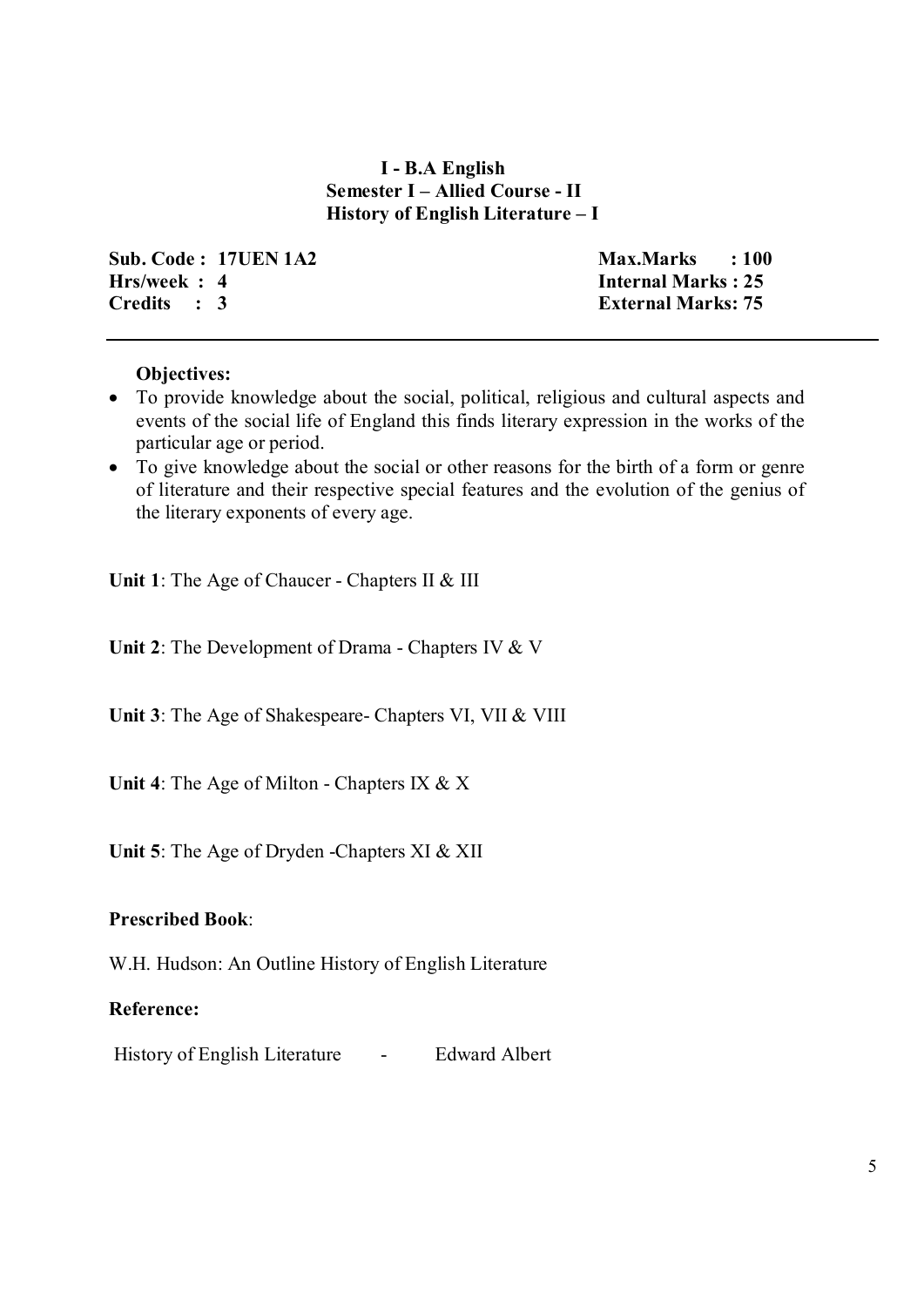## **I - B.A English**

### **Semester-I - VALUE EDUCATION**

|             | Sub. Code: 17 UCN1VE | Max.Marks : 100           |
|-------------|----------------------|---------------------------|
| Hrs/week: 2 |                      | <b>Internal Marks: 25</b> |
| Credits : 2 |                      | <b>External Marks: 75</b> |

## **Objectives:**

- To impart the purpose and meaning of life.
- To give awareness of human rights and ant- corruption.
- To strengthen the sense of Commitments and value of life.
- Unit 1: Purpose and Philosophy of Life.
- Unit 2: Greatness of Life force and mind.
- Unit 3: Individual Qualities.
- Unit 4: Human Rights
- Unit 5: Anti-corruption.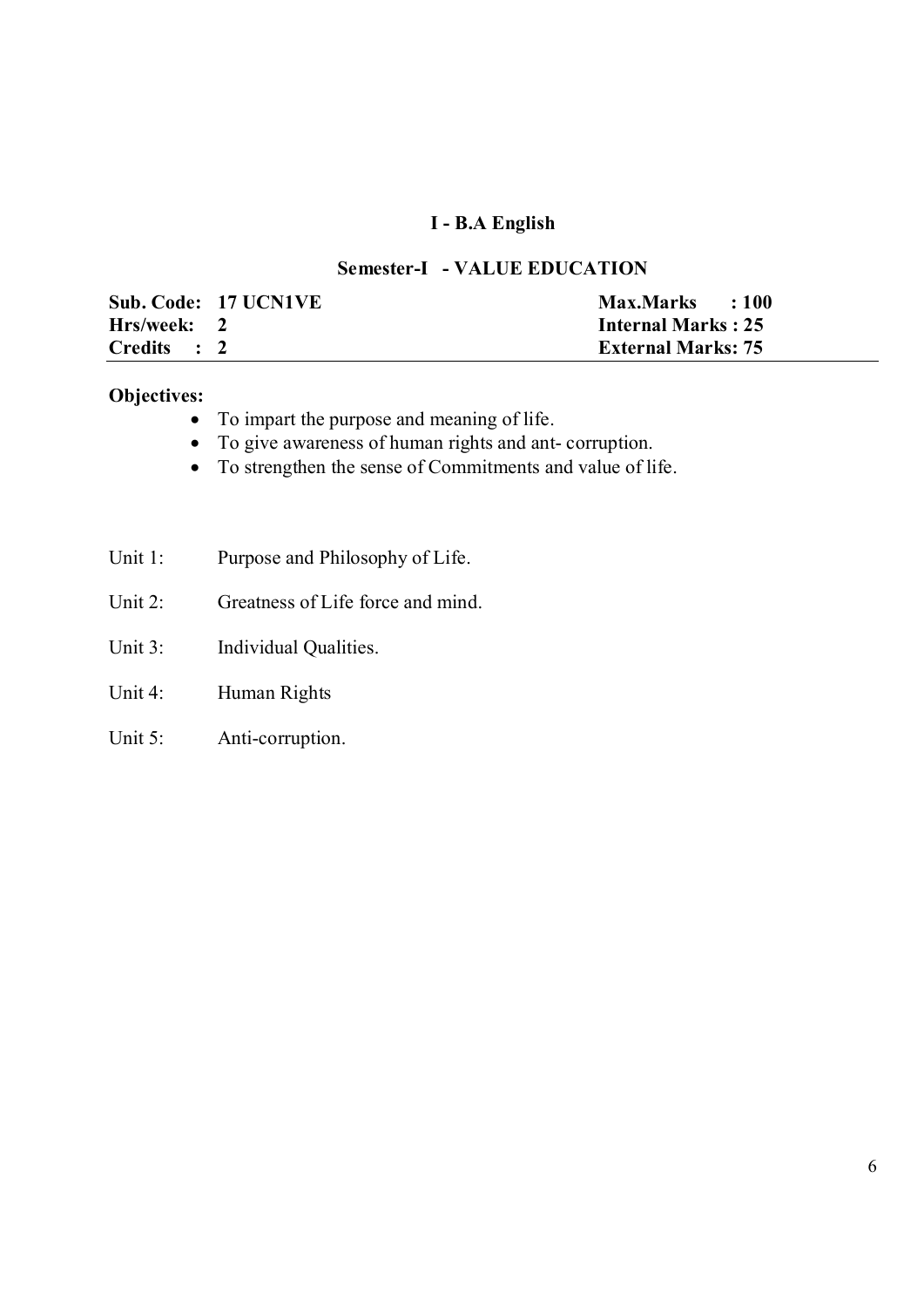| Semester-II                 | Part II English                                 | Paper II                       |
|-----------------------------|-------------------------------------------------|--------------------------------|
|                             | <b>ENGLISH FOR EFFECTIVE COMMUNICATION - II</b> |                                |
| <b>Sub. Code : 17UCN2E2</b> |                                                 | <b>Max. Marks</b><br>$\pm 100$ |
| Hrs/week : 6                |                                                 | <b>Internal Marks: 25</b>      |
| Credits : 3                 |                                                 | <b>External Marks: 75</b>      |

## **Objectives:**

- To introduce the learners to various aspects of prose writing.
- To help the students appreciate the literary values.
- To familiarize the students with the major writers' writing in English and their works.

## **Unit-I**

|         | 1. My Greatest Olympic Prize          | <b>Jesse Owens</b> |
|---------|---------------------------------------|--------------------|
|         | 2. Doctor's Word                      | R.K. Narayan       |
|         | 3. Concord (Subject – verb Agreement) |                    |
| Unit-II |                                       |                    |
|         | 4 My lost Dollar                      | Stephen Leacock    |

| 4. My lost Dollar                  | $\sim$ | Stephen Leacock   |
|------------------------------------|--------|-------------------|
| 5. Valiant Vicky, The Brave Weaver | $\sim$ | Flora Annie Steel |
| 6. Uses of Preposition             |        |                   |

### **Unit-III**

| 7. Examination                                                        | Winston Churchill |
|-----------------------------------------------------------------------|-------------------|
| 8. Karma                                                              | Khushwant Singh   |
| $\mathcal{L}$ $\mathcal{L}$ $\mathcal{L}$ $\mathcal{L}$ $\mathcal{L}$ |                   |

# 9. Question Tags

## **Unit-IV**

| 10. Discipline is a Great Teacher | John Holt       |
|-----------------------------------|-----------------|
| 11. The man who knew too much     | Alexander Baron |
| 12.5                              |                 |

### 12. Degrees of Comparison

### **Unit-V**

| 13. Faith on Trial                      | $\sim$ 10 $\sim$ | M.K. Gandhi     |
|-----------------------------------------|------------------|-----------------|
| 14. The Tell – Tale Heart               | $\sim$ 100 $\mu$ | Edgar Allan Poe |
| 15. Simple, Compound, Complex Sentences |                  |                 |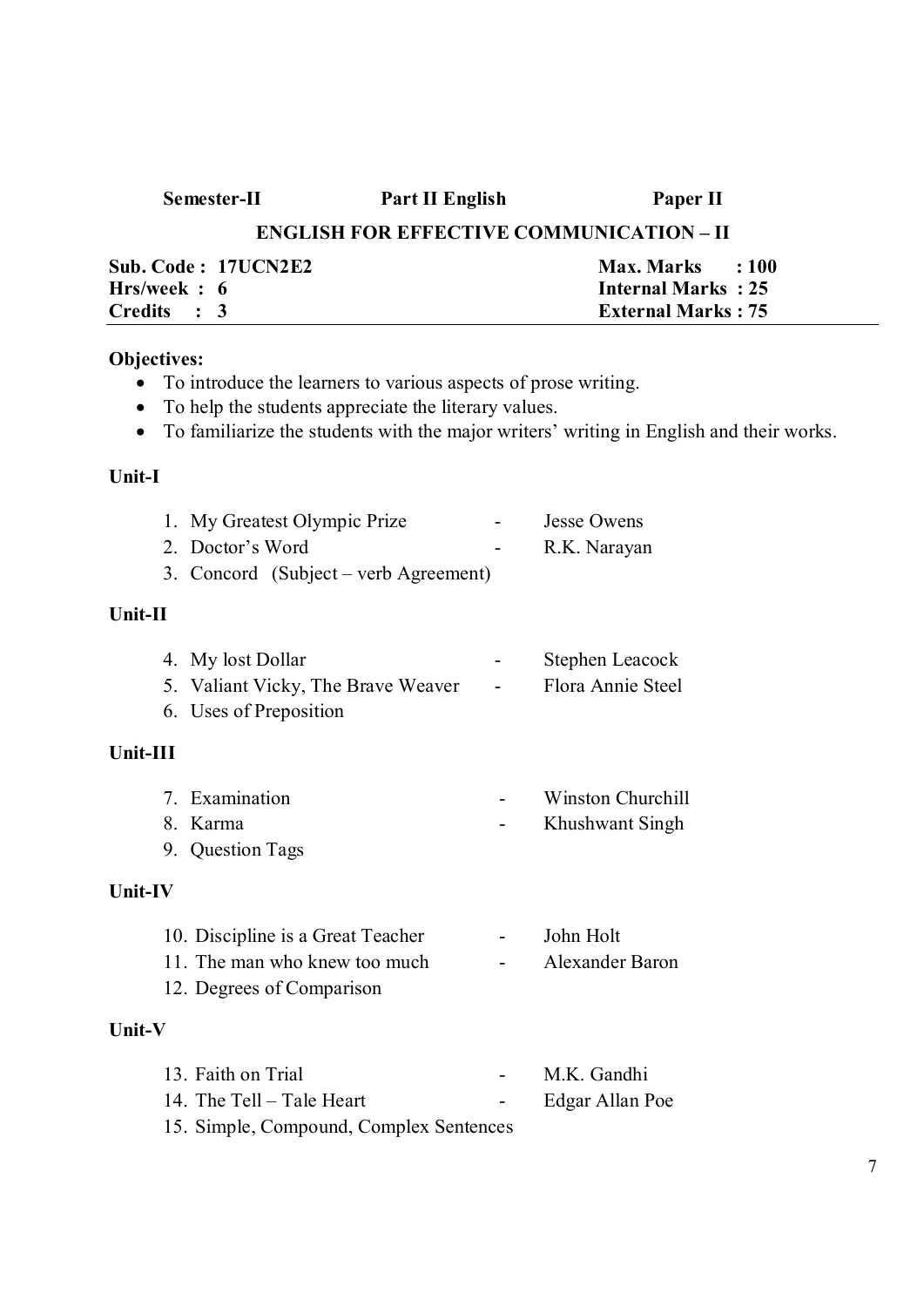## **I - B.A English Semester II- Core Course - III**

## **Poetry – I**

|              | <b>Sub. Code: 17UEN2C3</b> | Max.Marks : 100           |  |
|--------------|----------------------------|---------------------------|--|
| Hrs/week : 5 |                            | <b>Internal Marks: 25</b> |  |
| Credits : 4  |                            | <b>External Marks: 75</b> |  |

#### **Objectives:**

- To provide knowledge about the defining features of the kind of literary writing such as poetry.
- To provide the learner with a prosodic knowledge of English Poetry and initiate the appreciation of a poem with the help of a working knowledge of prosody.

## **Unit 1**

| <b>Edmund Spenser</b> | $\sim$ | Prothalamion                       |
|-----------------------|--------|------------------------------------|
| Philip Sidney         | -      | Astrophel and Stella (Sonnet 1, 2) |

#### **Unit 2**

| Shakespeare | $\overline{\phantom{a}}$ | Sonnet No. $65$ and $116$ |
|-------------|--------------------------|---------------------------|
| John Donne  | $\overline{\phantom{0}}$ | Canonization              |

#### **Unit 3**

| George Herbert        | $\overline{\phantom{0}}$ | The Collar          |
|-----------------------|--------------------------|---------------------|
| <b>Andrew Marvell</b> | $\overline{\phantom{0}}$ | To His Coy Mistress |

#### **Unit 4**

| Thomas Gray   | $\sim$ | Elegy written in a Country Churchyard |
|---------------|--------|---------------------------------------|
| William Blake | $\sim$ | The Lamb, The Tyger                   |

### **Unit 5**

| John Milton    | $\sim$ | Paradise Lost (Book I) (Lines 1-200) |  |
|----------------|--------|--------------------------------------|--|
| Alexander Pope | $\sim$ | The Rape of the Lock (Canto $-1$ )   |  |

### **Reference:**

A Faber Book of Modern Verse Editor: Michael Roberts.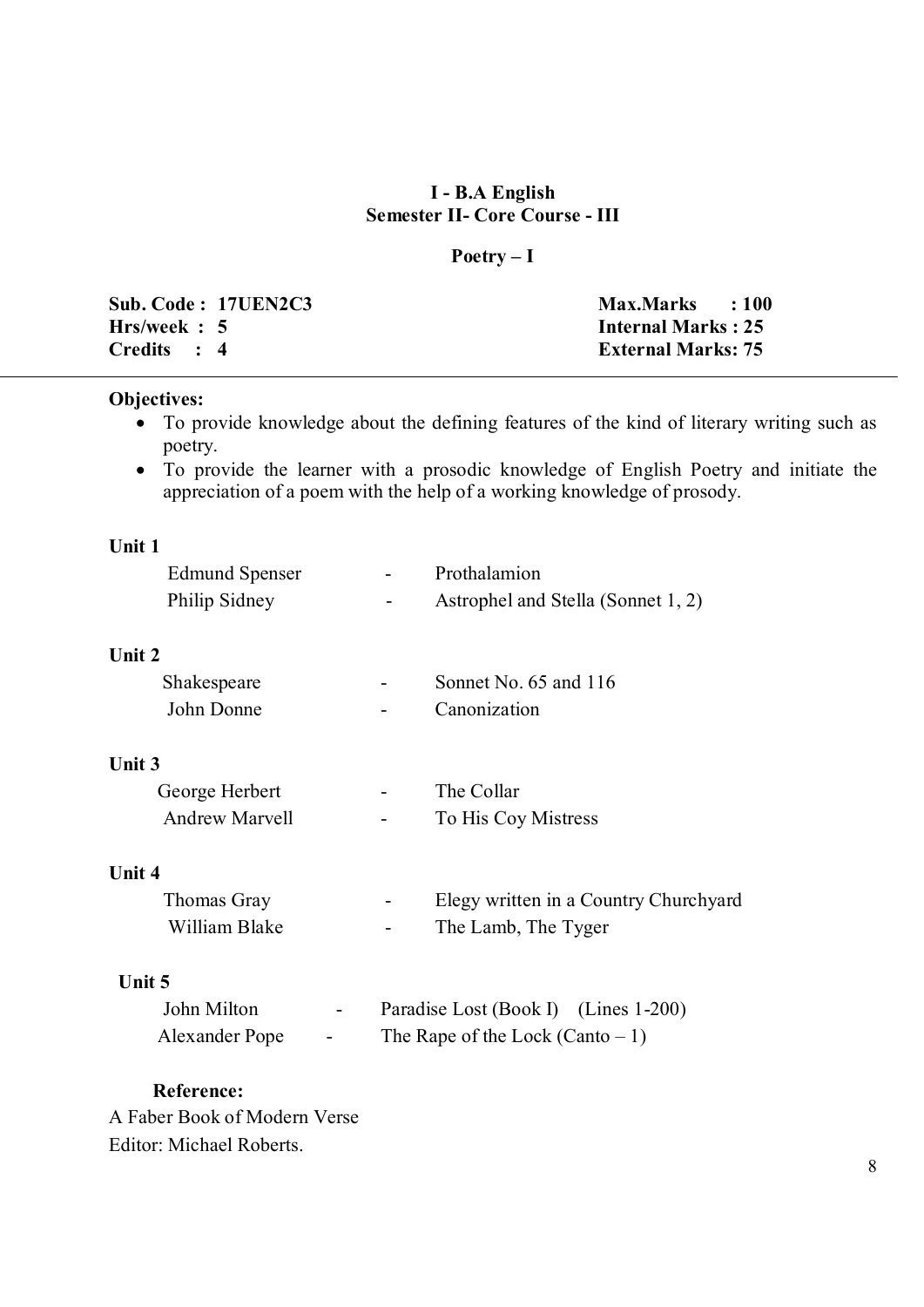### **I - B.A English Semester-II - Core Course - IV**

#### **FICTION – I**

**Sub. Code : 17 UEN2C4** Max.Marks : 100 **Hrs/week : 4**<br>Credits : 3 **Internal Marks : 40** 

**External Marks: 60** 

## **Objectives:**

- To help the students appreciate the literary value of imaginative literature in terms of plot, characterization, the studying of social and moral purposes .
- The students are to be given an opportunity to compare and contrast the novelist's aspects as drawn up against the English and varied cultural backdrops.

### **Unit 1**

| Saki                     | The Open Window       |
|--------------------------|-----------------------|
| Oscar Wilde              | The Model Millionaire |
| Unit 2                   |                       |
| William Somerset Maugham | The Verger            |
| $O'$ Henry               | The Gift of the Magi  |
| Unit 3                   |                       |
| <b>Walter Scott</b>      | Kenilworth            |
| Unit 4                   |                       |
| Jane Austen              | Emma                  |
| Unit 5                   |                       |
| <b>Charles Dickens</b>   | A Tale of Two Cities  |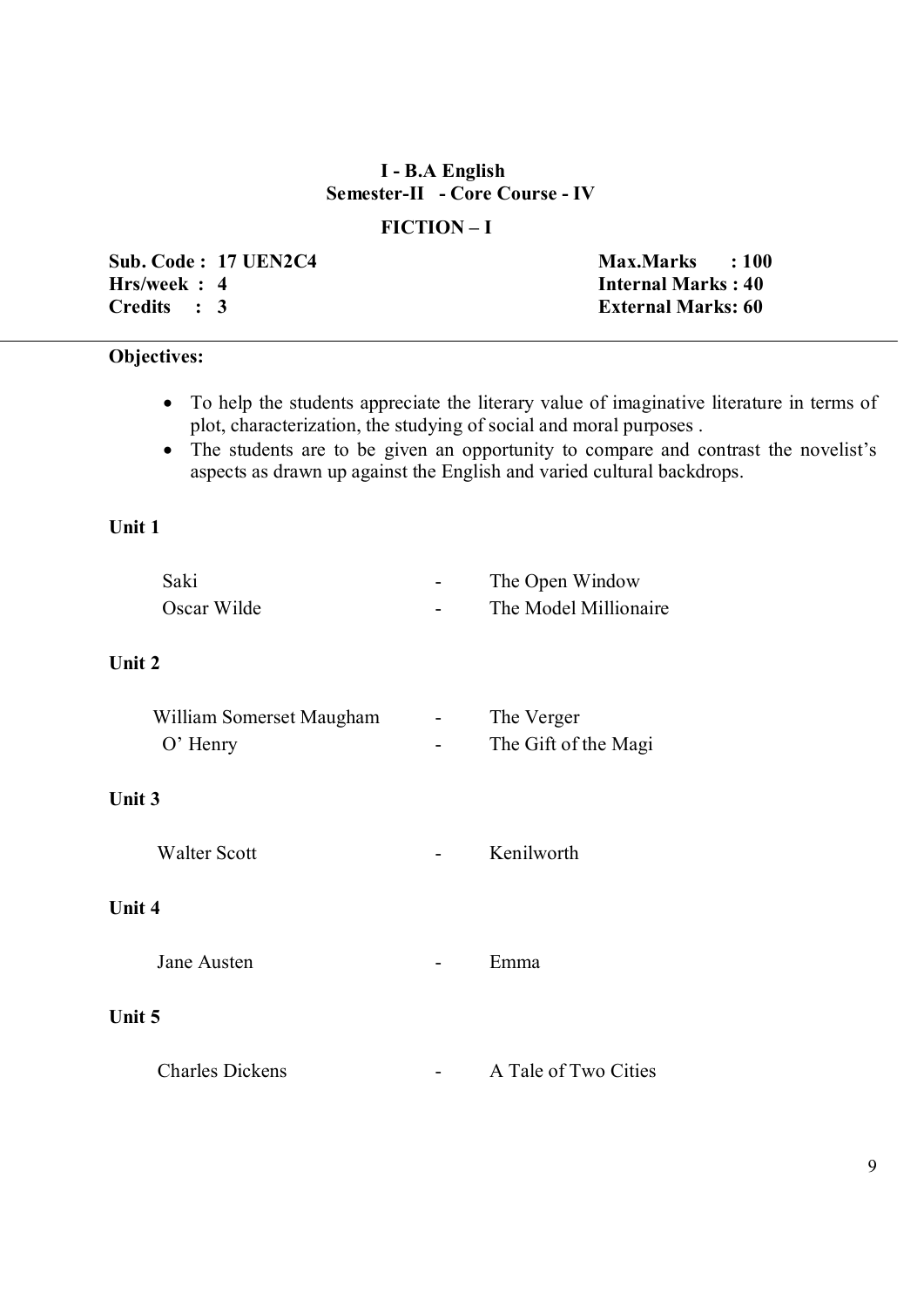### **I - B.A English Semester-II - Allied Course – III**

#### **SOCIAL HISTORY OF ENGLAND - II**

**Sub. Code : 17UEN 2A3 Max.Marks : 100 Hrs/week : 4 Internal Marks :25 Credits : 3 External Marks: 75**

#### **Objectives:**

 To impart the knowledge of various features of socio-political history of England in order that the learner would appreciate them as shaping forces of the writers thinking.

**Unit 1**: The Age of Enlightenment

- **Unit 2**: The Agrarian Revolution The Industrial Revolution The Impact of French Revolution
- **Unit 3**: Humanitarian Movements
- **Unit 4**: The Victorian Age Reform Bills Transport and Communication Education, Religion
- **Unit 5**: The  $20^{th}$  Century The World Wars Welfare Movements

#### **Prescribed Book:**

A.G. Xavier: Introduction to the Social History of England

#### **Books for References**:

- 1. G.M Trevelyan: English Social History
- 2. M.V. Subramanian: Social History of England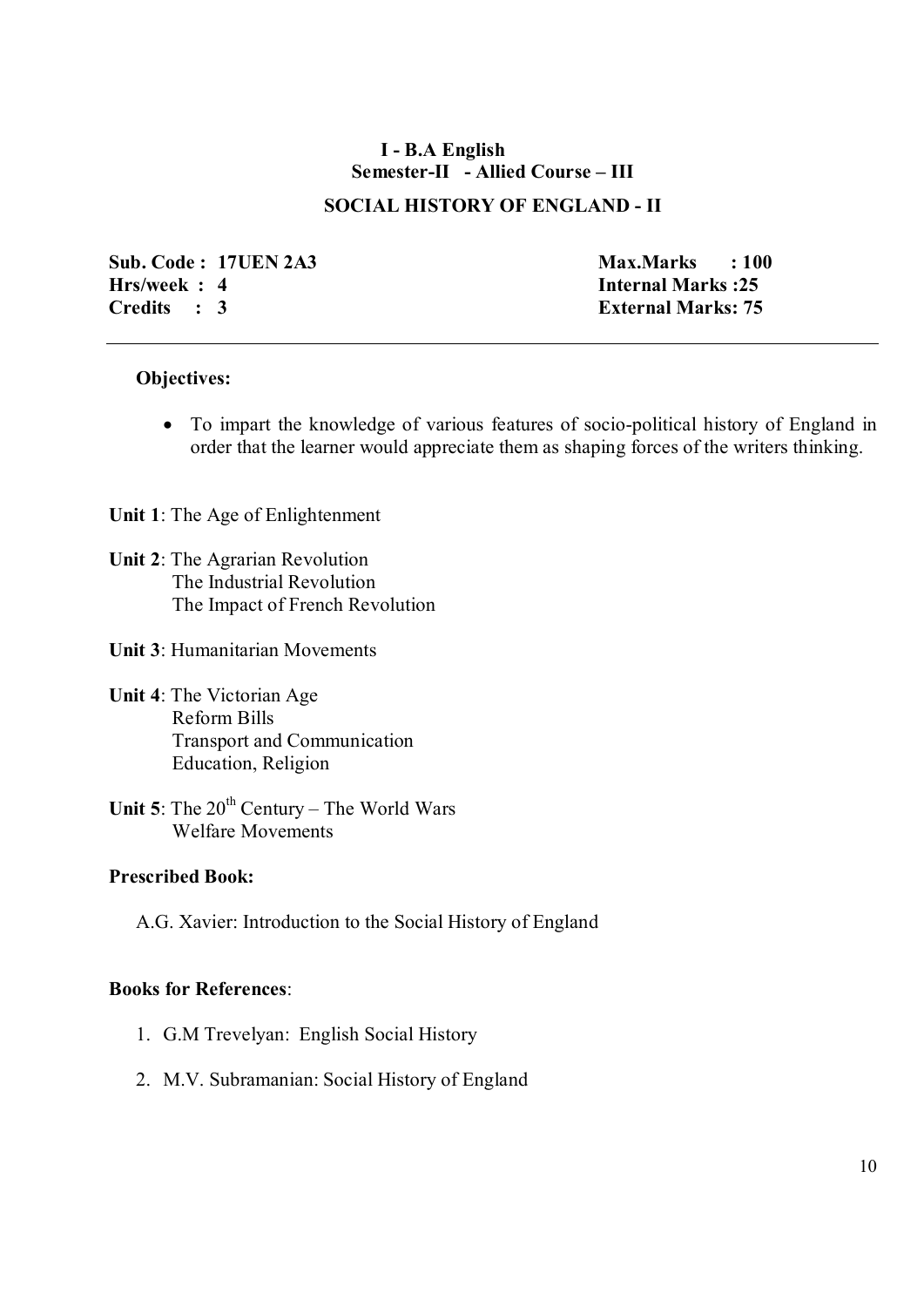### **I - B.A English Semester II – Allied Course IV**

### **History of English Literature – II**

**Sub. Code : 17 UEN2A4 Max.Marks : 100 Hrs/week : 3 Internal Marks : 25 Credits : 2 External Marks: 75**

### **Objectives:**

- To provide Knowledge about the social, political, religious and cultural aspects and events of the social life of England this demanded literary expression in the works of the particular age or period.
- To give Knowledge about the social or other reasons for the birth of a form or genre of literature and their respective special features and the evolution of the genius of the literary exponents of every age.

**Unit 1**: The Age of Pope - Chapters XIII & XIV

**Unit 2**: The Age of Johnson - Chapters XV - XVII

**Unit 3**: The Age of Wordsworth - Chapters XVIII – XXI

**Unit 4**: The Age of Tennyson - Chapters XXII & XXIV

**Unit 5**: The Age of Hardy & the Present Age -Chapters XXV & XXVII

### **Prescribed Book**:

W.H. Hudson: An Outline History of English Literature

### **Reference:**

Edward Albert: History of English Literature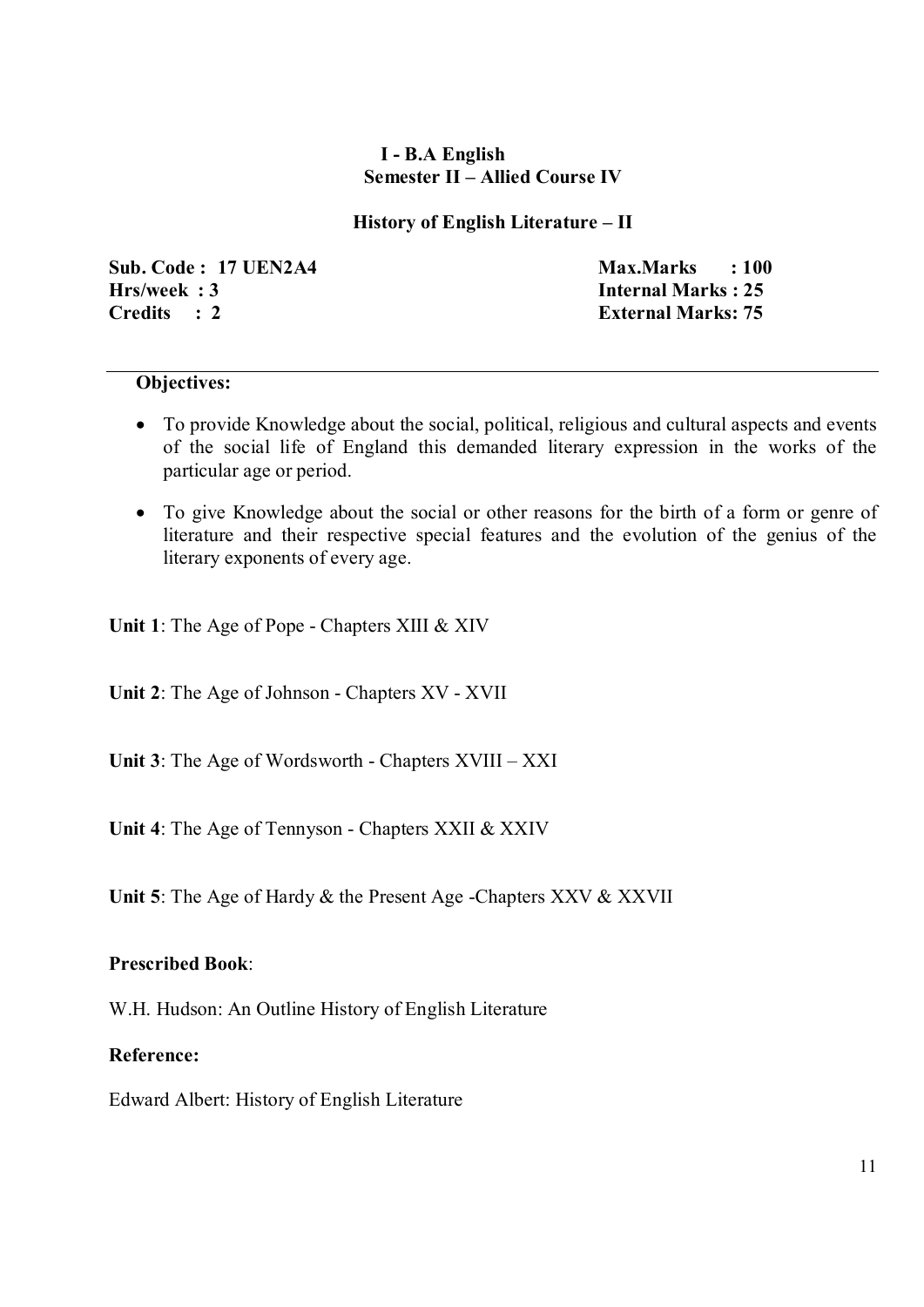### **I - B.A English Semester II** *-* **Environmental Studies ENVIRONMENTAL STUDIES**

**Sub. Code : 17UCN 2ES** Max.Marks : 100<br> **Hrs/week : 2** Internal Marks : 25 **Hrs/week : 2**<br>Credits : 2 **Internal Marks : 25** 

**External Marks:75** 

## **Objectives:**

- To make the students understand the importance of preserving Environment.
- To make the students realize the necessary steps avoiding the pollution.

### **Unit 1**

 The Multidisciplinary Nature of Environmental Studies Natural Resources

### **Unit 2**

Ecosystem

Bio Diversity and its Conservation

## **Unit 3**

Environmental Pollution

### **Unit 4**

Social Uses of Environment

## **Unit 5**

 Human Population and Environment Field Work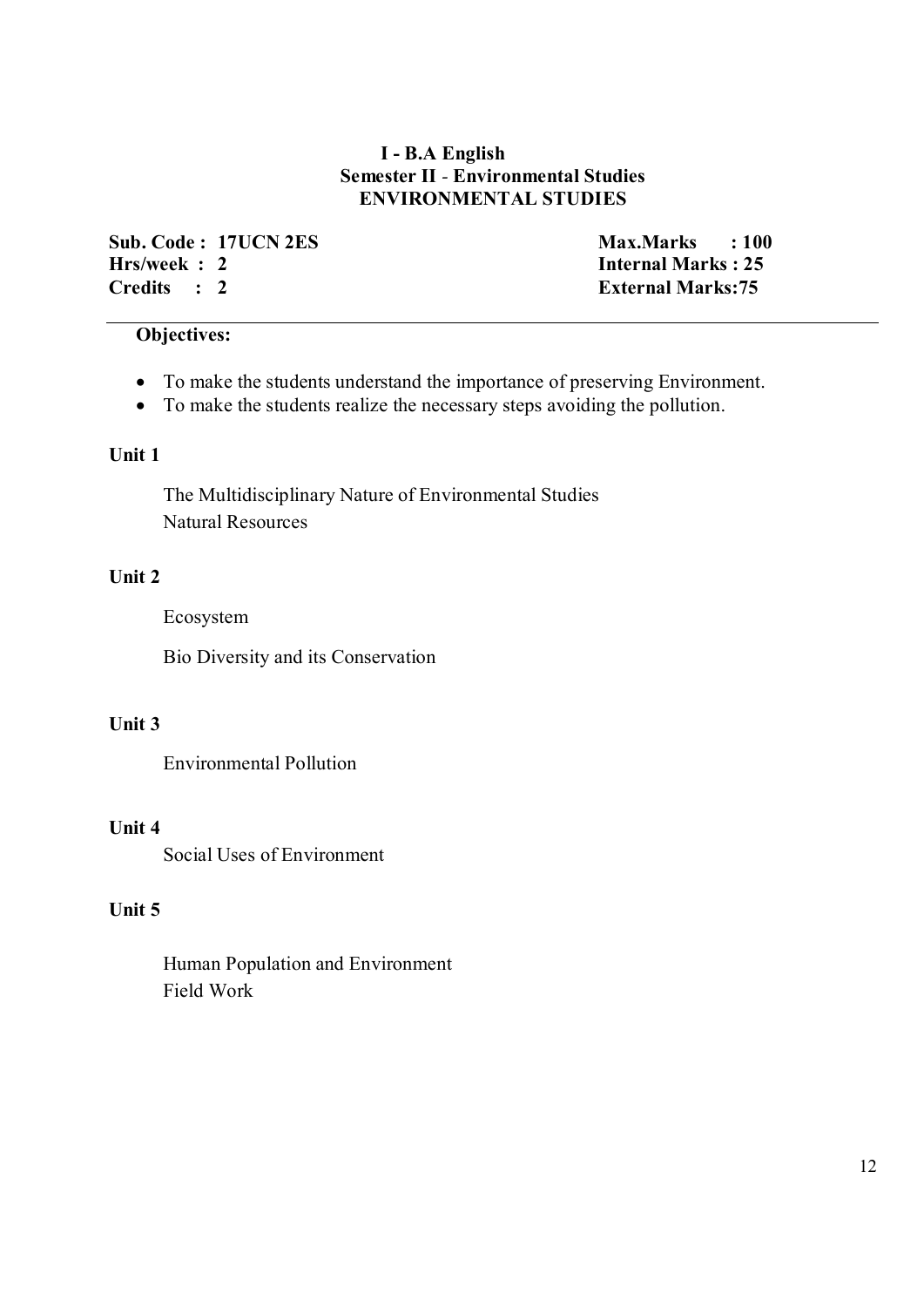## **SEMESTER-III - PART II ENGLISH**

## **PAPER III**

## **POETRY AND – ONE ACT PLAYS**

**Sub. Code : 17UCN3E3** Max. Marks : 100<br> **Hrs/week : 6 Max. Marks : 25 Hrs/week : 6 Internal Marks : 25<br>Credits : 3 External Marks : 75** 

**External Marks : 75** 

#### **Objectives:**

- To introduce the learners to various aspects of prose writing.
- To help the students appreciate the literary values.
- To familiarize the students with the major writers' writing in English and their works.

### **Unit-I**

| The Road Not Taken        | <b>Robert Frost</b>      |
|---------------------------|--------------------------|
| Ozymandioaus              | P.B. Shelley             |
|                           |                          |
| <b>Ulysses</b>            | Alfred Lord Tennyson     |
| <b>Indian Weavers</b>     | Sarojini Naidu           |
|                           |                          |
| The Unknown Citizen       | W.H. Auden               |
| My Grandmother's House    | Kamala Das               |
|                           |                          |
| The Bishop's Candlesticks | Norman Mckinnel          |
| The Valiant               | Holworthy Hall $\&$      |
|                           | <b>Robert Middlemass</b> |
|                           |                          |
| The Best Laid Plans       | <b>Farrell Mitchell</b>  |
| The Unexpected            | Ella Adkins              |
|                           |                          |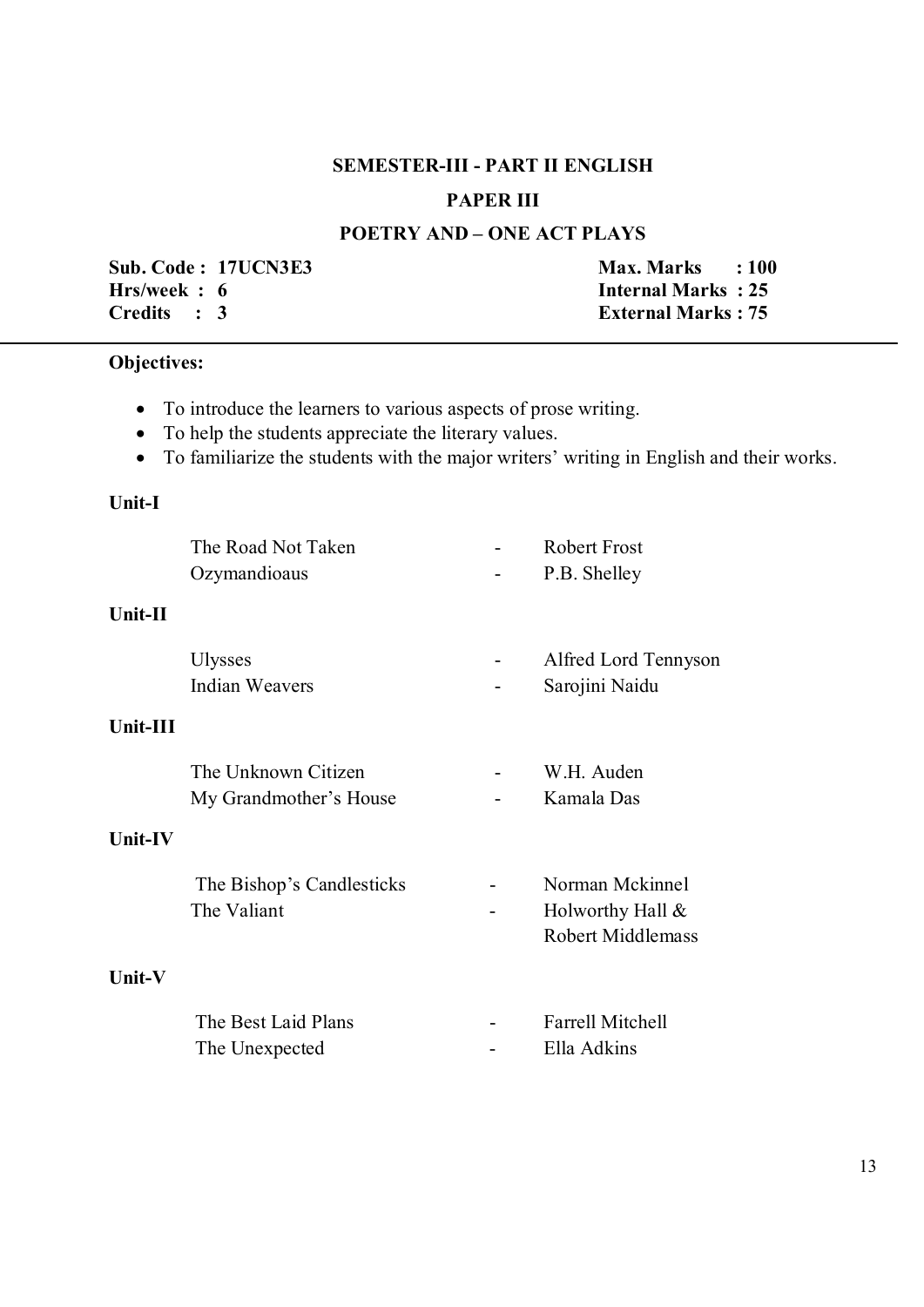## **II - B.A English Semester III - Core Course - V**

## *MODERN PROSE*

**Sub. Code : 17 UEN3C5 Max.Marks : 100 Hrs/week : 4**<br>Credits : 4 **Internal Marks : 25** 

**External Marks: 75** 

#### **Objectives:**

- To introduce the learners to various aspects of prose writing in order to help them appreciate essays in English.
- To develop the habit of reasoning and analysis through the assimilation of English semantic structures which help the readers with varied ways of looking at life observed through the writers literary personality**.**

#### **Unit 1**

| A.G. Gardiner           | On Letter Writing            |
|-------------------------|------------------------------|
| Prem Chand              | Resignation                  |
| Unit 2                  |                              |
| Harold Nicholson        | <b>An Educated Person</b>    |
| <b>Bertrand Russell</b> | Knowledge and Wisdom         |
| <b>Unit 3</b>           |                              |
| Mulk Raj Anand          | The Lost Child               |
| James Thurber           | University Days              |
| <b>Unit 4</b>           |                              |
| Stephen Leacock         | With the Photographer        |
| Chinua Achebe           | Marriage is a Private Affair |
| Unit 5                  |                              |
| Swami Vivekananda       | The Secret of Work           |

#### **Prescribed Books:**

- 1. Sesame: An Anthology of English Prose: K.K. Reddy (Ed) Chand & Co.,
- 2. Guiding Lights T. Prabakar (Ed) Emerald Publishers.

K.P.S. Menon - Tolstoy's Home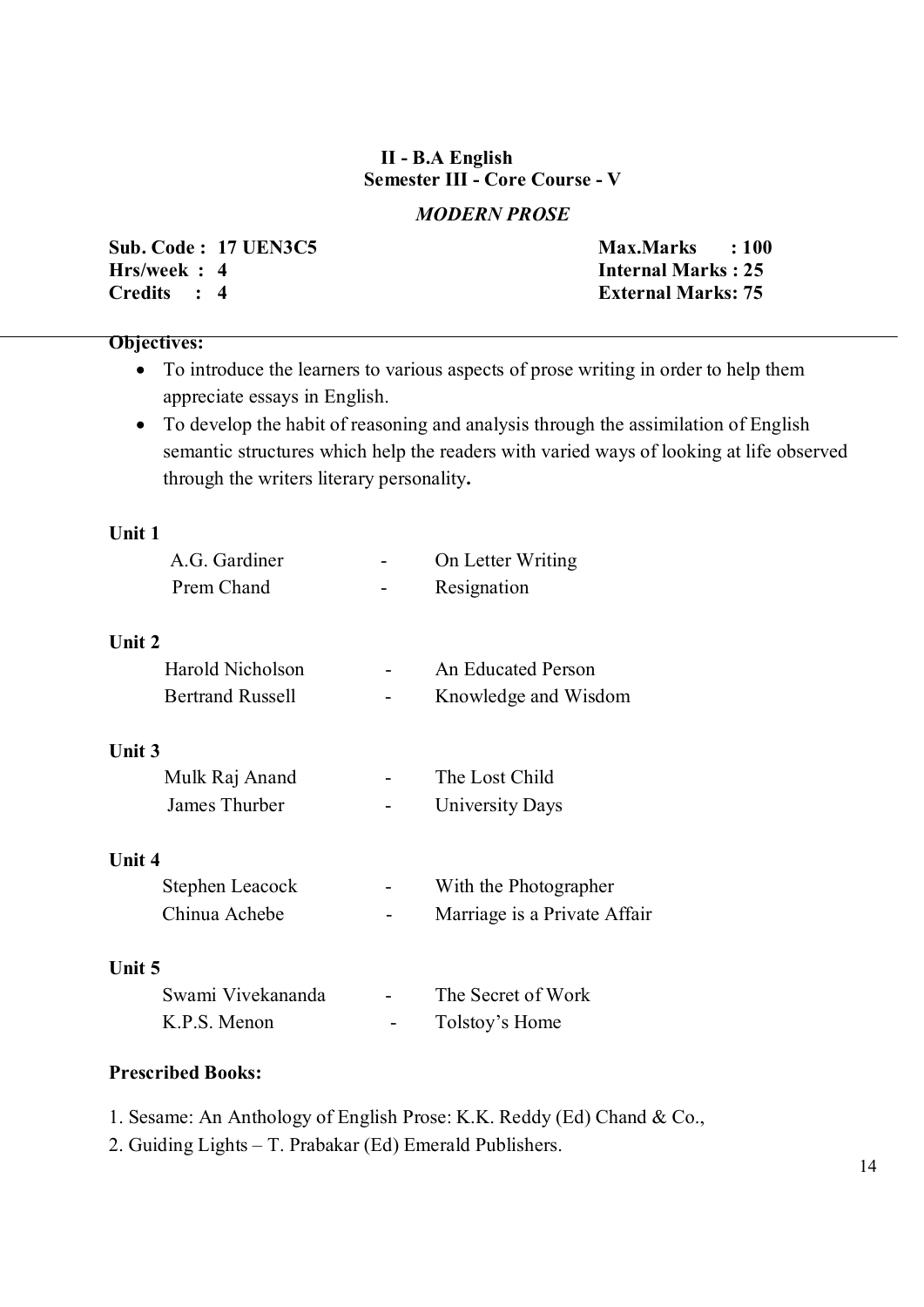### **II - B.A English Semester-III - Core Course – VI**

### **FICTION – II**

|             | Sub. Code: 17UEN3C6 | Max.Marks : 100           |  |
|-------------|---------------------|---------------------------|--|
| Hrs/week: 3 |                     | <b>Internal Marks: 25</b> |  |
| Credits : 2 |                     | <b>External Marks: 75</b> |  |

## **Objectives:**

- To help the students appreciate the literary value of imaginative literature in terms of plot, characterization, the studying of social and moral purposes .
- The students are to be given an opportunity to compare and contrast the novelist's aspects as drawn up against the English and varied cultural backdrops.

#### **Unit 1**

| R.K. Narayan       | $\sim$ 10 $\pm$ | Half a Rupee Worth |
|--------------------|-----------------|--------------------|
| Khuswant Singh     | $\sim$ 10 $\,$  | Mark of Vishnu     |
| <b>Ruskin Bond</b> | $\sim$          | A Thief's Story    |

#### **Unit 2**

| Leo Tolstoy         | $\sim$ | Three Hermits    |
|---------------------|--------|------------------|
| Katherine Mansfield | $\sim$ | A Cup of Tea     |
| H.H. Munroe         |        | The Story Teller |

#### **Unit 3**

| Thomas Hardy |  | Tess of the D'Urbervilles |
|--------------|--|---------------------------|
|--------------|--|---------------------------|

### **Unit 4**

Mulk Raj Anand - Untouchable

### **Unit 5**

| William Golding |  | Lord of the Flies |
|-----------------|--|-------------------|
|-----------------|--|-------------------|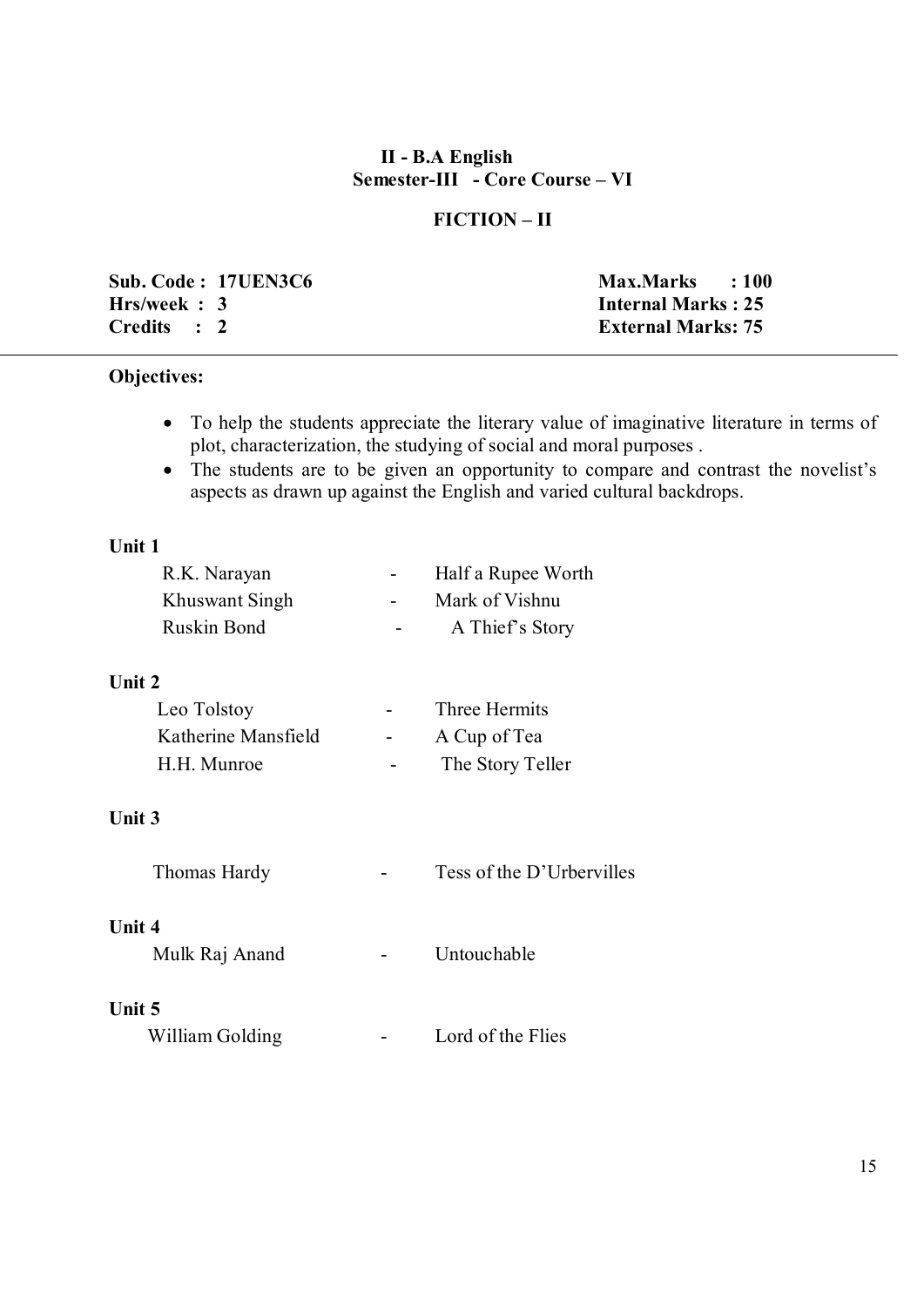## **II - B.A English Semester - III - Allied Course - V**

#### **LITERARY FORMS**

**Sub. Code: 17UEN 3A5 Max.Marks : 100 Hrs/week: 4 Internal Marks: 25 Credits : 3 External Marks: 75**

#### **Objectives:**

- To provide knowledge about the defining features of the kinds of literary writing such as poetry, drama, prose and fiction.
- To provide a route-map that will help the students to find his way about some parts of the continent of literature, enabling him independent study of poetry, drama, prose or fiction.

### **Unit 1: Poetry**

- (a) Nature and elements of Poetry in general. Definitions of Poetry.
- (b) Classification of Poetry Subjective, Objective
- (c) Explication of the Poem.

#### **Unit 2**: **Poetry**

(a) The Ode, The Elegy, The Lyric, The Sonnet, The Epic, The Ballad

#### **Unit 3**: **Prose**

The Essay, Short Story, Biography and Autobiography.

#### **Unit 4: Drama**

Elements of Drama,

Tragedy, Comedy, One Act play.

#### **Unit 5**: **Fiction**

 Elements of Fiction, Historical Novel, Picaresque Novel, Detective Fiction, Science Fiction. Psychological Novel.

#### **Prescribed Book**

.

B. Prasad: A Background to the Study of English Literature

### **Books for References:**

- 1. W.H. Hudson: An Introduction to the study of English Literature.
- 2. R.J. Rees : Introduction to English Literature for Foreign Students.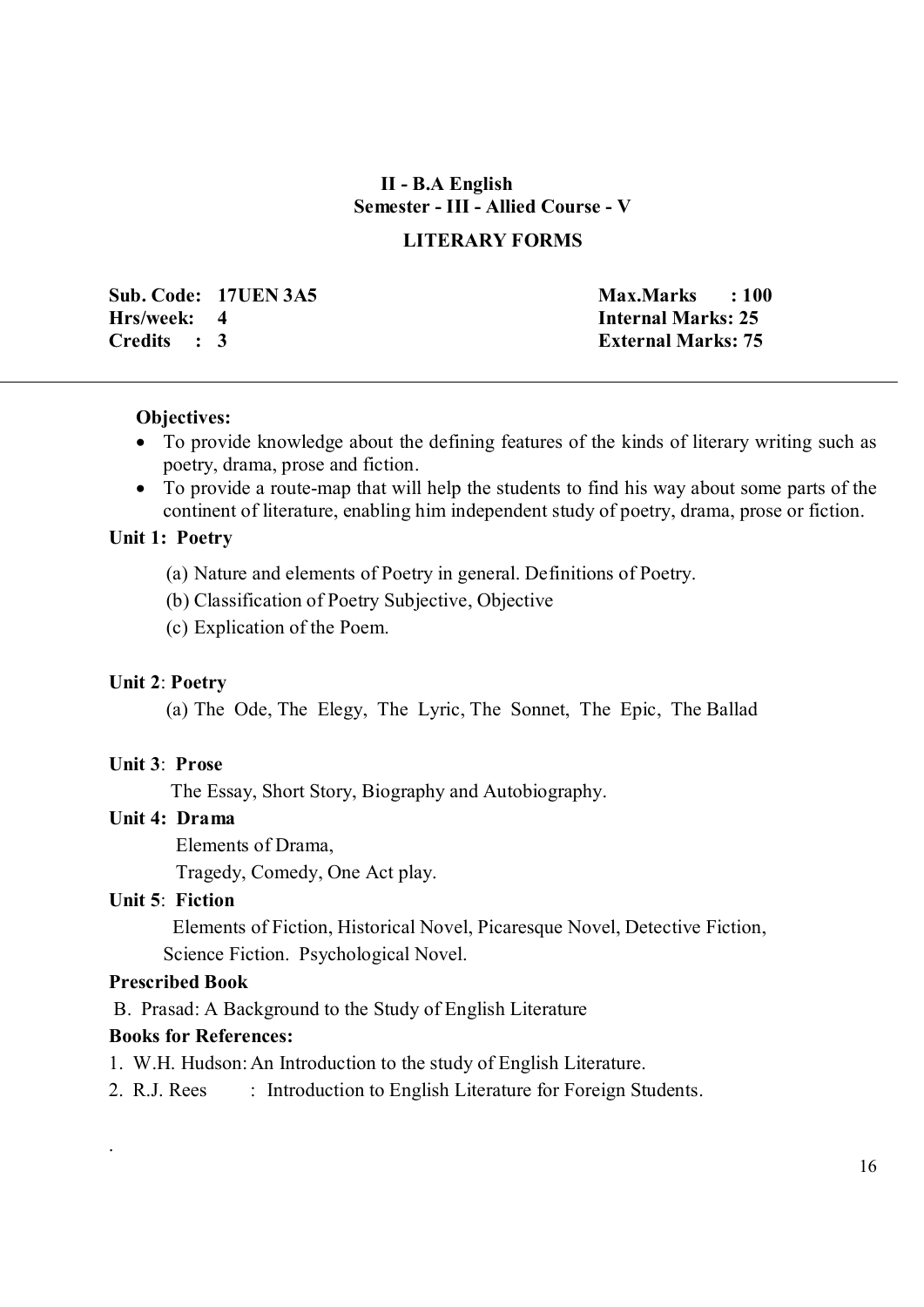### **II - B.A English Semester- III – Allied - VI**

### **GRAMMAR AND USAGE**

| <b>Sub. Code: 17 UEN 3A6</b> | Max.Marks : 100           |  |
|------------------------------|---------------------------|--|
| Hrs/week: 3                  | <b>Internal Marks: 25</b> |  |
| Credits : 2                  | <b>External Marks: 75</b> |  |
|                              |                           |  |

#### **Objectives**

- To enable the students to learn grammar in a perspective way.
- To help the students to build confidence in spoken and written English.

#### **Unit 1**

Nouns, Adjectives, Articles, Pronouns (Chapters I to X)

#### **Unit 2**

Verbs, Concord (Chapters XI to XV)

#### **Unit 3**

Auxiliaries, Adverbs, Prepositions, Conjunctions, Interjections (Chapter XVI to XXII)

#### **Unit 4**

Simple, Compound and Complex Sentences, Clauses, Direct and Indirect speech, Punctuation and Capitals (Chapters XXIII to XXXII)

#### **Unit 5**

Verb Patterns and Structures (Chapters XXXIII to XXXVI)

#### **Text Book Prescribed:**

David Green – Contemporary English Grammar, Structures and Composition, MacMillan

Publishers

#### **References:**

- 1. Thomson and Martinet A Practical English Grammar
- 2. K.V.Joseph A Textbook of English Grammar and Usage(Vijay Nicole)
- 3. N. Krishnaswamy Modern English Grammar and Usage(Macmillan)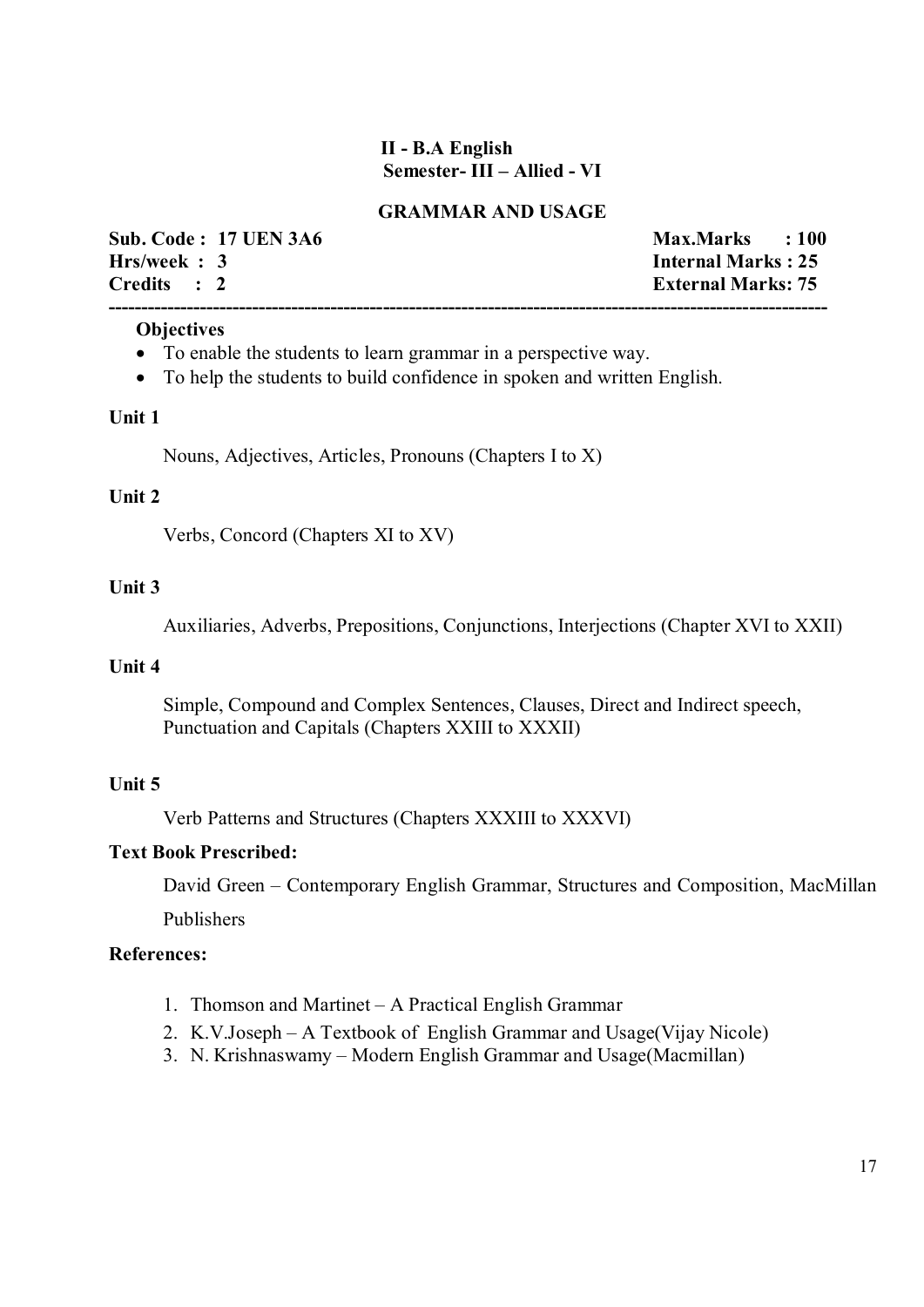## **II - B.A English SEMESTER-III - Non Major Elective - I**

## **REMEDIAL ENGLISH**

**Sub. Code : 17 UEN3N1 Max.Marks : 100 Hrs/week : 2**<br>Credits : 2 **Internal Marks : 25** 

**External Marks: 75** 

### **Objectives:**

- To impart oral and written communication skills.
- To enable the students to learn grammar in a perspective way.

### **Unit 1**

- 1. Tenses Forms and uses
- 2. Use of modals and other auxiliaries
- 3. Agreement of subject with the verb

### **Unit 2**

- 1. Active voice and Passive voice
- 2. Articles

### **Unit 3**

- 1. Prepositions
- 2. Adverbs

### **Unit 4**

- 1. Question forms WH questions, Yes/No questions, tag questions
- 2. Conditionals

### **Unit 5**

- 1. Relative clauses
- 2. Simple, Compound and Complex sentences

### **Prescribed Book:**

1. F.T. Wood: A Remedial English Grammar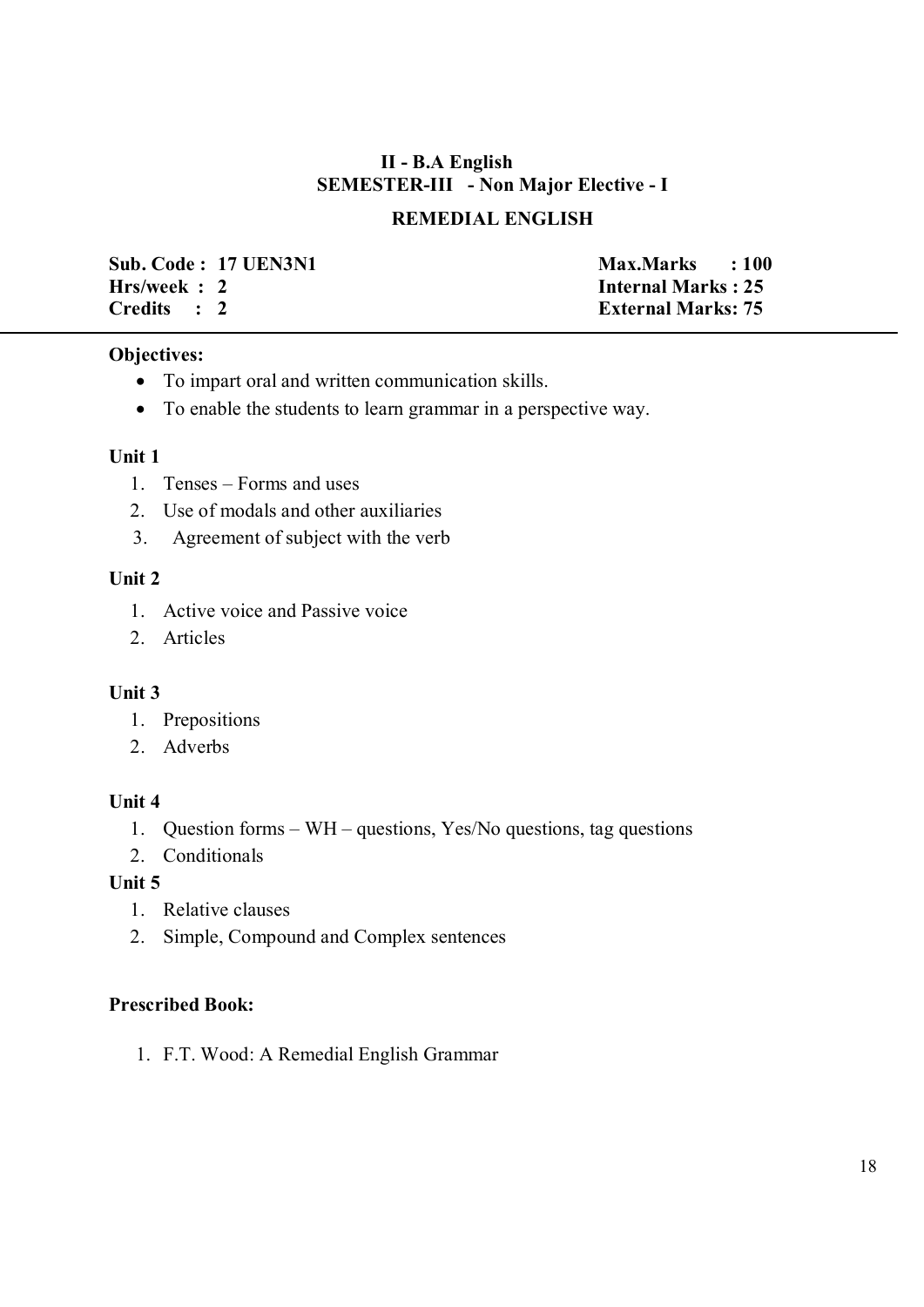## **II - B.A English Semester III – Skill Based Elective- I SOFT SKILLS DEVELOPMENT**

**Sub. Code : 17 UCN3S1** Max.Marks : 100<br> **Hrs/week : 2 Max.Marks : 25 Hrs/week : 2**<br>Credits : 2 **Internal Marks : 25** 

**External Marks: 75** 

#### **Objectives:**

- To train the students in the use of formal English official language both oral and written through seminars and group discussions.
- To impart oral and written communication skills.
- To help the students to build confidence in spoken and written English.

#### **Unit-I**

Importance of Positive Attitude – Steps to build Positive Attitude – Goal setting.

#### **Unit-II**

Communication Skills – Listening, Speaking, Reading and Writing. Vocabulary Enrichment – Oral Presentation – Techniques and tasks.

### **Unit-III**

Resume Writing – Covering Letter – Letters to the Editor on matters of general interests.

#### **Unit-IV**

 Group Discussion – Interview Skills – Qualities expected from participants –Body Language.

#### **Unit-V**

Effective Time Management – Procrastination – Causes and Effects .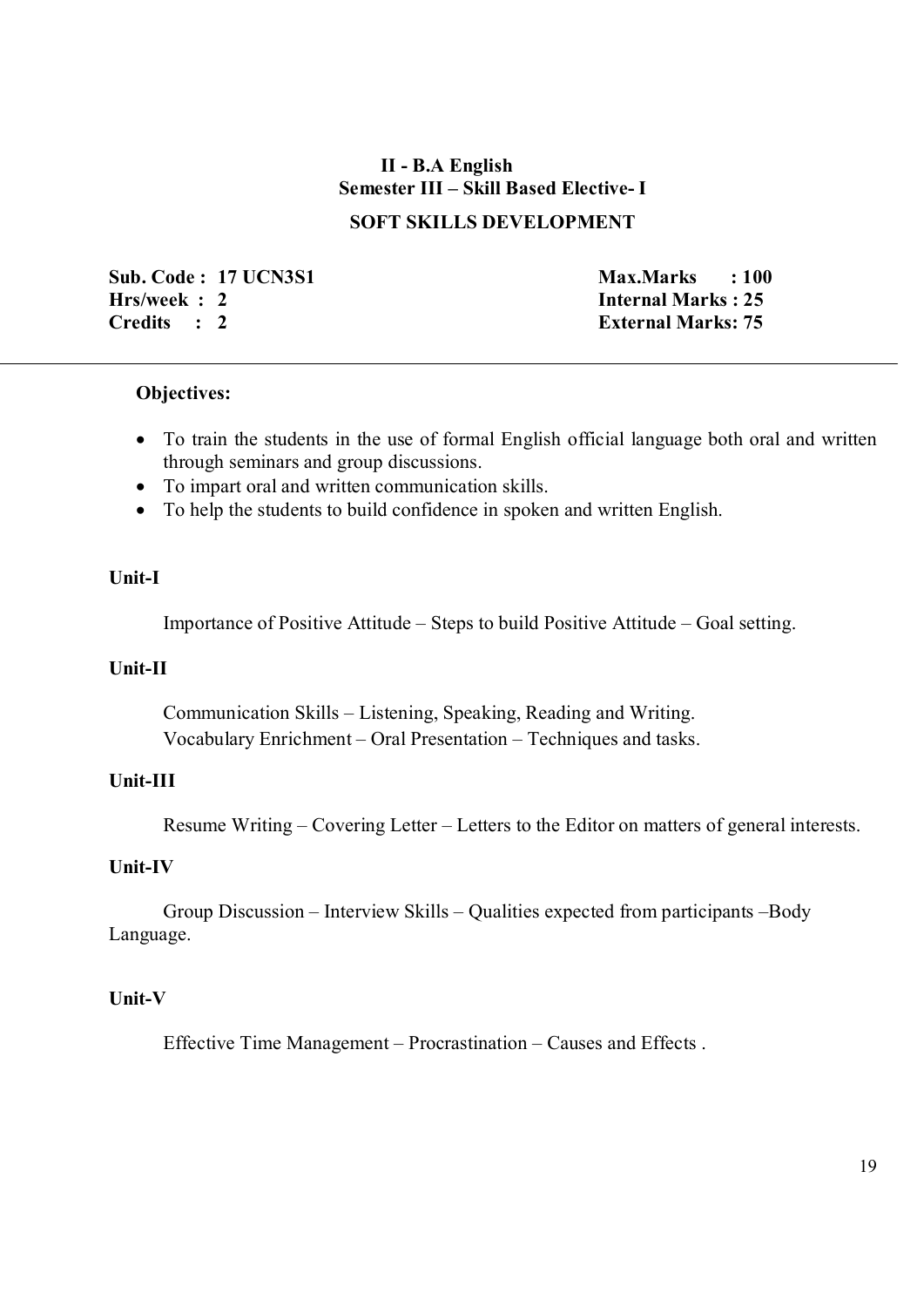## **II - B.A English Semester IV – Part II - English – Paper IV**

### **ENGLISH FOR COMPETITIVE EXAMINATIONS**

**Sub. Code : 17UCN4E4** Max.Marks : 100<br> **Hrs/week : 6 Max.Marks : 25 Credits : 3 External Marks: 75**

**Internal Marks : 25** 

#### **Objectives:**

- To enable the students to learn grammar in a perspective way.
- To help the students to build confidence to attend the competitive examinations.
- To provide knowledge about different kinds of composition.

### **Unit-I**

Spotting Errors Sentence Completion Reconstruction of Passages

#### **Unit-II**

Spellings Vocabulary – Synonyms, Antonyms, Words often confused or Misused Phrasal Verbs

## **Unit-III**

Letter Writing Note-Making

#### **Unit-IV**

Précis Writing Reading Comprehension

### **Unit-V**

Writing Paragraphs Writing General Essays.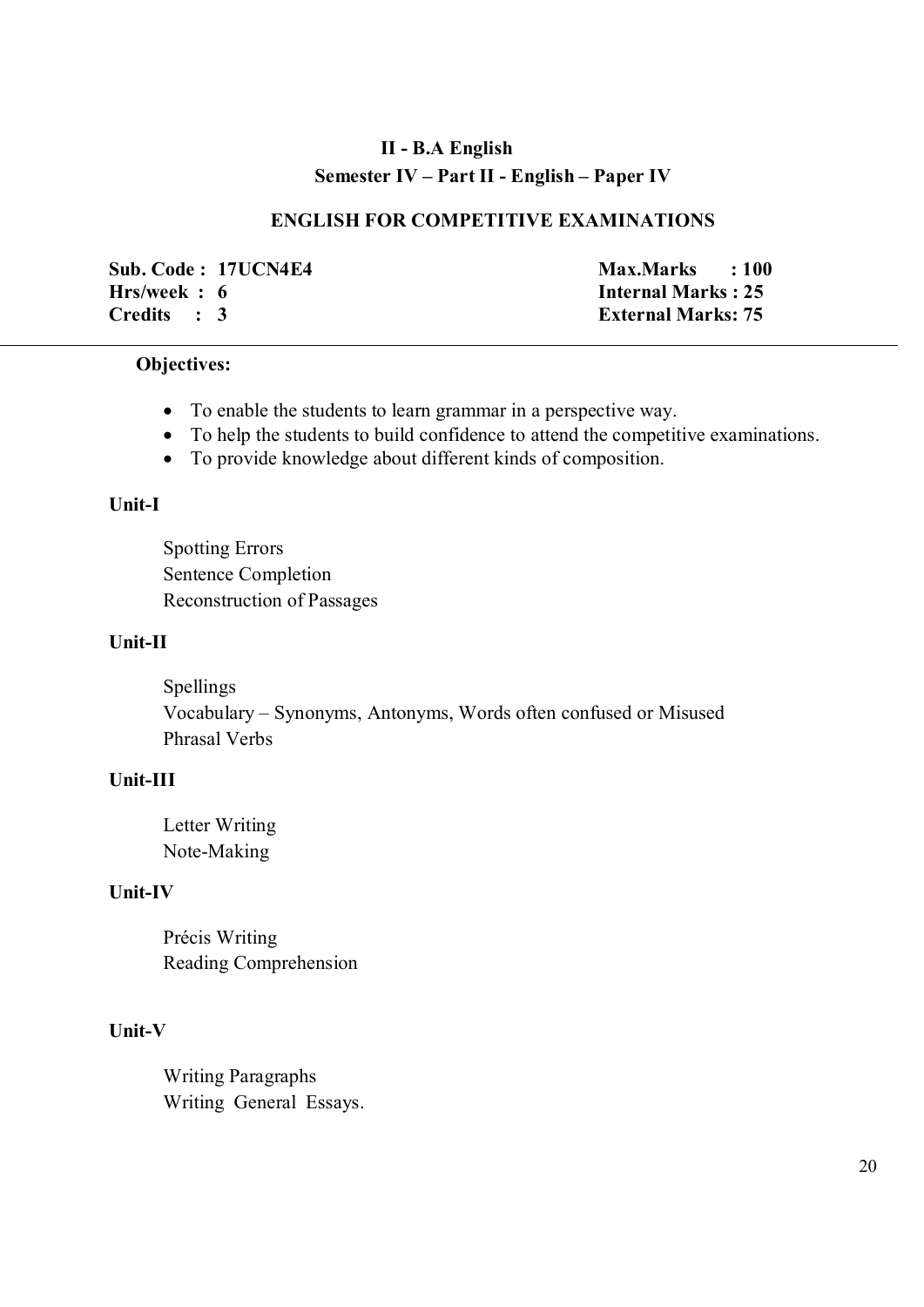### **II - B.A English Semester IV - Core Course - VII**

### **POETRY - II**

**Sub. Code : 17UEN4C7** Max.Marks : 100 **Hrs/week : 4 Internal Marks : 25 Credits : 4 External Marks: 75**

## **Objectives:**

- To provide knowledge about the defining features of the kind of literary writing such as poetry.
- To provide the learner with a prosodic knowledge of English Poetry and initiate the appreciation of a poem with the help of a working knowledge.

## **Unit 1**

| William Wordsworth           | The Tables Turned           |
|------------------------------|-----------------------------|
| Samuel Taylor Coleridge      | Kubla Khan                  |
| Unit 2                       |                             |
| Percy Bysshe Shelley         | Ode to the West Wind        |
| John Keats                   | Ode on a Grecian Urn        |
| <b>Unit 3</b>                |                             |
| Alfred Lord Tennyson         | In Memorium                 |
| <b>Robert Browning</b>       | My Last Duchess             |
| Unit 4                       |                             |
| William Butler Yeats         | Prayer for my Daughter      |
| <b>Gerald Manley Hopkins</b> | Pied Beauty                 |
| Unit 5                       |                             |
| Wilfred Owen                 | Disabled                    |
| Wystan Hugh Auden            | As I walked out one Evening |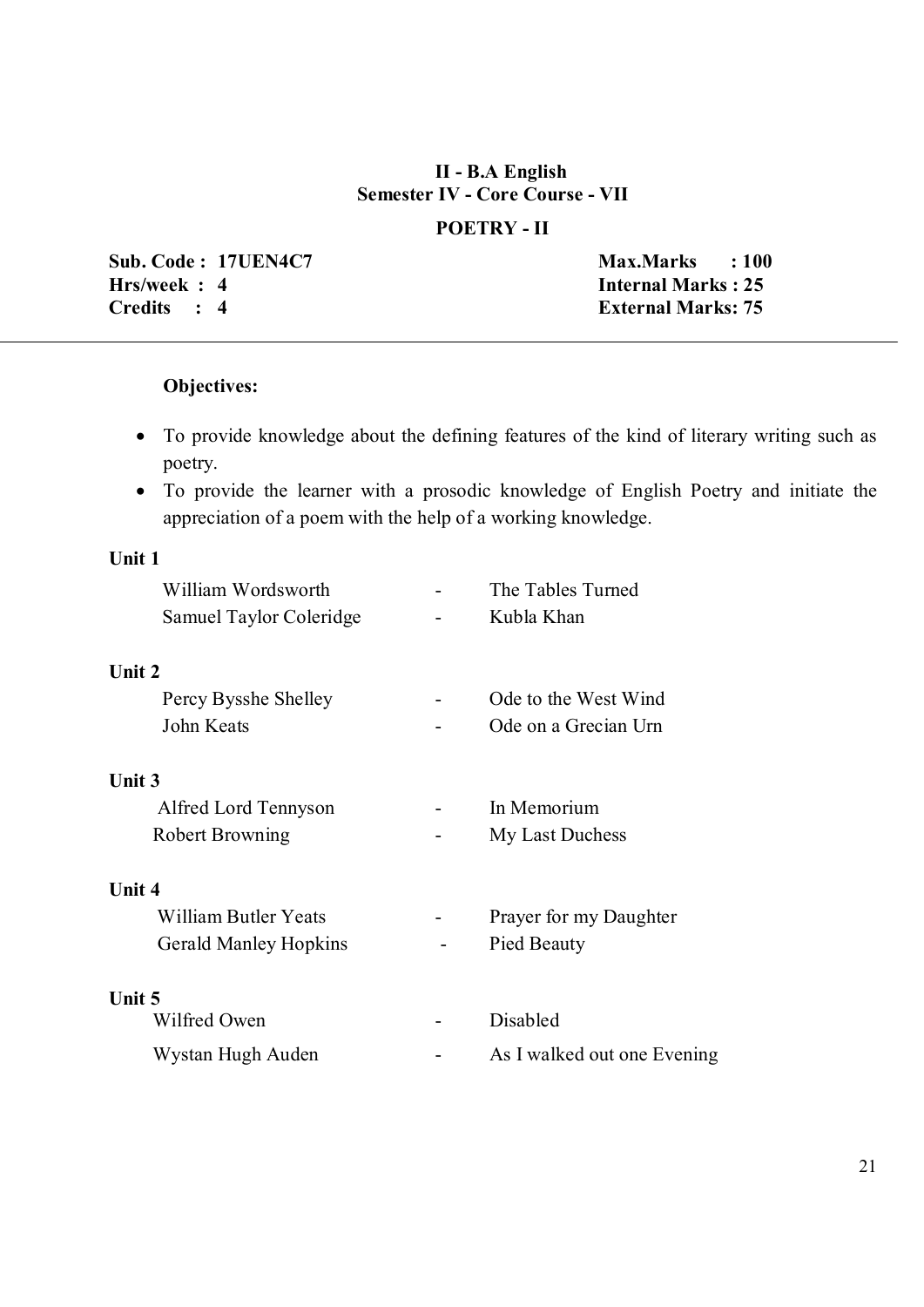### **II - B.A English Semester IV- Core Course - VIII**

### **RABINDRANATH TAGORE: AN INDEPTH STUDY**

**Sub. Code : 17UEN4C8** Max.Marks : 100 **Hrs/week : 4**<br>Credits : 3 **Internal Marks : 25** 

**External Marks: 75** 

#### **Objectives:**

- To initiate the student into a study of Tagore's works and his narrative techniques
- To provide the student with knowledge of those aspects of Indian Civilization and Culture which have shaped in the works of Tagore.

#### **Unit 1**: **PROSE**

**From The Religion of Man**  Man's Universe (Chapter - I) The Creative Spirit (Chapter - II)

### **Unit 2**: **POETRY**

Leave this Chanting Heaven of Freedom

#### **Unit 3**: **SHORT STORIES**

Gabuliwallah Subha

#### **Unit 4**: **NOVEL**

Gora (Fair Faced)

### **Unit 5**: **DRAMA**

Chandalika.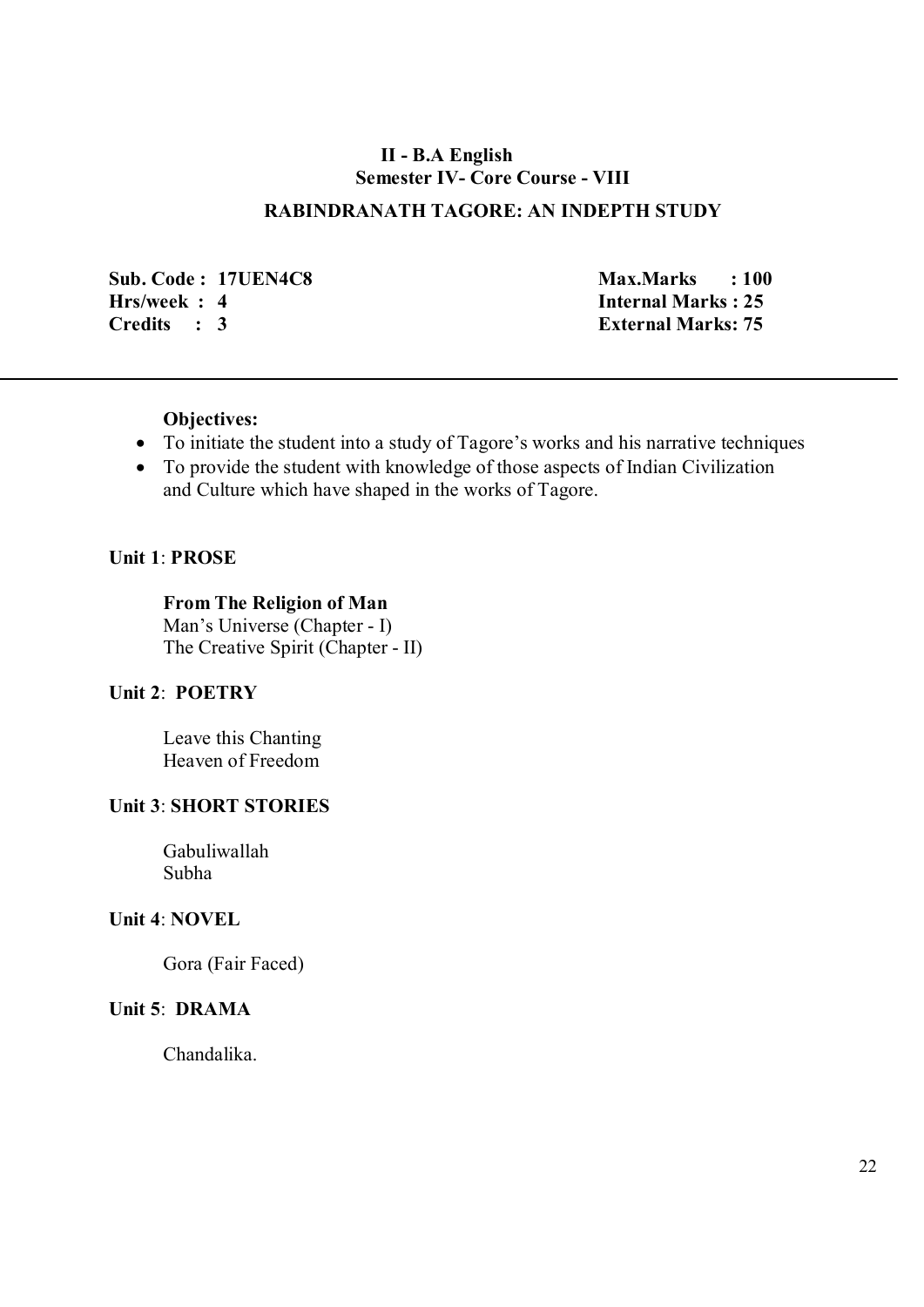#### **II - B.A English**

## **SEMESTER – IV - Allied Course - VII LANGUAGE AND LINGUISTICS**

**Sub. Code : 17 UEN 4A7 Max.Marks** : 100 **Hrs/week : 4**<br>Credits : 3 **Internal Marks : 25** 

**External Marks: 75** 

#### **Objectives:**

- To make the students understand the Historical and sociological factors in the growth of English Language.
- To make the students realize the numerical changes in phonological, morphological, syntactical, semantic and those in spelling.

#### **Unit 1**:

The Origins of Language The Development of Writing

### **Unit 2**:

 The Properties of Language Morphology

### **Unit 3**:

 Phrases Clauses and Sentences: Grammar Syntax

### **Unit 4**:

**Semantics** Language and Machines

### **Unit 5**:

Language Varieties Language, Society and Culture

### **Prescribed Book:**

George Yule. The Study of Language. Cambridge: Cambridge University Press, 1996.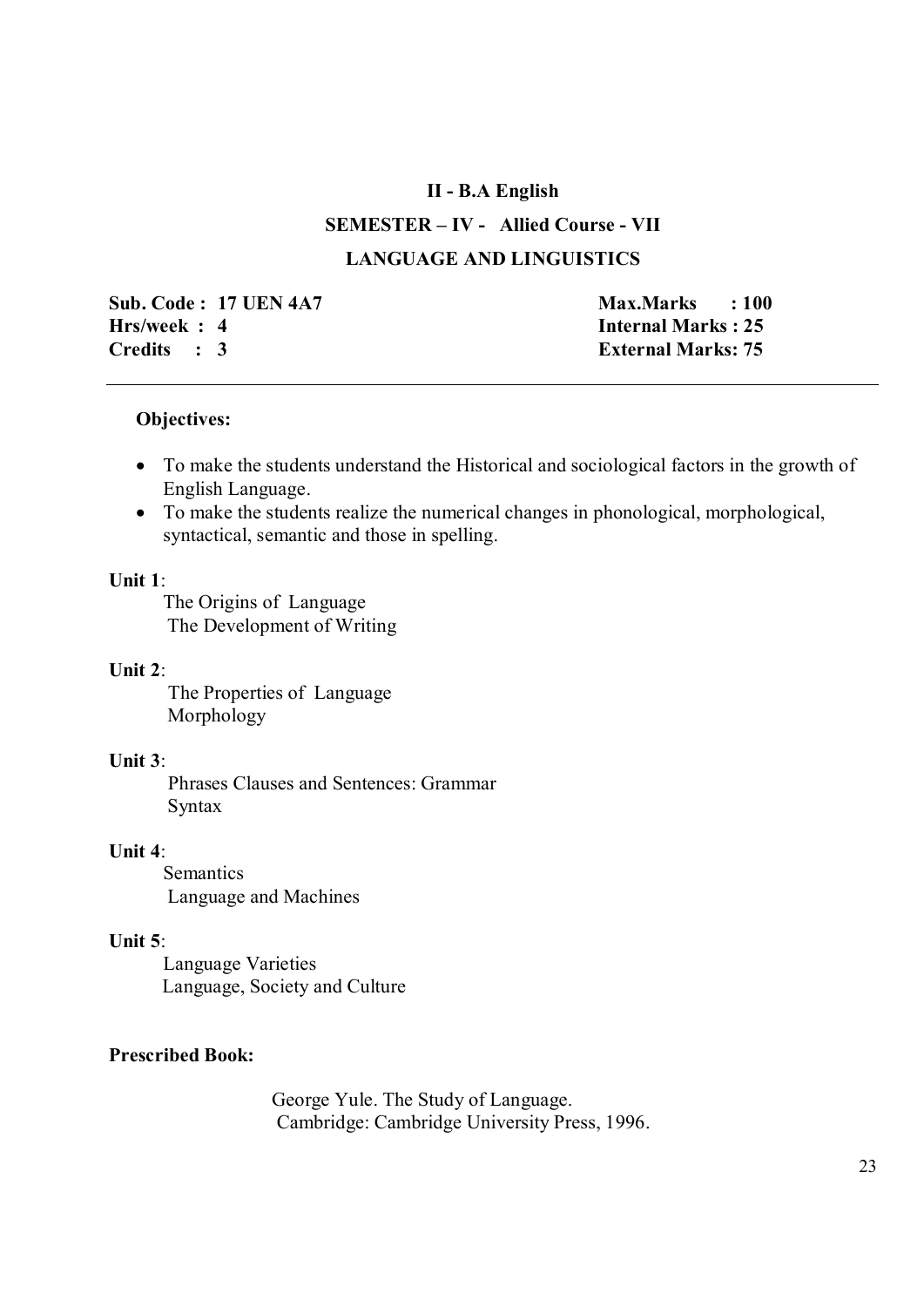# **II - B.A English Semester IV – Allied Course - VIII**

## **JOURNALISM**

**Sub. Code : 17 UEN 4A8** Max.Marks : 100 **Hrs/week : 4 Internal Marks : 25 Credits : 2 External Marks: 75**

## **Objectives:**

- To provide knowledge about knowledge and Journalism.
- To help students acquire hands-on experience in reporting, editing and other aspects of Journalism.

#### **Unit 1**

|                                                  | Introduction to Journalism                                        |
|--------------------------------------------------|-------------------------------------------------------------------|
| Unit 2                                           |                                                                   |
|                                                  | Reporting                                                         |
|                                                  | News Agencies                                                     |
| Unit 3                                           |                                                                   |
|                                                  | News Writing                                                      |
|                                                  | Interviews                                                        |
| Unit 4                                           |                                                                   |
|                                                  | Language for Journalism, Style, Leads, Kinds, Headlines, Writing. |
| Unit 5                                           |                                                                   |
|                                                  | Editing                                                           |
| <b>Prescribed Book:</b><br>Author: Keval J.Kumar | Mass Communication in India.                                      |
| <b>Books for References:</b>                     |                                                                   |
| 1. M.V. Kamath                                   | The Journalist's Handbook.<br>$\sim 100$                          |

- 2. M.V. Kamath Professional Journalism.
- 3. John Hohenberg The Professional Journalist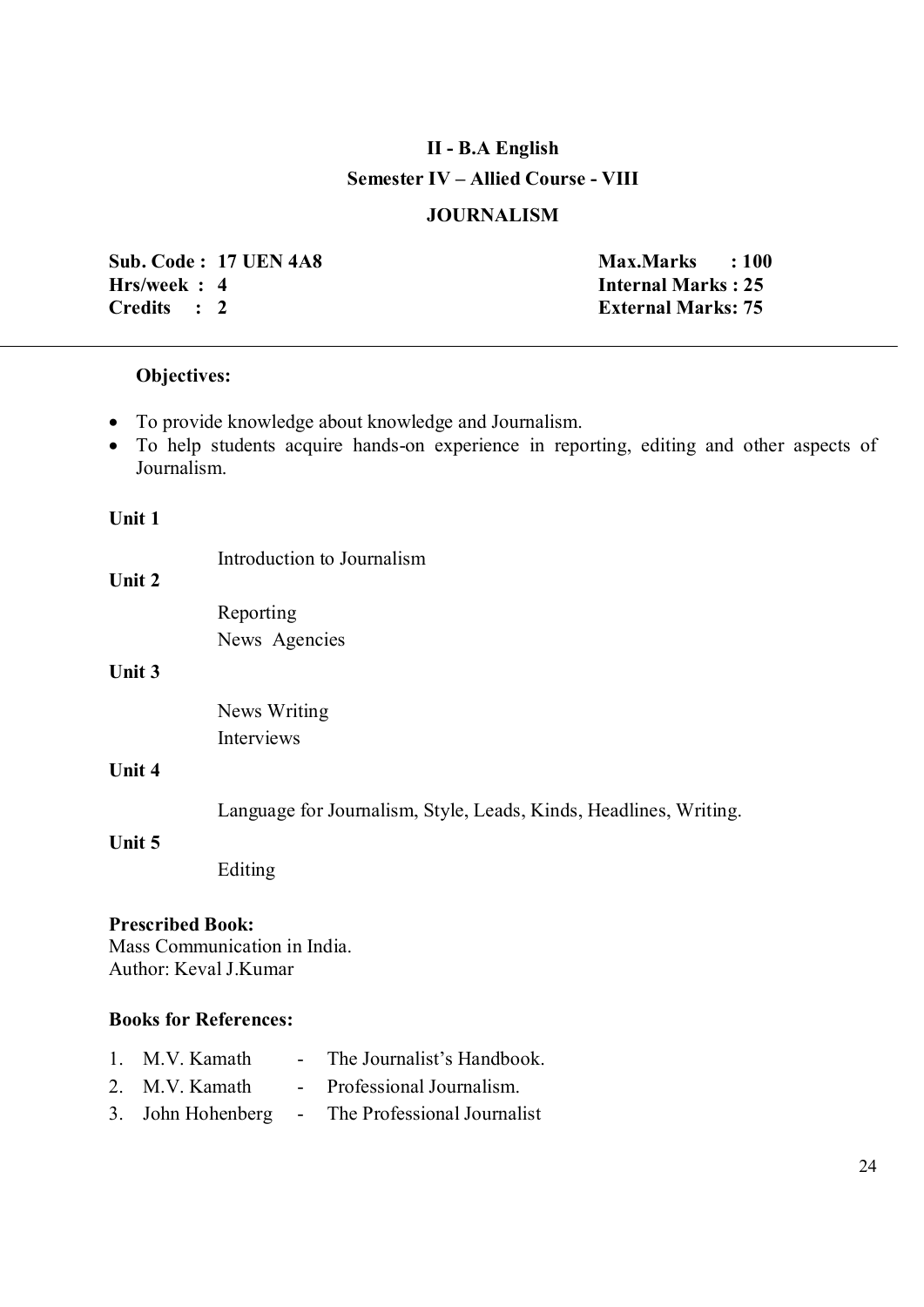## **II - B.A English**

### **Semester IV – Non Major Elective- II**

### **DEVELOPING LEADERSHIP SKILLS**

| Sub. Code: 17UEN4N2 |  |
|---------------------|--|
| Hrs/week: 2         |  |
| Credits : 2         |  |

**Max.Marks : 100 Internal Marks : 25 External Marks: 75** 

### **Objectives:**

- To provide right understanding on leadership and its importance.
- To elaborate on the roles, functions, skills and requirements of Leadership.
- To facilitate the students to inherit leadership qualities.

## **UNIT I: ALL ABOUT LEADERSHIP**

- 1. Leadership: Definition & Characteristics
- 2. Roles of a Leader
- 3. Types of Leadership
- 4. Characteristics of a Leader

## **UNIT II: MOTIVATION**

- 1. Nature and Characteristics of Motivation
- 2. Traditional Theories
- 3. Ouchi's Theory Z
- 4. Maslow's Theory

## **UNIT III: PROBLEM SOLVING AND DECISION MAKING**

- 1. Factors Involved
- 2. Difficulty in Decision Making

## **UNIT IV: DELEGATION OF AUTHORITY**

- 1. Types of Delegation
- 2. Advantages
- 3. Disadvantages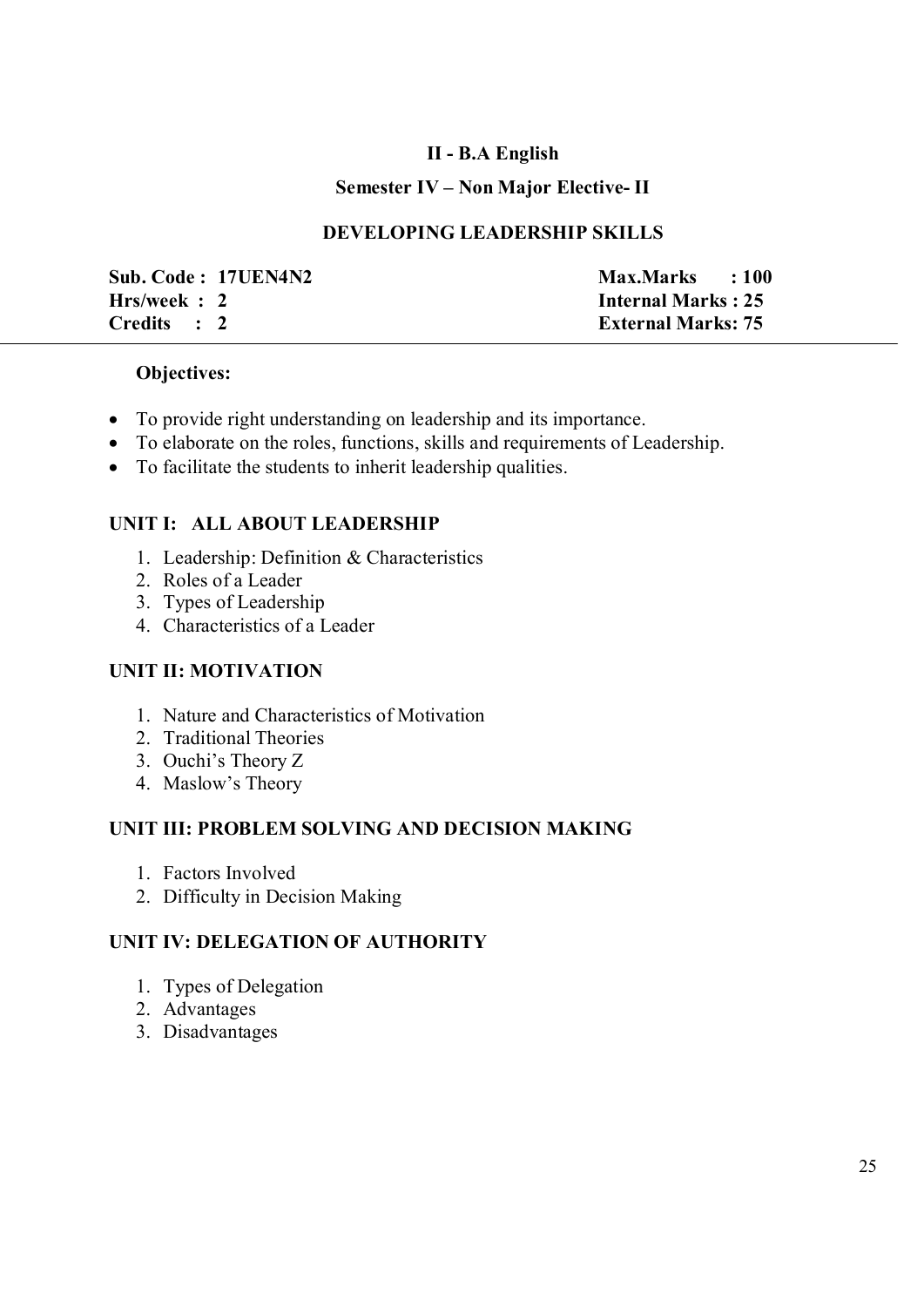## **UNIT V: EFFECTIVE LEADERSHIP**

- 1. Successful Time Management
- 2. Importance of Integrity
- 3. Self Discipline
- 4. Improving Interpersonal Relationship

**Recommended books for Reading:** Anthony D'Souza. **Leadership** Pub. By **Better Yourself Books**, Mumbai, 1989 Vol. I: Chapters:2,3,8,13,14,15,18, Vol.II: Chapter :18, Vol.III: Chapter :8

John C. Maxwell **Developing the Leader Within you** Pub. by Magna Publishing Co. Ltd., India, 2001 Chapters: 1, 2, 3, 8, 9.

. . . . . . **Developing the Leaders Around You** .Pub. by Magna Publishing Co. Ltd., India, 1995. Chapters: 3, 6, 7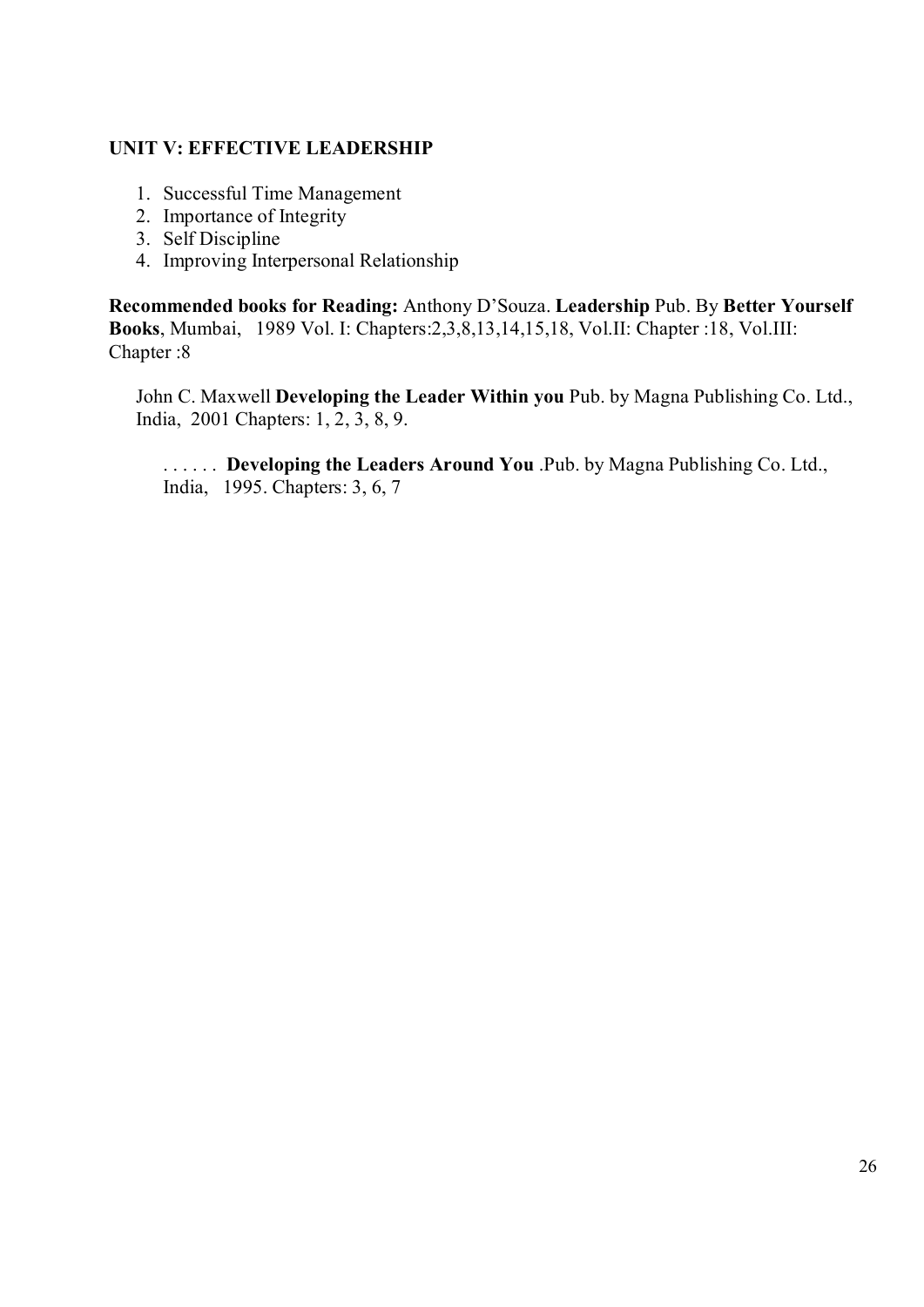# **II - B.A English**

## **Semester IV – PART - V**

## **EXTENSION ACTIVITIES**

## **NCC, NSS, Etc**

**Sub. Code : 17 UCN 4EA Max.Marks : - Hrs/week : - Internal Marks : - Internal Marks : - Properties : 1\* External Marks : - Properties : 1\*** 

**External Marks: -**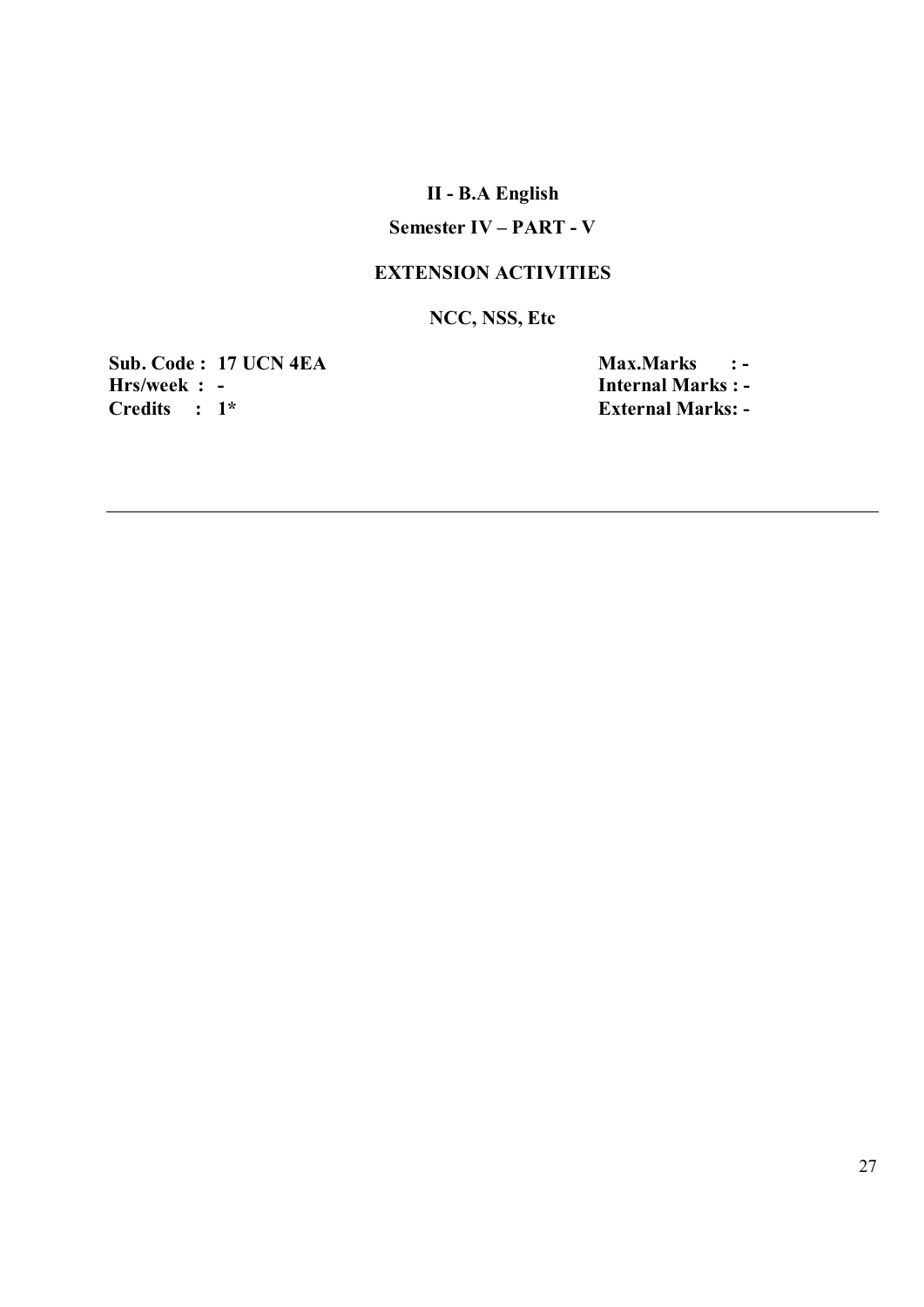### **III - B.A English**

## **Semester - V - Core Course - IX**

#### **DRAMA - I**

**Sub. Code : 17 UEN5C9** Max.Marks : 100<br> **Hrs/week : 6** Internal Marks : 25 **Credits : 5 External Marks: 75**

**Internal Marks : 25** 

### **Objectives:**

- To familiarize the students with the major dramatists and their works.
- To enable the students understand the elements of the drama form and apply them to the study.

#### **Unit 1**

| Marlowe                | Edward II          |
|------------------------|--------------------|
| Unit 2                 |                    |
| Webster                | The White Devil    |
| Unit 3<br>Sheridan     | School for Scandal |
| Unit 4<br>Henrik Ibsen | A Doll's House     |
| Unit 5<br>G.B. Shaw    | Pygmalion.         |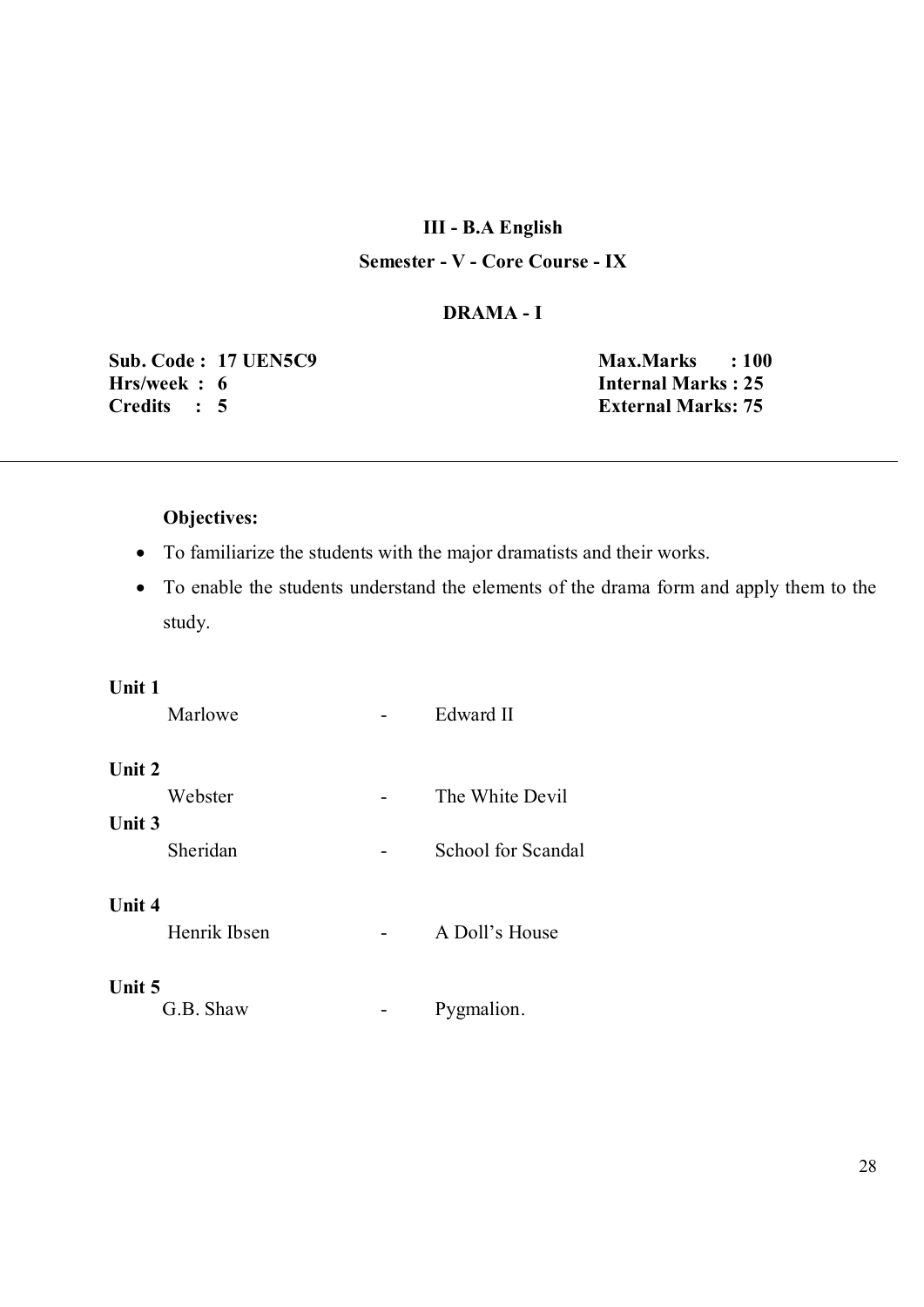### **III - B.A English**

### **Semester V- Core Course - X**

### **LITERARY CRITICISM – I**

|              | <b>Sub. Code: 17UEN 5C10</b> | Max.Marks : 100           |  |
|--------------|------------------------------|---------------------------|--|
| Hrs/week : 5 |                              | <b>Internal Marks: 25</b> |  |
| Credits : 5  |                              | <b>External Marks: 75</b> |  |

#### **Objectives:**

- To introduce the student to the fundamentals of literary criticism –its definition, nature, scope and function.
- To introduce the various significant movements in literary criticism.
- To provide the student with the ability to use criticism as a tool of objective**.**

### **Unit 1 (Classical Criticism)**

- 1. The Classical Background A Brief Introduction to Plato, Aristotle, Longinus and Horace.
- 2. Aristotle's views on Poetry and tragedy Key Concepts like Mimesis, Catharsis, Hamartia, Peripatetia and Anagnorises. (Relevant passage from Poetics to be explained).

### **Unit 2 (Medieval and Renaissance Criticism)**

 Sir Philip Sidney: 'Apologie for Poetry – Excerpts Pertaining to (i) Superiority of Poetry over Philosophy (ii) Objections to Poetry and Sidney's Answer.

### **Unit 3 (Neoclassical criticism)**

 John Dryden: 'An Essay of Dramatic Poesy' – Excerpts Pertaining to Dryden's Defence of the English Dramatic Tradition – Function of Poetry – Dramatic Poetry.

### **Unit 4**

**Alexander Pope:** 'Essay on Criticism'- Qualities Needed by the Critic – Laws for the Critic – The Ideal Critic.

### **Unit 5**

**Dr. Johnson:** 'Preface to Shakespeare' – Shakespeare as a Poet of Nature –

Chief Faults of Shakespeare.

#### **Prescribed Book:**

An Introduction to English Criticism Author: Birjadish Prasad.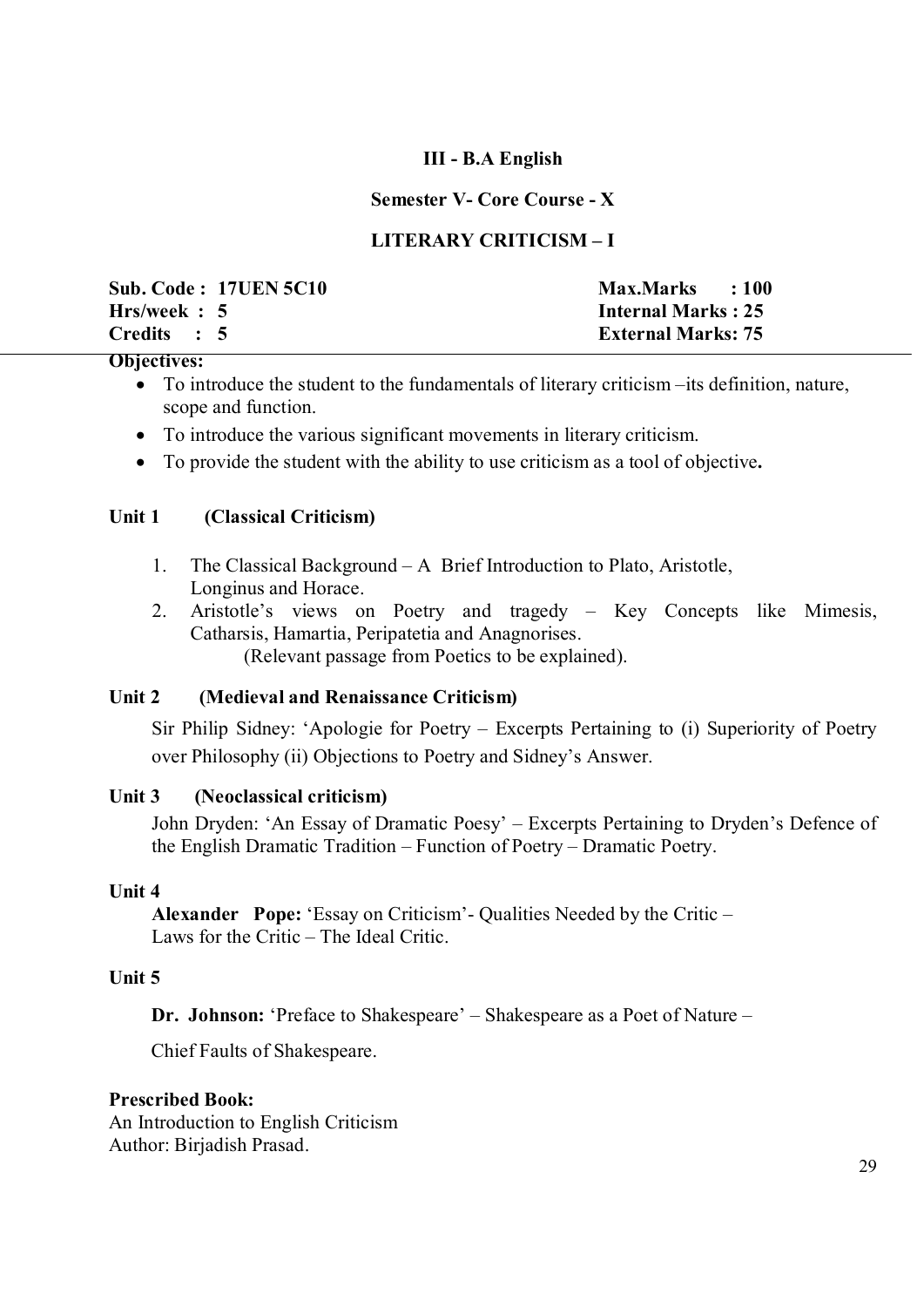### **III - B.A English Semester V – Core Course - XI**

## **INDIAN WRITING IN ENGLISH**

**Sub. Code : 17UEN 5C11 Max.Marks** : 100 **Hrs/week : 5 Internal Marks : 25<br>Credits : 5 External Marks: 75** 

**External Marks: 75** 

## **Objectives:**

- To familiarize the students with the major contemporary Indian writers writing in English and their works.
- To enable the students understand the growth of Indian Writing in English in the context of the changing post-colonial, political and social canvas.

## **Unit 1 (Poetry)**

 $\overline{a}$ 

| Sarojini Naidu                |                              | The Queen's Rival                |
|-------------------------------|------------------------------|----------------------------------|
| Nissim Ezekiel                |                              | The Professor                    |
| Kamala Das                    | $\qquad \qquad \blacksquare$ | Punishment in the Kinder garten. |
| A.K. Ramanujam                | $\blacksquare$               | Obituary                         |
| Unit 2 (Prose)                |                              |                                  |
| C.Rajagopalachari             |                              | Education for India              |
| Jawaharlal Nehru              |                              | Freedom and License              |
| Unit 3 (Drama)                |                              |                                  |
| Girish Karnad                 |                              | Hayavadana                       |
| <b>Unit 4 (Short Stories)</b> |                              |                                  |
| <b>Ruskin Bond</b>            |                              | The Eyes Have it                 |
| Khuswant Singh                |                              | The Portrait of a Lady           |
| Unit 5 (Novel)                |                              |                                  |
| R.K.Narayan                   |                              | The Vendor of Sweets             |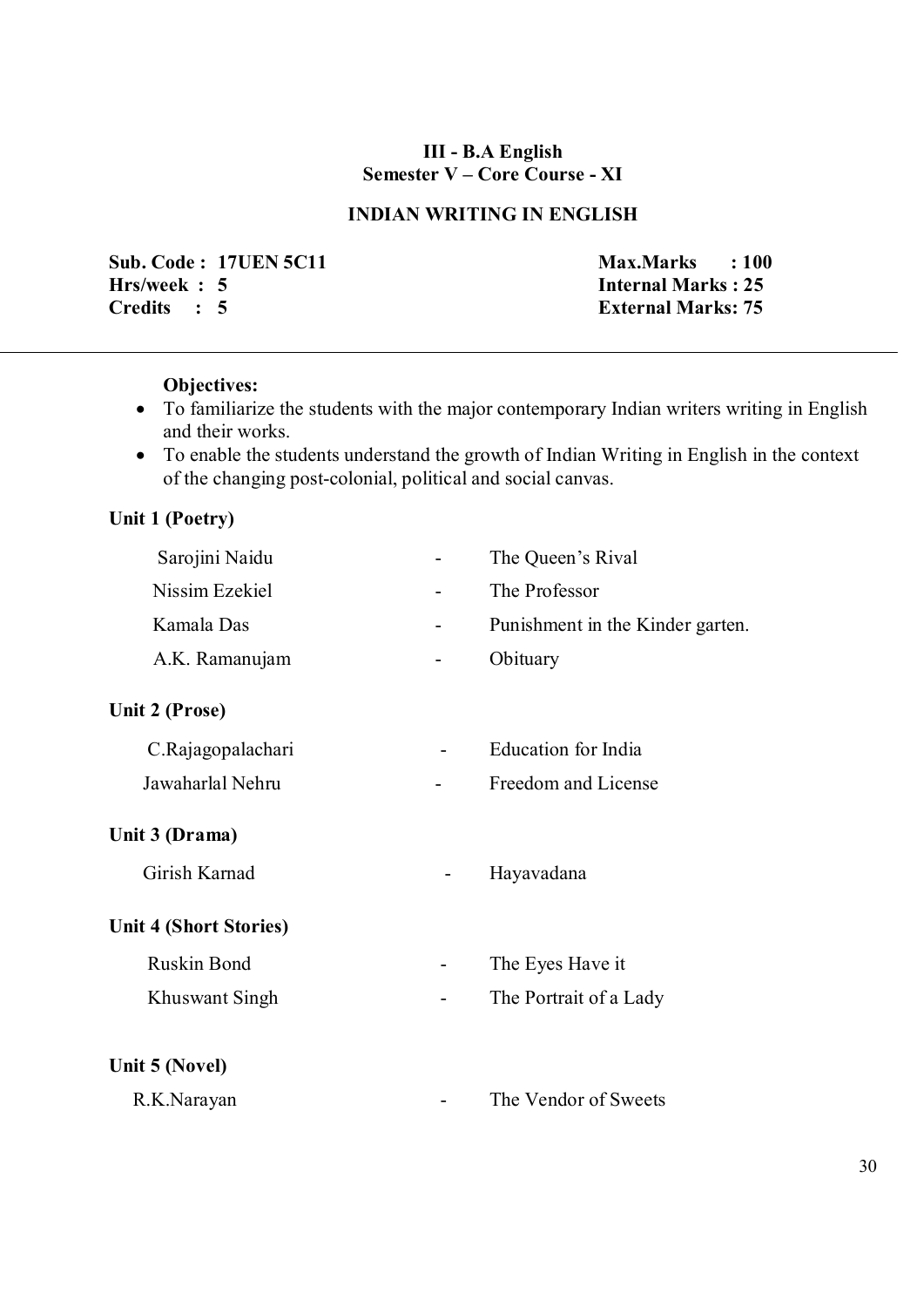### **III - B.A English**

#### **Semester V - Core Course - XII**

### **HISTORY OF ENGLISH LANGUAGE AND PHONETICS**

**Sub. Code : 17UEN 5C12** Max.Marks : 100<br> **Hrs/week : 5 Max.Marks : 25 Credits : 5 External Marks: 75**

**Internal Marks : 25** 

#### **Objectives:**

- To make the students understand the Historical and sociological factors in the growth of English Language.
- To give knowledge about English speech sounds, speech patterns in sentences and the concept of stress and intonation.

| Unit 1:    | - 1. Old English.<br>2. Middle English.                                                                                                           |
|------------|---------------------------------------------------------------------------------------------------------------------------------------------------|
| Unit 2:    | - 1. Modern English.<br>2. Foreign Contribution to the Growth of English.                                                                         |
| Unit 3:    | - 1. Contribution of Shakespeare and Milton to English<br>2. Change of Meaning                                                                    |
| Unit $4$ : | - 1. The Air Stream Mechanism, The Organs of Speech.<br>2. Classification and Description of English Speech Sounds.<br>3. Received Pronunciation. |
| Unit 5     | 1. Syllable, Stress, Intonation, Its Types and Uses, Strong Forms and<br>$\sim$<br>Weak Forms.<br>2. Transcription of Words and Short Sentences.  |

#### **Prescribed Books:**

- 1. F.T. Wood: An outline History of English Language.
- 2. T.A. Balasubramanian A Textbook of English Phonetics for Indian Students.

#### **References:**

- 1. C.L. Wren: The English Language.
- 2. A.C. Bough: A History of English Language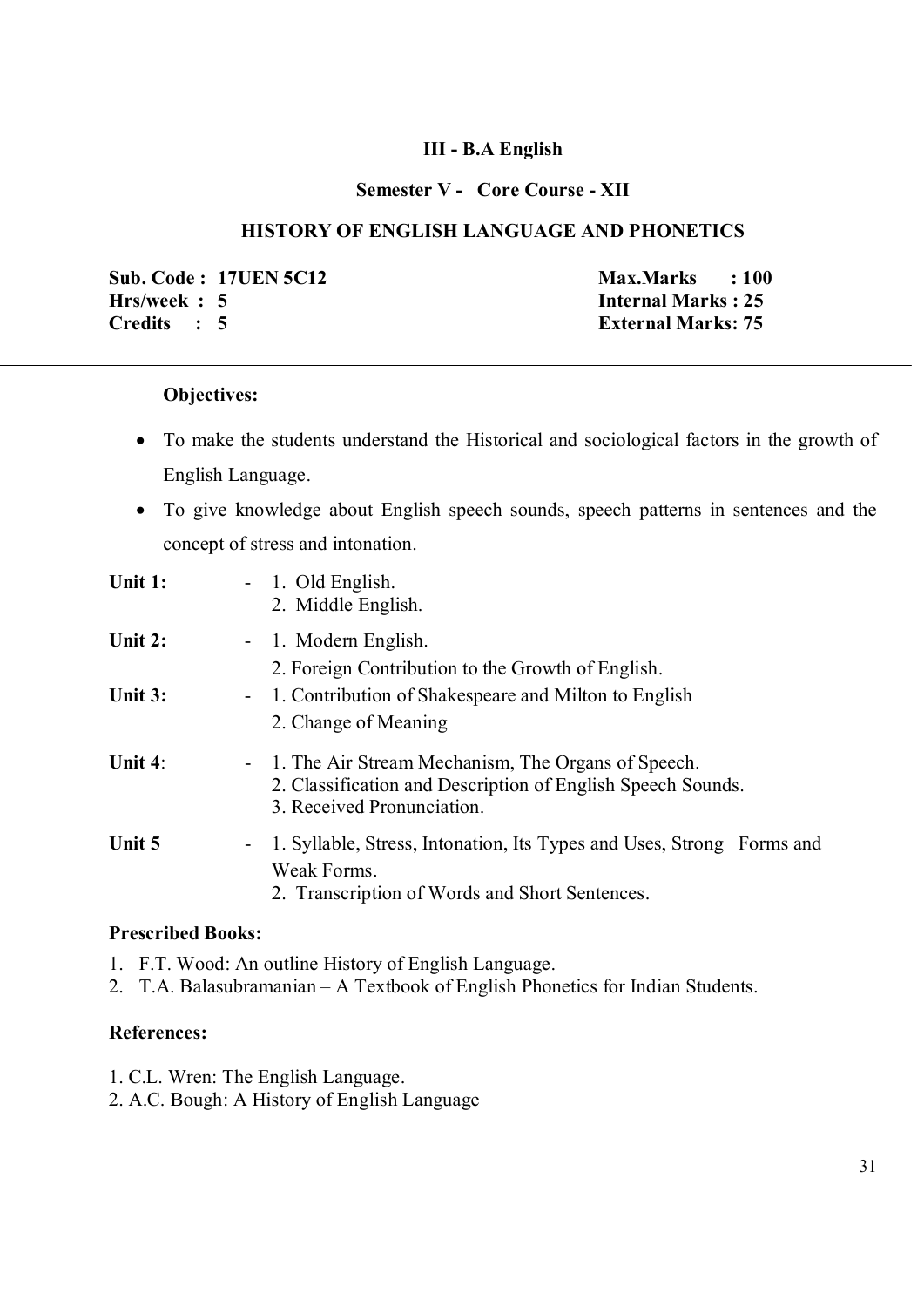# **III - B.A English Semester V – Major-Based Elective I**

## **ENGLISH LANGUAGE TEACHING**

**Sub. Code : 17UEN 5M1** Max.Marks : 100<br> **Hrs/week : 5** Internal Marks : 25 **Credits : 4 External Marks: 75** 

**Internal Marks : 25** 

### **Objectives:**

- To provide knowledge about the issues concerning English teaching such as methods and approaches of teaching, classroom techniques and strategies, and testing and evaluation systems.
- To train the students in acquiring the skills of teaching English.

- **Unit 2**: The Content of the Teaching of English Strategies & Techniques for the Teacher
- **Unit 3**: Planning the Lesson Methods & Techniques for Teaching English in Large Classes Teaching of Prose Text
- **Unit 4**: Teaching Reading Skills Teaching Poetry
- Unit 5: Teaching of Grammar & Composition Testing and Evaluation

### **Prescribed Book:**

Ghosh, Sastri, Das: Introductions to English Language Teaching. Vol: 3 CIEFL (OUP).

### **Reference:**

Bright, McGregor: Teaching English as a Second Language (Longman/ ELBS).

**Unit I**: Problems and Prospects for the Teacher of English What is involved in Teaching English?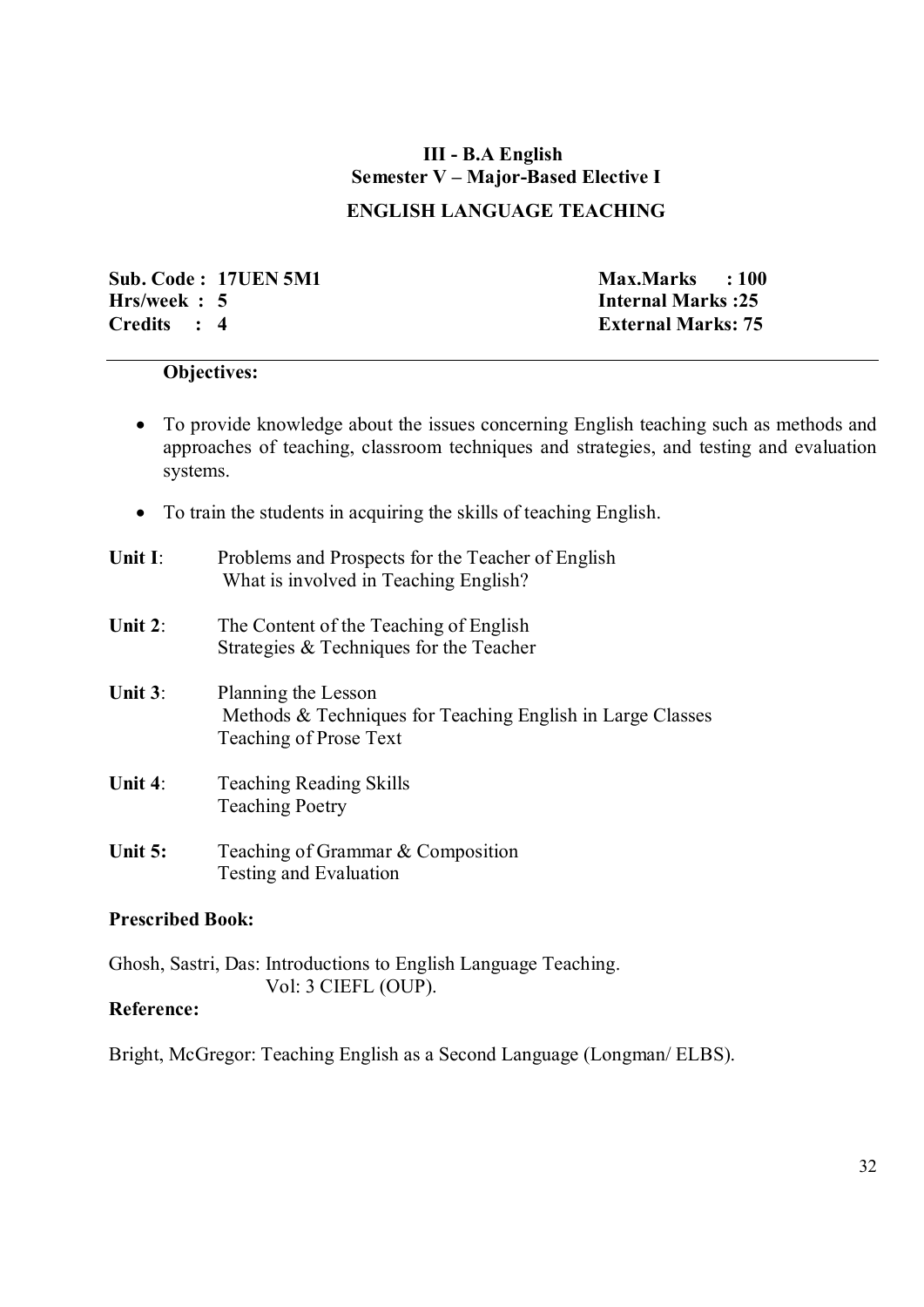#### **III - B.A English**

#### **Semester V –Major Based Elective- I**

#### **ECO-STUDIES AND POETRY**

**Sub. Code: 17UEN5M1 Max.Marks : 100 Hrs/week: 5 Internal Marks: 75 Credits : 4 External Marks: 25**

#### **Objectives:**

- . To gain a critical understanding of and appreciation for ecocriticism
- To apply ecocriticism to the reading of literary poetry.
- .To demonstrate awareness of the wider critical, historical, and artistic contexts

#### **UNIT I**

Nature and Definition of Ecocriticism, Nature and English Literature.

#### **UNIT II**

| Robert Herrick        | To Daffodils                   |
|-----------------------|--------------------------------|
| <b>Andrew Marvell</b> | The Garden                     |
|                       |                                |
| <b>UNIT III</b>       |                                |
| Shelley               | The Cloud                      |
| Keats                 | Ode to Autumn                  |
|                       |                                |
| <b>UNIT IV</b>        |                                |
| Keki N Daruwalla      | The Fish                       |
| Sarojini Naidu        | Coromandel Fishers             |
|                       |                                |
| <b>UNIT V</b>         |                                |
| Dilip Chitre          | The Felling of the Banyan Tree |

Gieve Patel - On Killing a Tree

Reference

**Naser Khan, Ecocriticism. A New Response to Indian Poetry from Tagore to Present, GRIN Publishing(E-book), Germany, 2014.** 

H D Thoreau, Damion Searls et al, The Journal of Henry David Thoreau, RUHS, 2009 Nirmal Selvamony, R Alex, Essays in Ecocriticism, Sarup and Sons, 2007 Ruskin Bond, Ruskin Bond's Book of Nature, Penguin 2008.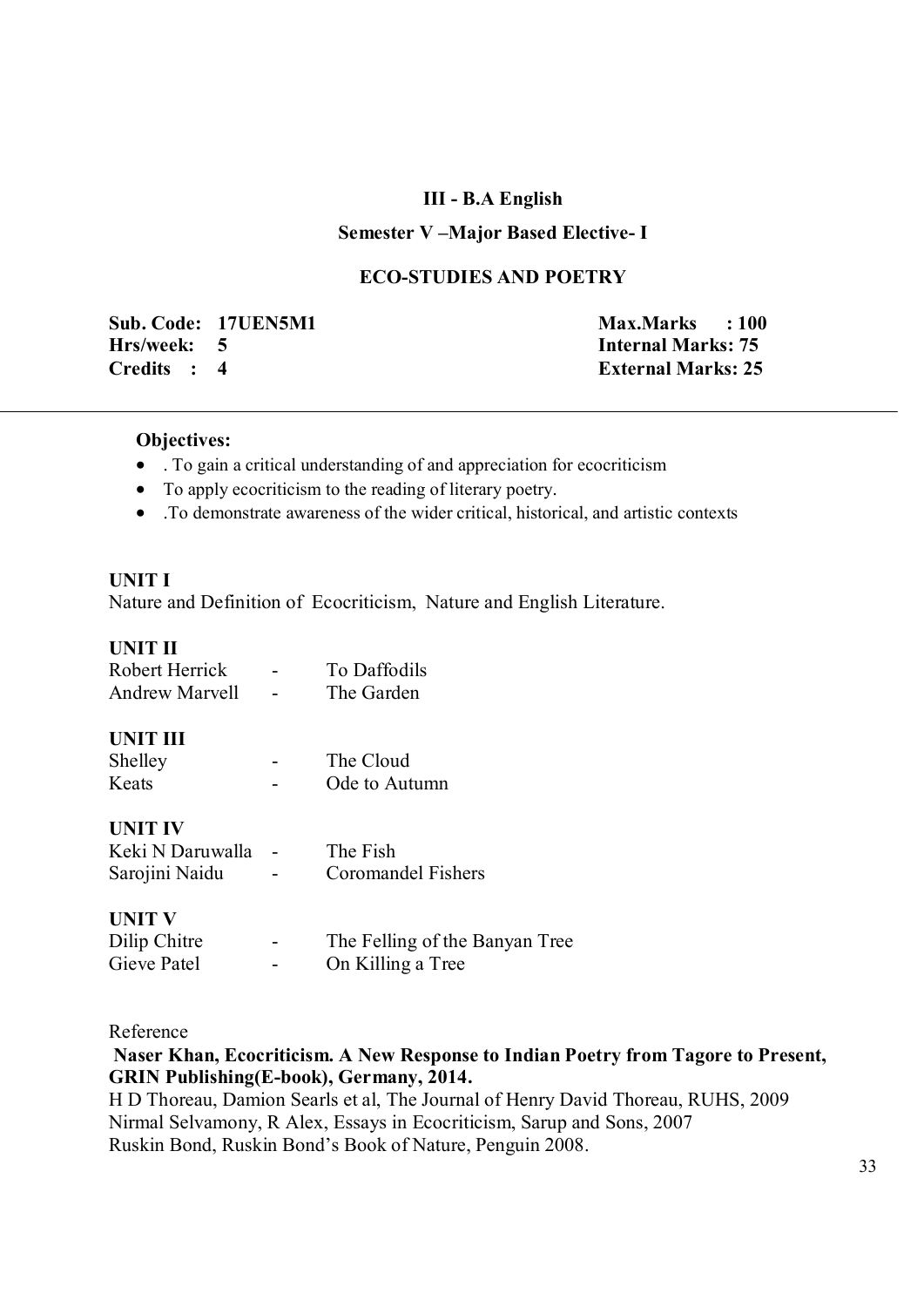### **III - B.A English Semester V – Skill Based Elective - II**

### **PERSONALITY DEVELOPMENT**

|             | Sub. Code: 17UEN5S2 | Max.Marks : 100           |
|-------------|---------------------|---------------------------|
| Hrs/week: 2 |                     | Internal Marks: 25        |
| Credits : 2 |                     | <b>External Marks: 75</b> |
|             |                     |                           |

#### **Objectives:**

- To provide the students with information on the development of personality.
- To make them understand the various factors regarding confidence building positive approach and so on.
- To enable them to understand leadership qualities and personality oriented job skills

### **Unit –I**

 What is Personality? Determinants of Personality.

#### **Unit – II**

Self –Evaluation – Importance of Attitude and Aptitude

### **Unit – III**

 Communication Verbal and Non-Verbal

#### **Unit – IV**

 Building up Confidence Problem Solving Techniques

#### **Unit – V**

Public Speaking Skills

### **Books for References:**

- 1. Basic Managerial Skills for All Rev McGrath (Prantice Hall)
- 2. Communicating for Results Cheryl Hamilton (Wordsworth)
- 3. Confident Public Speaking Lenny Laskowsky (Warner)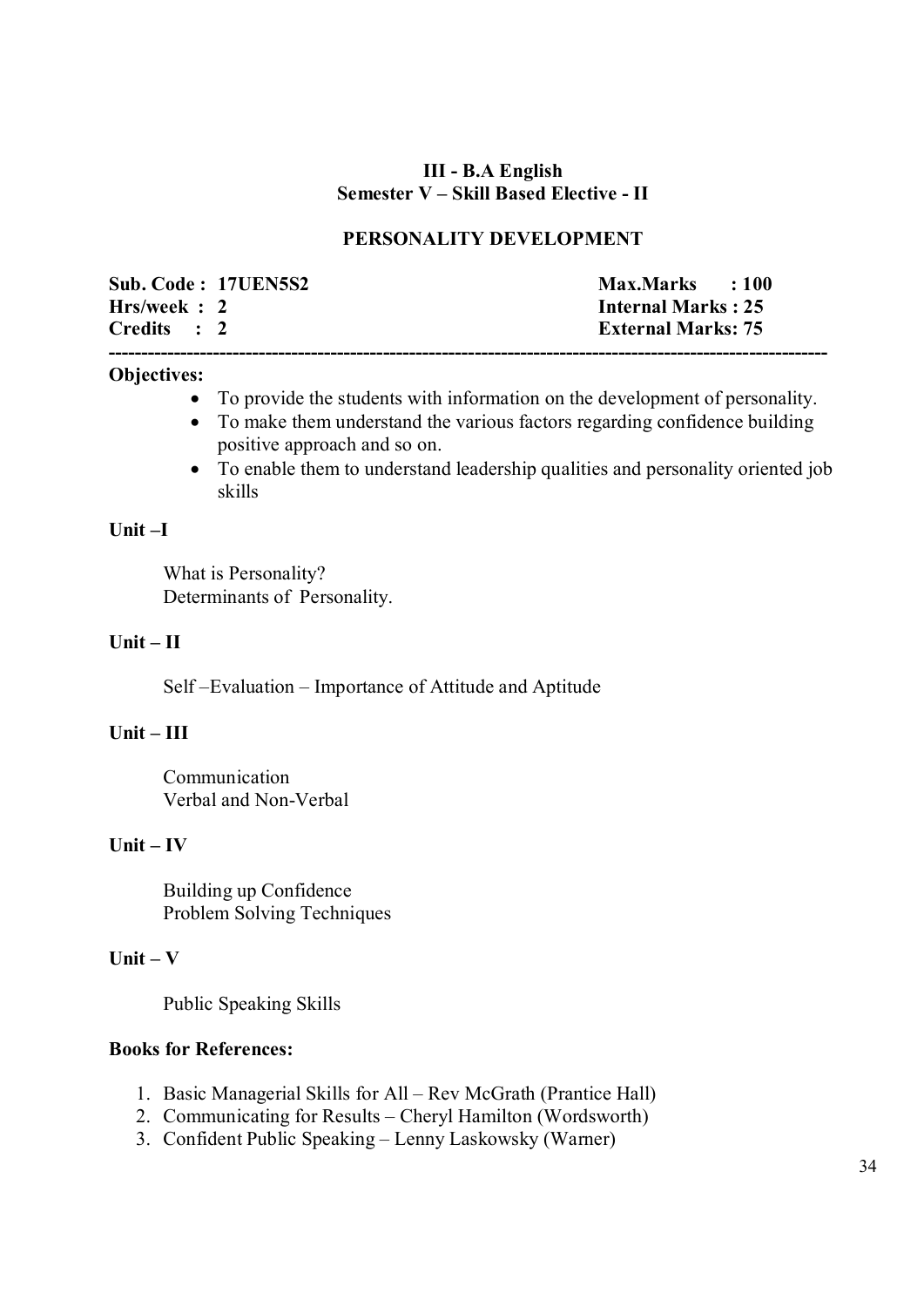## **III - B.A English Semester V –Skill Based Elective- II ENGLISH FOR MASS COMMUNICATION**

| Sub. Code: 17UEN5S2 | Max.Marks : 100           |
|---------------------|---------------------------|
| Hrs/week: 2         | <b>Internal Marks: 75</b> |
| Credits : 2         | <b>External Marks: 25</b> |

#### **Objectives:**

- To help and encourage students for a greater understanding of the nature and process of Mass Communication.
- To enable the students to write for the Media platform

#### **UNIT- I**

News – Values and Ethics.

#### **UNIT- II**

Language – Language of Journalism.

### **UNIT- III**

Writing for Electronic Media

#### **UNIT- IV**

Editing – Types of Editing.

#### **UNIT- V**

Advertising – Page Make up and Design

Books for Reference:

- 1. M.V. Kamath The Journalist Hand Book.
- 2. M.V. Kamath Professional Journalism.
- 3. John Hoheubuerg The Professional Journalist.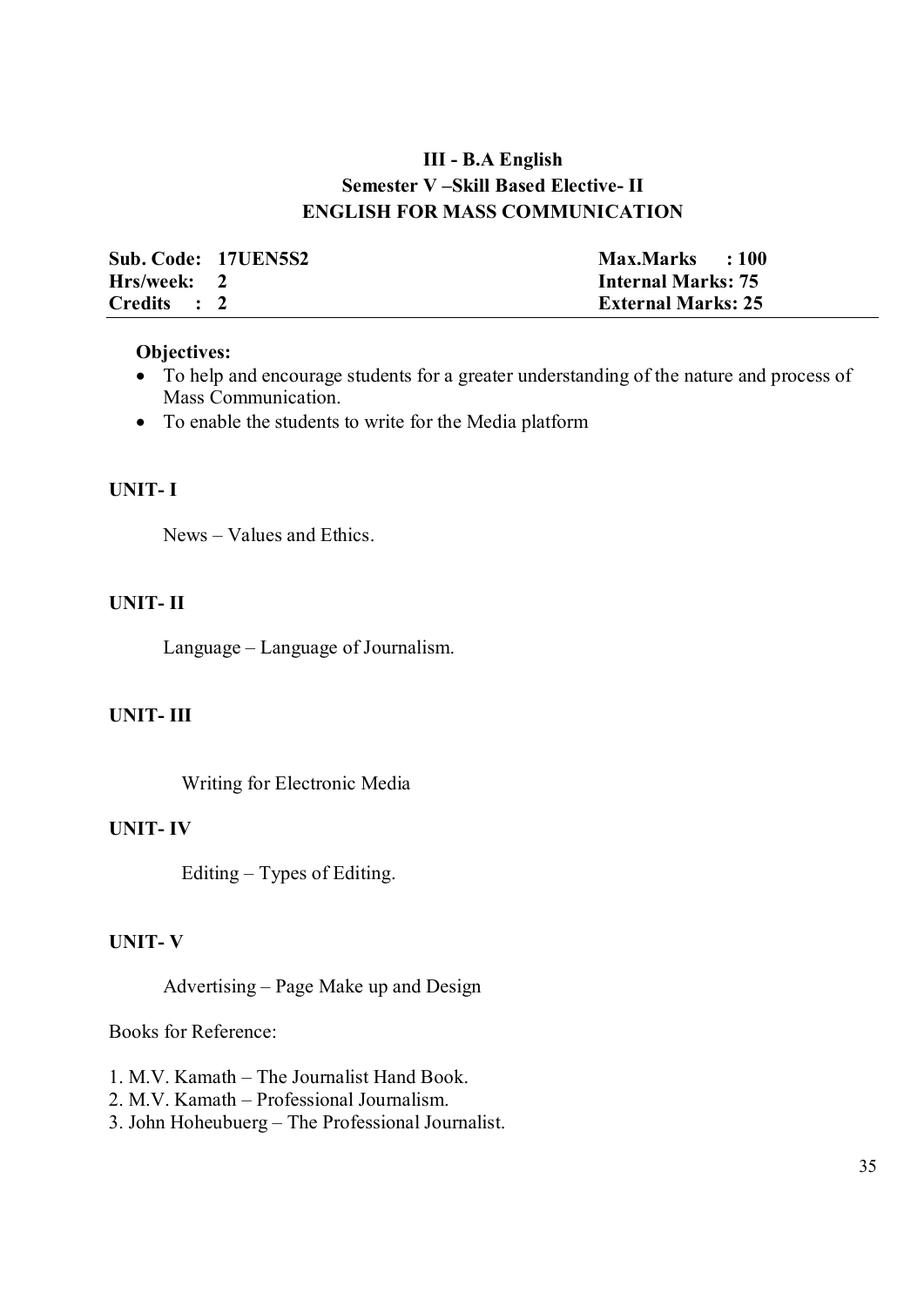# **III - B.A English Semester VI- Skill Based Elective - III**

### **FUNCTIONAL ENGLISH**

**Sub. Code : 17UEN 5S3** Max.Marks : 100 **Hrs/Week : 2 Internal Marks : 25 Credits : 2 External Marks: 75**

#### **Objectives:**

- To provide knowledge about different types of presenting an argument which is generally referred to as "discourse" in order that they get to practice different types of presentation both in speech and in writing.
- Adequate practice is given to the student through simple, brief but very essential use of language in day-to-day life situations.

#### **Unit I**

What is Communication? – The Communication situation – Written Communication – Oral Communication – Face to Face Communication – Audio-Visual Communication – Silence

### **Unit II**

 Greeting – Introducing – Inviting a person – Thanking – Seeking Permission – Offering suggestions – Giving Advice – Asking Questions – Praising  $\&$  Complimenting, Complaining and Apologizing – Giving Instructions.

#### **Unit III**

Non Verbal Communication, Body Language, Facing an Interview, Group Discussion

### **Unit IV**

Designing a Resume – Writing Paragraphs – Writing Letters

### **Unit V**

Interviews: Different ways of presenting and expressing oneself.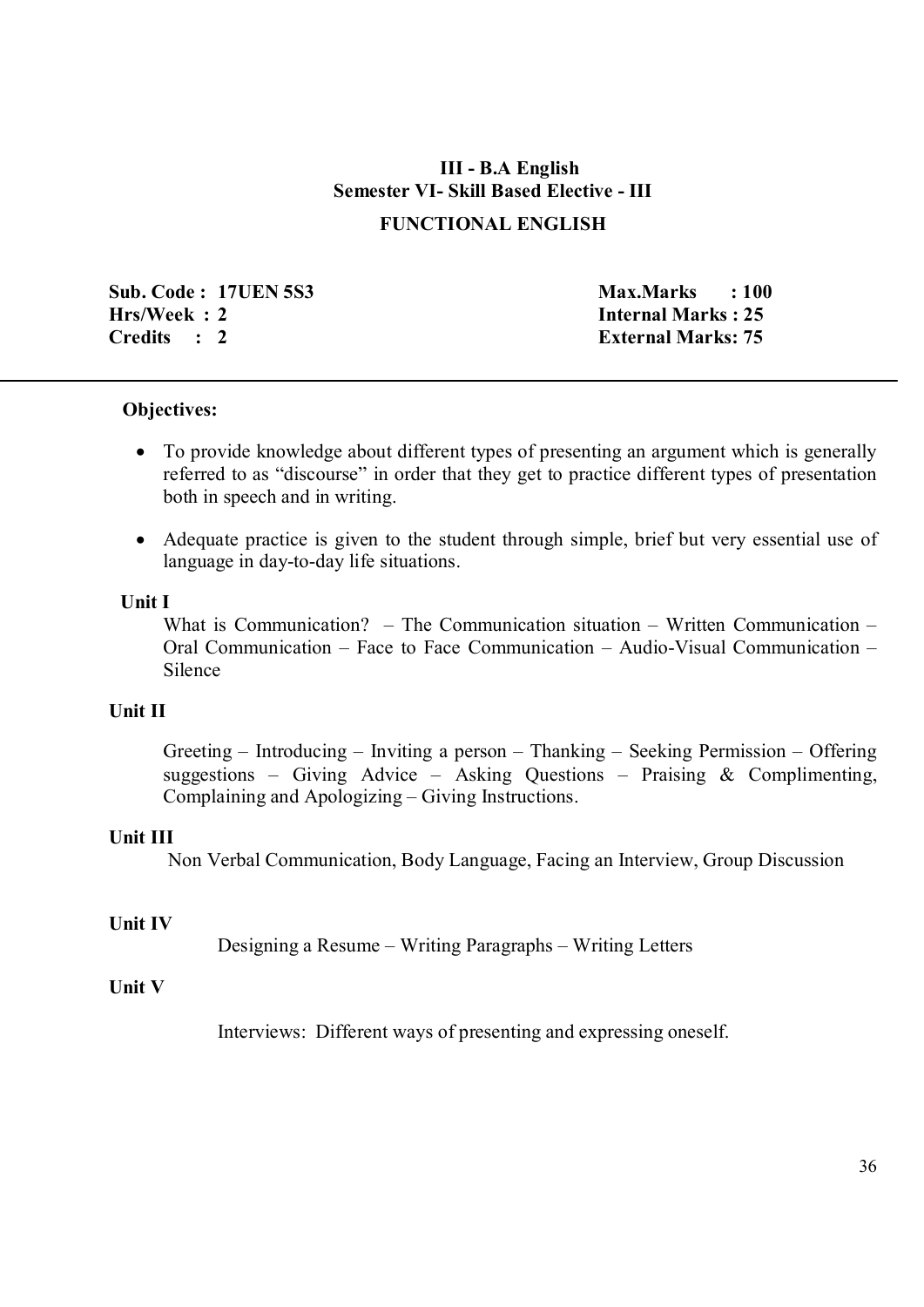## **III - B.A English Semester V –Skill Based Elective- III ENGLISH FOR BUSINESS**

|             | Sub. Code: 17UEN5S3 | Max.Marks : 100           |
|-------------|---------------------|---------------------------|
| Hrs/week: 2 |                     | <b>Internal Marks: 75</b> |
| Credits : 2 |                     | <b>External Marks: 25</b> |

#### **Objectives:**

- To introduce the students about Business English.
- To acquaint the students with the vocabulary, words, phrases and writing skills of business.

#### **UNIT- I**

Introduction to Business English. The Language Business of English.

#### **UNIT- II**

Business Grammar and Practice. Business Vocabulary – Words/Phrases.

#### **UNIT- III**

Business Etiquette- Greetings, Introduction, Business Cards. Business Correspondence.

#### **UNIT- IV**

Business Speaking Skills – Business Communication.

#### **UNIT- V**

Business writing – Introduction to Business Writing. Writing English for Global Business – English Business Letters – Letters to Enquiry, Letter of Order, Letter of Invoice, and Letter of Complaint – Memoranda, Minutes, Reports and Proceedings.

#### **Books for Reference:**

1. Bill Mascull – Business vocabulary in use. Cambridge University Press, 1998.

2. Fiona Talbot – How to write Effective Business English.

3. Andrew Littlejob – Company to Company: A New Approach to Business Correspondence in English.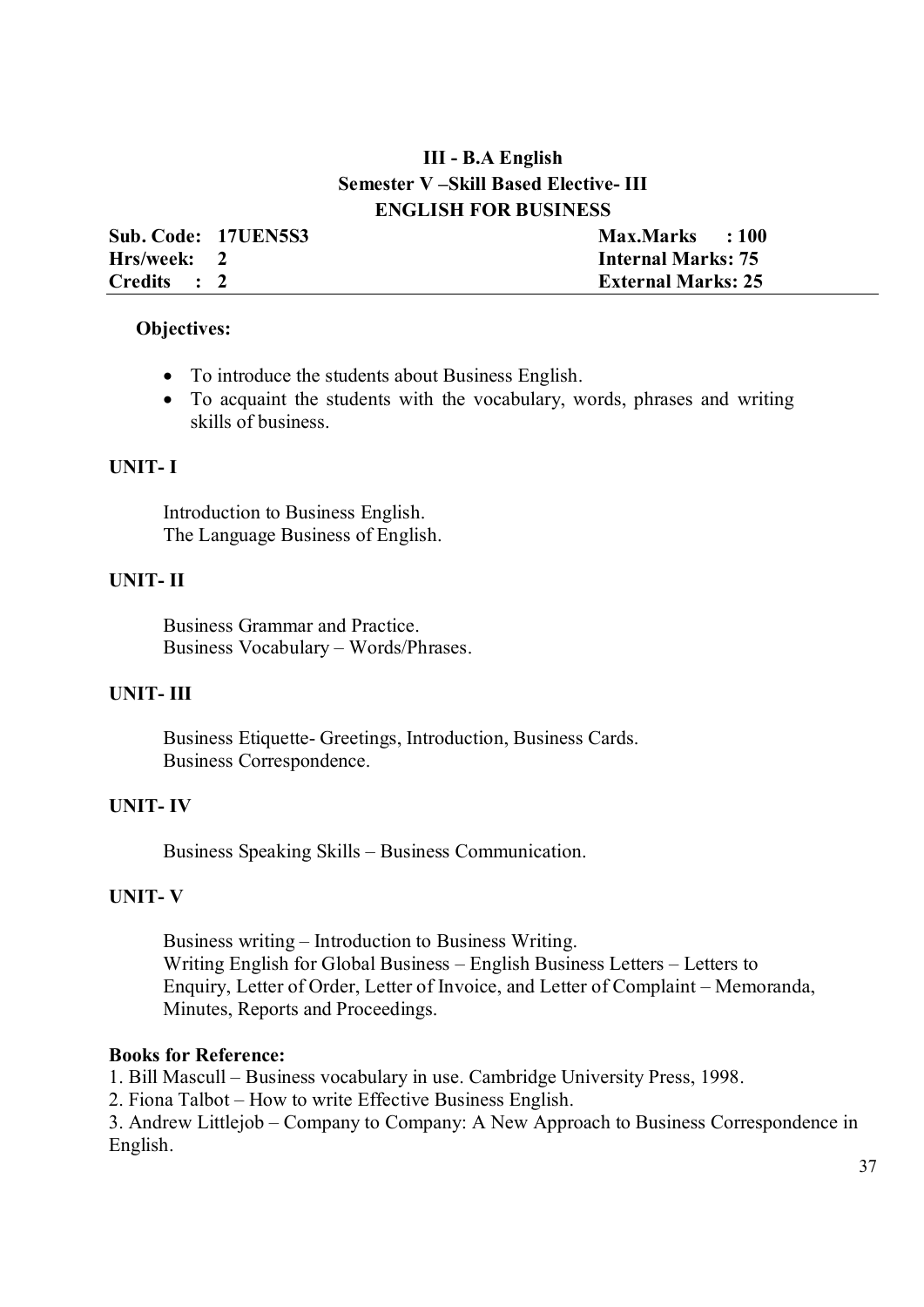### **III - B.A English Semester V – PART – III-Extra Credit Course CREATIVE WRITING SKILLS**

**Sub. Code: 17UEN 5EC1** Max.Marks : 100<br> **Hrs/week:** - **Max.Marks : 100 Hrs/week: - Internal Marks : -** 

**External Marks: 100** 

### **Objectives:**

- To provide the students with the essential of creative writing.
- To make them understand the various aspects o creative writing.
- To make them write poem, prose, drama and so on.

| <b>Unit 1</b> | What is Creative Writing?    |
|---------------|------------------------------|
| Unit 2        | The Art and Craft of Writing |
| Unit 3        | Modes of Creative Writing    |
| Unit 4        | <b>Writing Poetry</b>        |
| Unit 5        | <b>Writing Fiction</b>       |

### **Book for Reference:**

Creative Writing – A Beginner's Novel = Anjana Neira Dev, Anuradha Marwah,Swati Pal.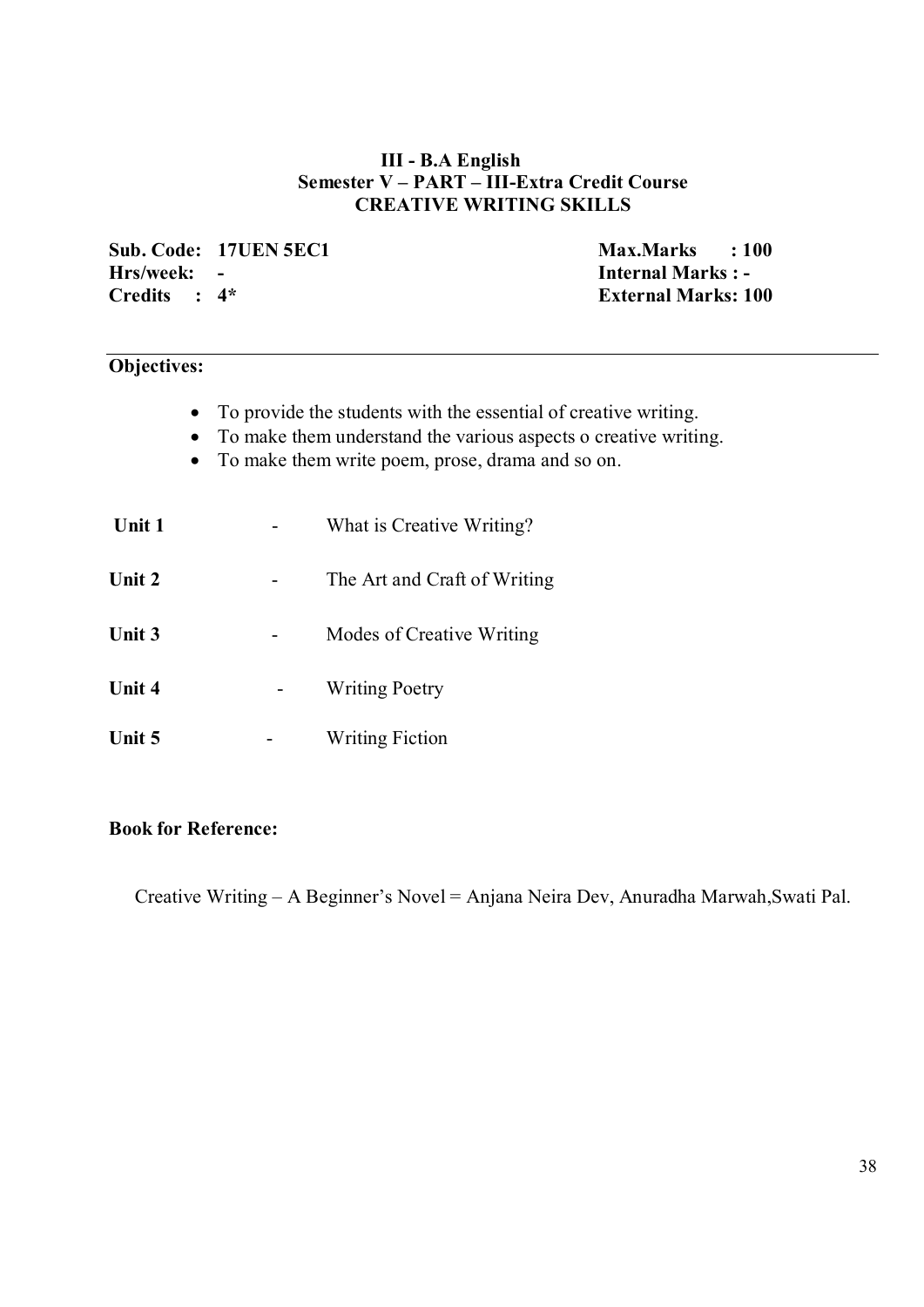# **III - B.A English Semester VI- Core Course XIII**

## **LITERARY CRITICISM-II**

|              | <b>Sub. Code: 17UEN 6C13</b> | Max.Marks : 100           |
|--------------|------------------------------|---------------------------|
| Hrs/week : 5 |                              | <b>Internal Marks: 25</b> |
| Credits : 5  |                              | <b>External Marks: 75</b> |
|              |                              |                           |

#### **Objectives:**

- To introduce the student to the fundamentals of literary criticism –its definition, nature, scope and function.
- To introduce the various significant movements in literary criticism and enable the students' understanding of the intricacies of this very relevant but not too popular branch of literature
- To provide the student with the ability to use criticism as a tool of objective evaluation and analyze a poem, prose or a film clipping shown with respect to its form, content and techniques of creative composition.

#### **Romantic Criticism**

**Unit 1:** Wordsworth: 'Preface to Lyrical Ballads' - excerpts pertaining to Wordsworth's theory of poetic diction-his definition of poetry and Imagination.

**Unit 2:** Coleridge: 'Biographia Literaria' - excerpts pertaining to his views on poetry- His definition of poetry, imagination and fancy-his critique of Wordsworth's Theory of poetic diction.( Chapters XIII & XIV).

### **Victorian Criticism**

**Unit 3**: Matthew Arnold: 'The Study of Poetry'.

Twentieth Century Criticism

### **Modern Criticism**

**Unit 4**: T.S. Eliot: Tradition and the Individual Talent.

**Unit 5**: I.A. Richards: The Four Kinds of Meaning.

### **Prescribed Book:**

The English Critical Tradition:An Anthology of English Literary Criticism (Volume I&II)

Authors: S.Ramaswami, V.S.Sethuraman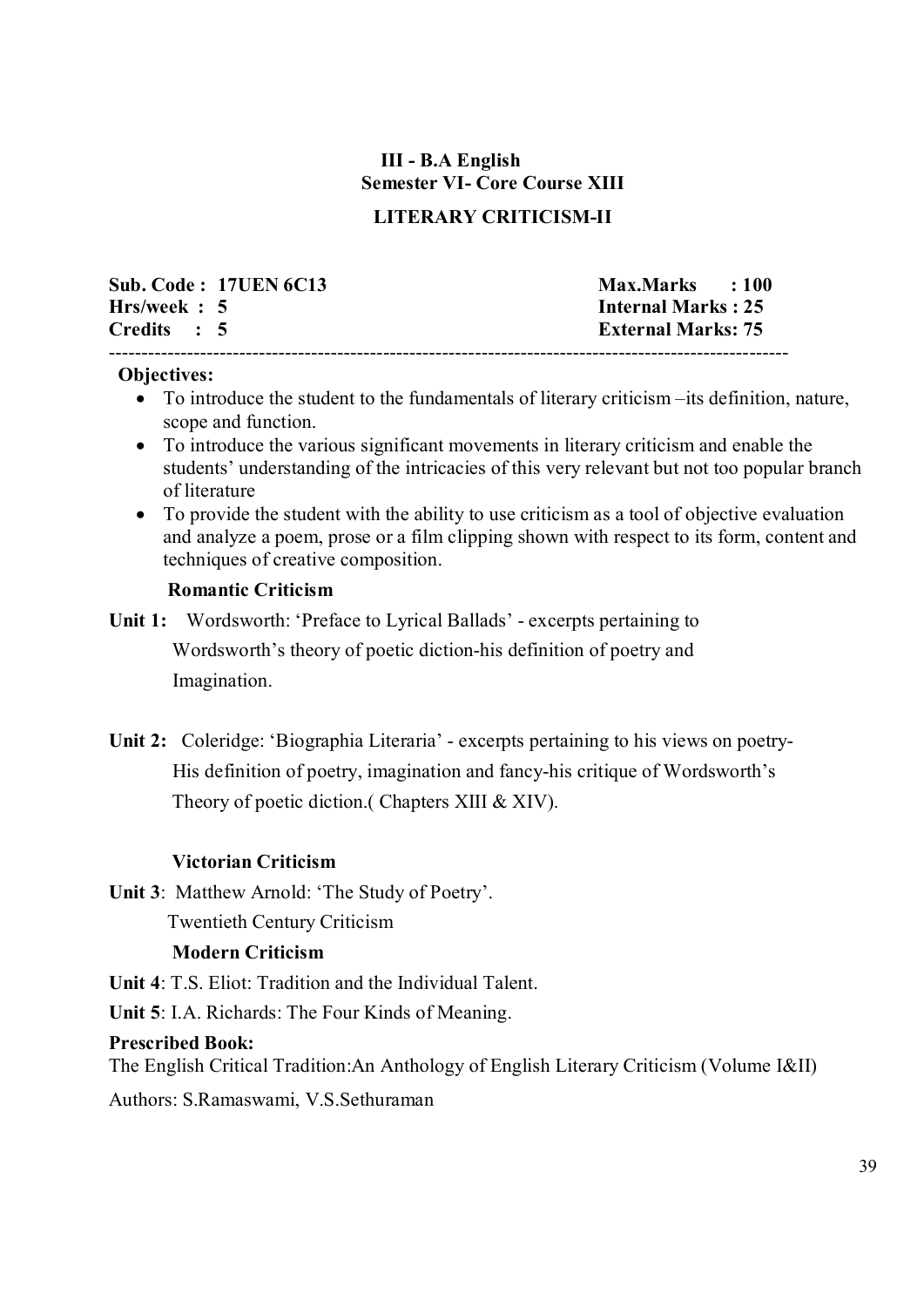### **III - B.A English Semester VI - Core Course XIV**

## **DRAMA – II**

|              | <b>Sub. Code: 17UEN 6C14</b> | <b>Max.Marks</b>          | $\therefore 100$ |
|--------------|------------------------------|---------------------------|------------------|
| Hrs/week : 5 |                              | <b>Internal Marks: 25</b> |                  |
| Credits : 5  |                              | <b>External Marks: 75</b> |                  |

## **Objectives:**

- To familiarize the students with the knowledge about the origin and growth of the drama its popularity.
- To give firsthand knowledge of the plays of the renowned writers.
- To enable the students understand the elements of the drama and apply them to the study.

### **Unit 1**

| Oscar Wilde                 | Importance of Being Earnest. |
|-----------------------------|------------------------------|
| Unit 2                      |                              |
| John Millington Synge       | Playboy of the Western World |
| Unit 3                      |                              |
| <b>Thomas Stearns Eliot</b> | Murder in the Cathedral      |
| Unit 4                      |                              |
| <b>Samuel Beckett</b>       | <b>Waiting for Godot</b>     |
| Unit 5                      |                              |
| John Osborne                | Look Back in Anger           |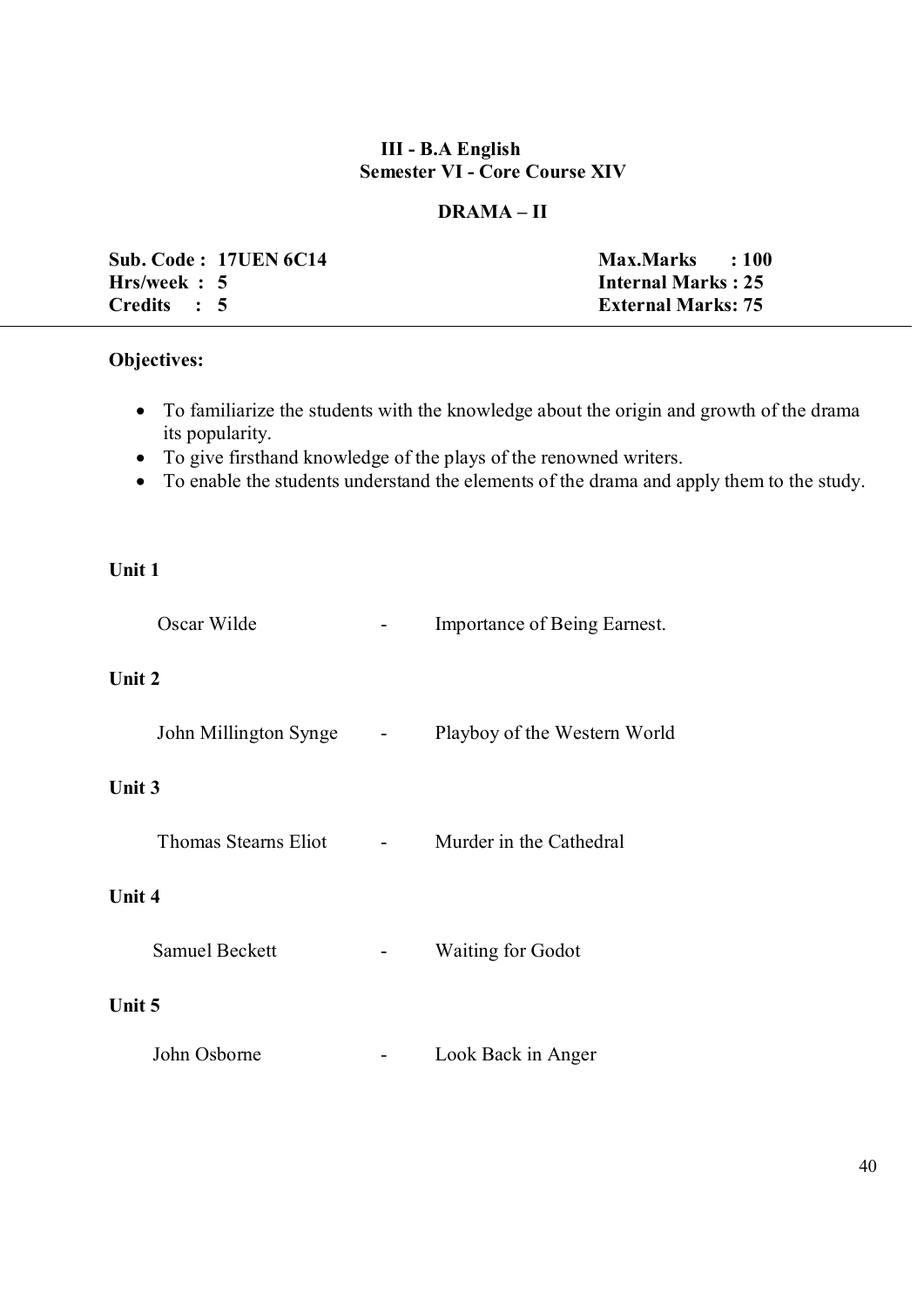# **III - B.A English Semester VI- Core Course XV**

## **AMERICAN LITERATURE**

**Sub. Code : 17UEN 6C15** Max.Marks : 100 **Hrs/week : 5 Internal Marks : 25<br>Credits : 5 External Marks: 75** 

**External Marks: 75** 

## **Objectives:**

- To initiate the student into a study of American life and culture against the background of American History.
- To provide the student with knowledge of those aspects of American Civilization and Culture which have shaped its Literature.

## **Unit 1** (**Poetry)**

| Walt Whitman                  | Out of the Cradle Endlessly Rocking. |
|-------------------------------|--------------------------------------|
| <b>Robert Frost</b>           | <b>Birches</b>                       |
| <b>Emily Dickinson</b>        | Because I could not Stop for Death   |
| Sylvia Plath                  | Lady Lazarus                         |
| Unit 2 (Prose)                |                                      |
| Ralph Waldo Emerson           | American Scholar                     |
| Unit 3 (Drama)                |                                      |
| <b>Arthur Miller</b>          | Death of a Salesman.                 |
| <b>Unit 4 (Short Stories)</b> |                                      |
| Mark Twain                    | <b>Ghost Story</b>                   |
| James Thurber                 | Secret Life of Walter Mitty          |
| Unit 5 (Novel)                |                                      |
| Harper Lee                    | To Kill a Mockingbird.               |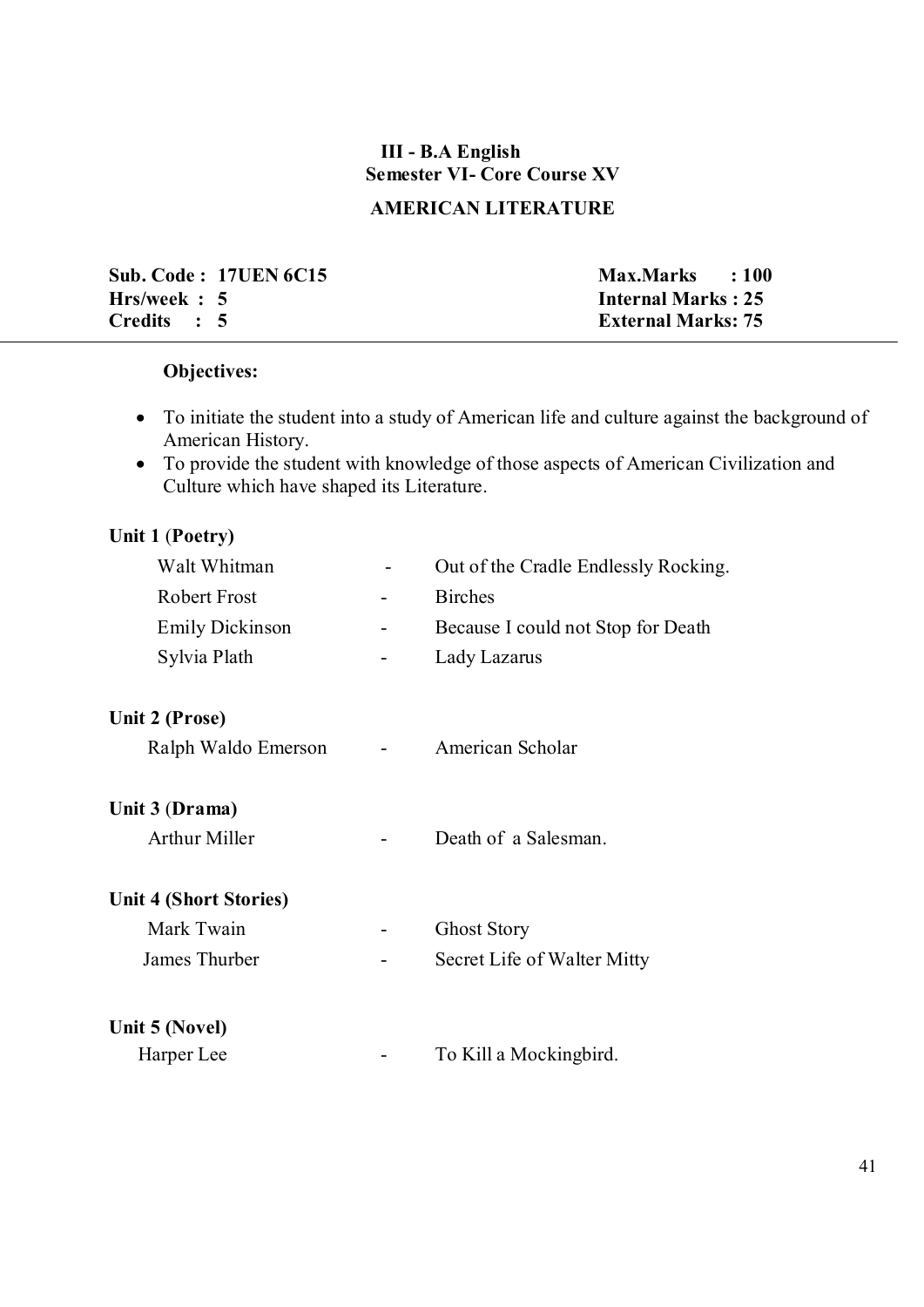### **III - B.A English Semester VI - Core Course XI**

### **SHAKESPEARE**

**Sub. Code : 17UEN 6C16 Max.Marks : 100 Hrs/week : 5 Internal Marks : 25 Credits : 5 External Marks: 75**

#### **Objectives:**

- To give the student a firsthand knowledge about the plays of Shakespeare.
- To provide the student with the knowledge about the social and intellectual background to the author and his works and help them understand Shakespeare as a product of his age and his socio-cultural conditions.
- To draw the attention of the student to the language of Shakespeare's plays his images, his word play and his original and creative use of language.
- To acquaint the students with the dramatic and poetic devices employed by Shakespeare to facilitate a critical comprehension of his literary compositions.

| Unit 1 | A Mid Summer Night's Dream |
|--------|----------------------------|
| Unit 2 | Julius Caesar              |
| Unit 3 | Twelfth Night              |
| Unit 4 | Macbeth                    |
| Unit 5 | The Tempest                |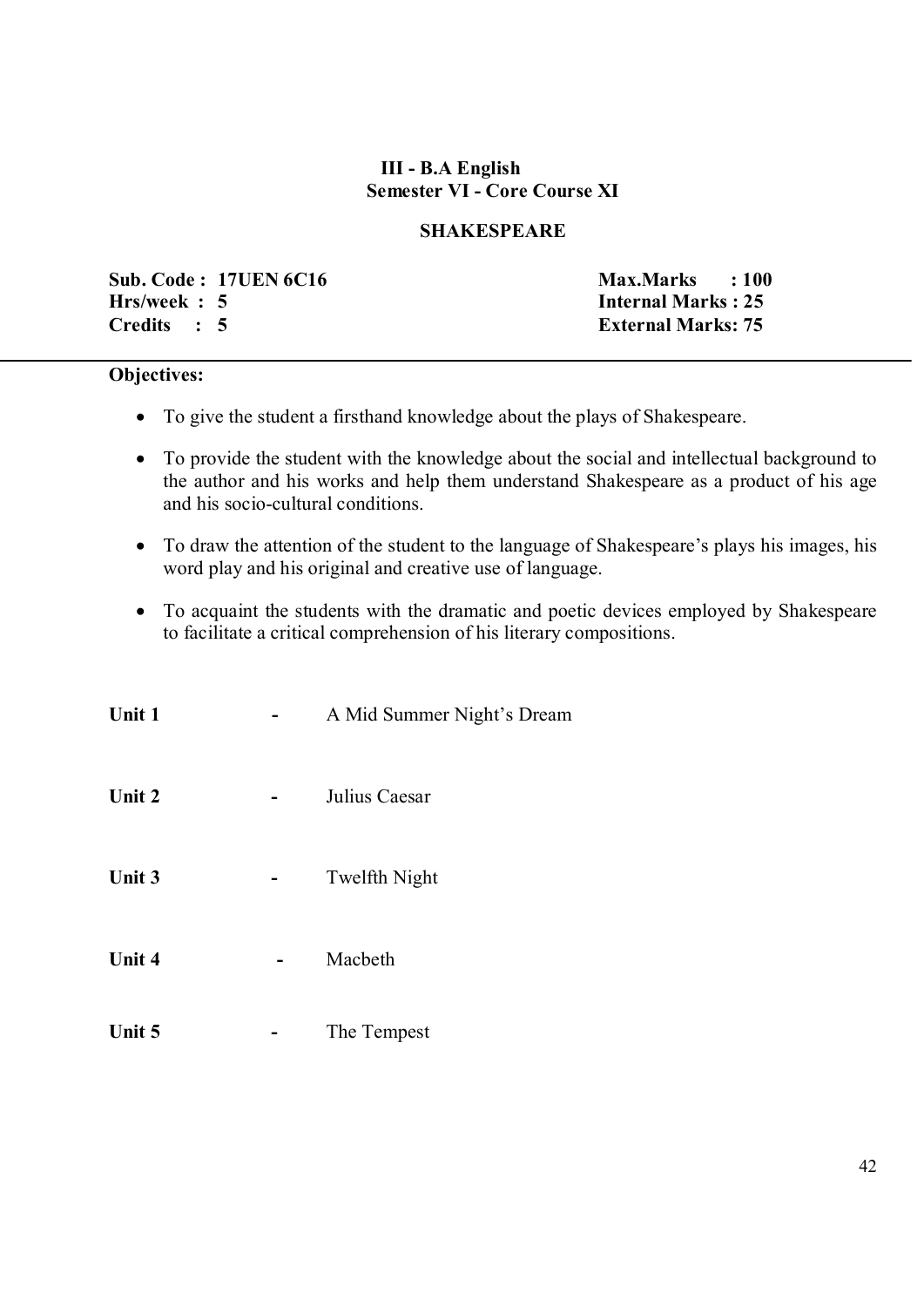# **III - B.A English Semester VI – Major Based Elective - II COMMON WEALTH LITERATURE**

**Sub. Code : 17UEN6M2** Max.Marks : 100<br> **Hrs/week : 5** Internal Marks : 25 **Hrs/week : 5 Internal Marks : 25<br>Credits : 4 External Marks : 75** 

**External Marks: 75** 

### **Objectives:**

- To provide the student with the knowledge about the social and intellectual background to the author and his works.
- To familiarize the students with the major modern dramatists, poets and their works.

### **Unit 1**:

| A.D. Hope<br>Micheal-De-Anang<br>Earle Birney           | Australia<br>Africa Speaks<br>The Bear on the Delhi Road. |
|---------------------------------------------------------|-----------------------------------------------------------|
| Unit $2$ :                                              |                                                           |
| Margaret Atwood<br><b>Allan Curnow</b><br>Derek Walcott | Journey to the Interior<br>Time<br>Ruins of a Great House |
| Unit $3$ :                                              |                                                           |
| Wole Soyinka                                            | The Kongi's Harvest                                       |
| Unit $4$ :                                              |                                                           |
| V.S.Naipaul<br>Katherine Mansfield<br>Henry Lawson      | Man-Man<br>Bliss, Prelude.<br>The Loaded Dog              |
| Unit $5$ :                                              |                                                           |
| Chinua Achebe                                           | Things Fall Apart                                         |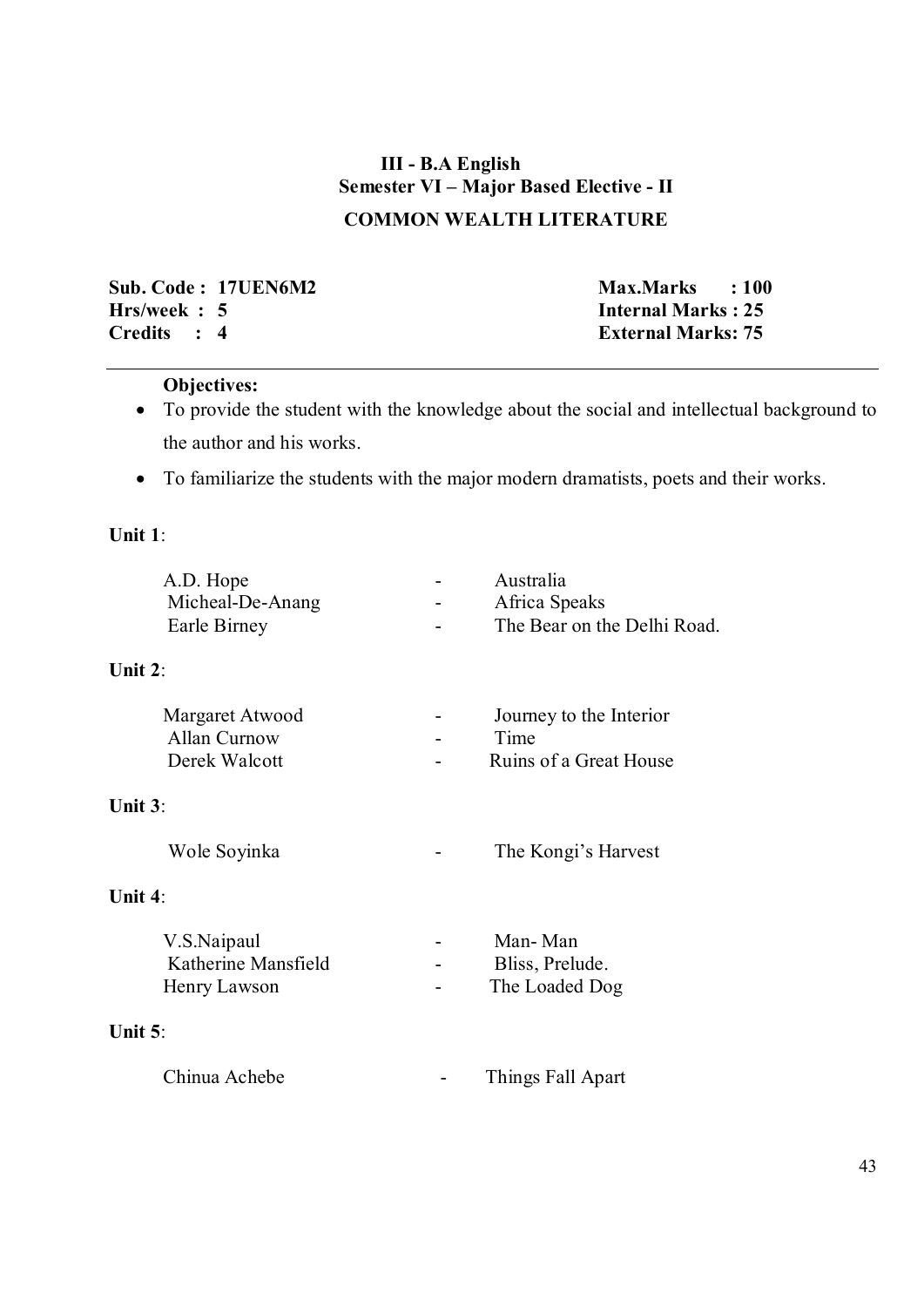## **III - B.A English**

## **Semester VI –Major Based Elective- II**

### **CHILDREN'S LITERATURE**

|             | Sub. Code: 17UEN6M2 | Max.Marks : 100           |
|-------------|---------------------|---------------------------|
| Hrs/week: 5 |                     | <b>Internal Marks: 75</b> |
| Credits : 4 |                     | <b>External Marks: 25</b> |

### **Objectives:**

- To develop in students an appreciation for the literary qualities and educational value of children's literature.
- To teach students to identify literary elements such as plot, theme, symbol, and point of view.
- To acquaint students with the key issues in the field today.

### **UNIT- I**

| R.K. Narayan |                          | Sweet for Angels |
|--------------|--------------------------|------------------|
| Oscar Wilde  | $\overline{\phantom{a}}$ | Devoted Friend   |

### **UNIT- II**

| Nathaniel Hawthorne | $\overline{\phantom{a}}$ | Golden Touch  |
|---------------------|--------------------------|---------------|
| Ruskin Bond         | $\overline{\phantom{0}}$ | The Kitemaker |

### **UNIT- III:**

| <b>Charles Dickens</b> |  | Oliver Twist |
|------------------------|--|--------------|
|------------------------|--|--------------|

### **UNIT- IV**

#### **UNIT- V**

| J.M.Barrie |  | Peter Pan |
|------------|--|-----------|
|------------|--|-----------|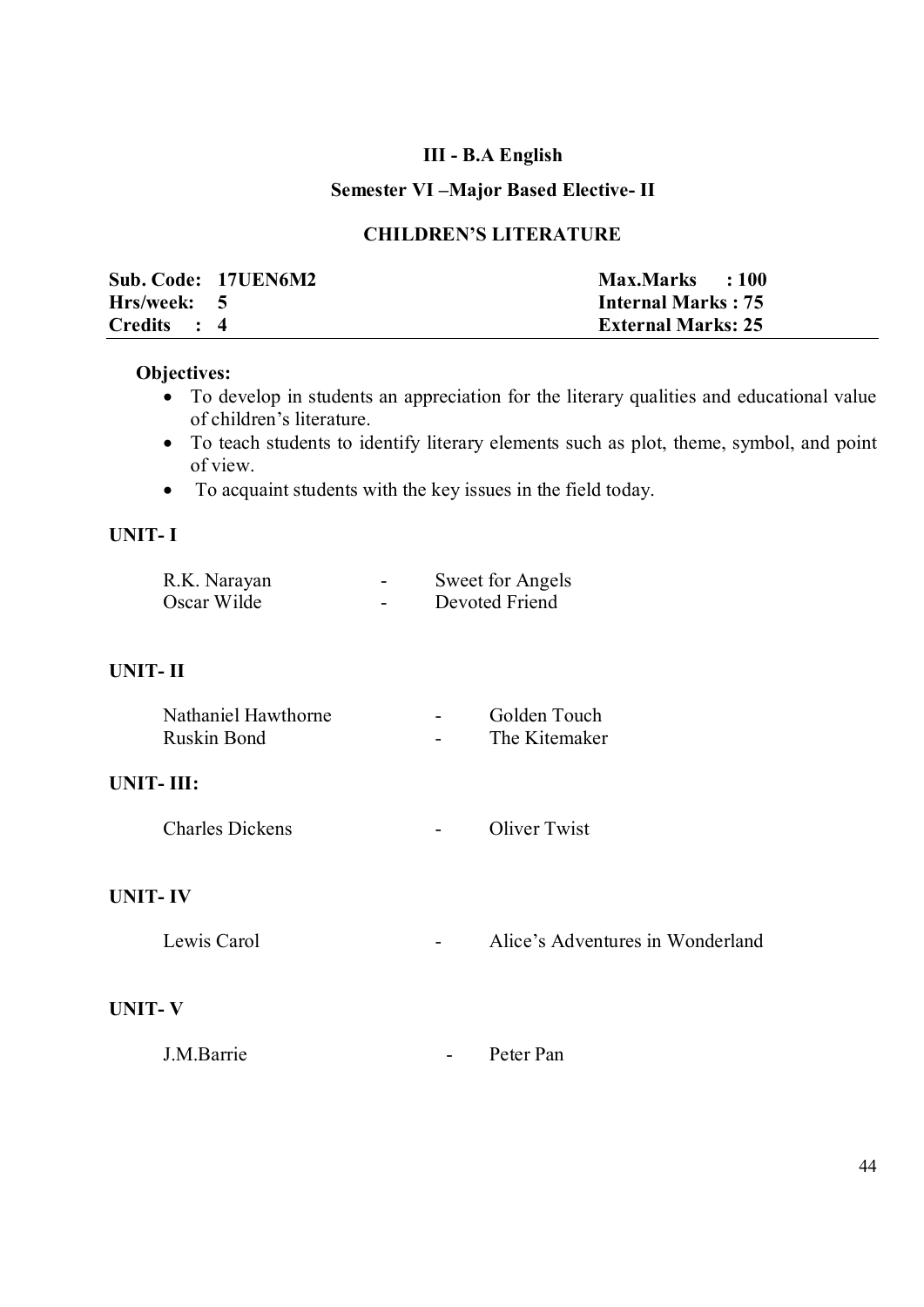## **III - B.A English Semester VI – Major Based Elective - III**

## **CLASSICS IN TRANSLATION**

|              | Sub. Code : 17 UEN 6M3 | Max.Marks : 100           |  |
|--------------|------------------------|---------------------------|--|
| Hrs/week : 4 |                        | <b>Internal Marks: 25</b> |  |
| Credits : 4  |                        | <b>External Marks: 75</b> |  |

#### **Objectives:**

- To facilitate reading of the world's renowned classics in English in order that the students are helped to come to grips with the cultural values of the various lands as expressed by them.
- To provide the student with the knowledge about the social and intellectual background to the author and his works.

### **Unit 1**

| Thirukkural | From Chapter 1 - The Praise of God.     |
|-------------|-----------------------------------------|
|             | From Chapter 2 - The Excellence of Rain |

#### **Unit 2**

Thakazhi Sivasankara Pillai - Chemmeen

### **Unit 3**

The Last Sermon of Prophet

#### **Unit 4**

Kali Das **- Sakuntala** 

#### **Unit 5**

Sophocles - King Oedipus

### **Book for Reference:**

Thirukkural – Translated by G.U.Pope. Sahil Al Bukhari – Translated BY Dr.Muhammed Mushin khan, Darussah Publishers, Kingdom of Saudi Arabia.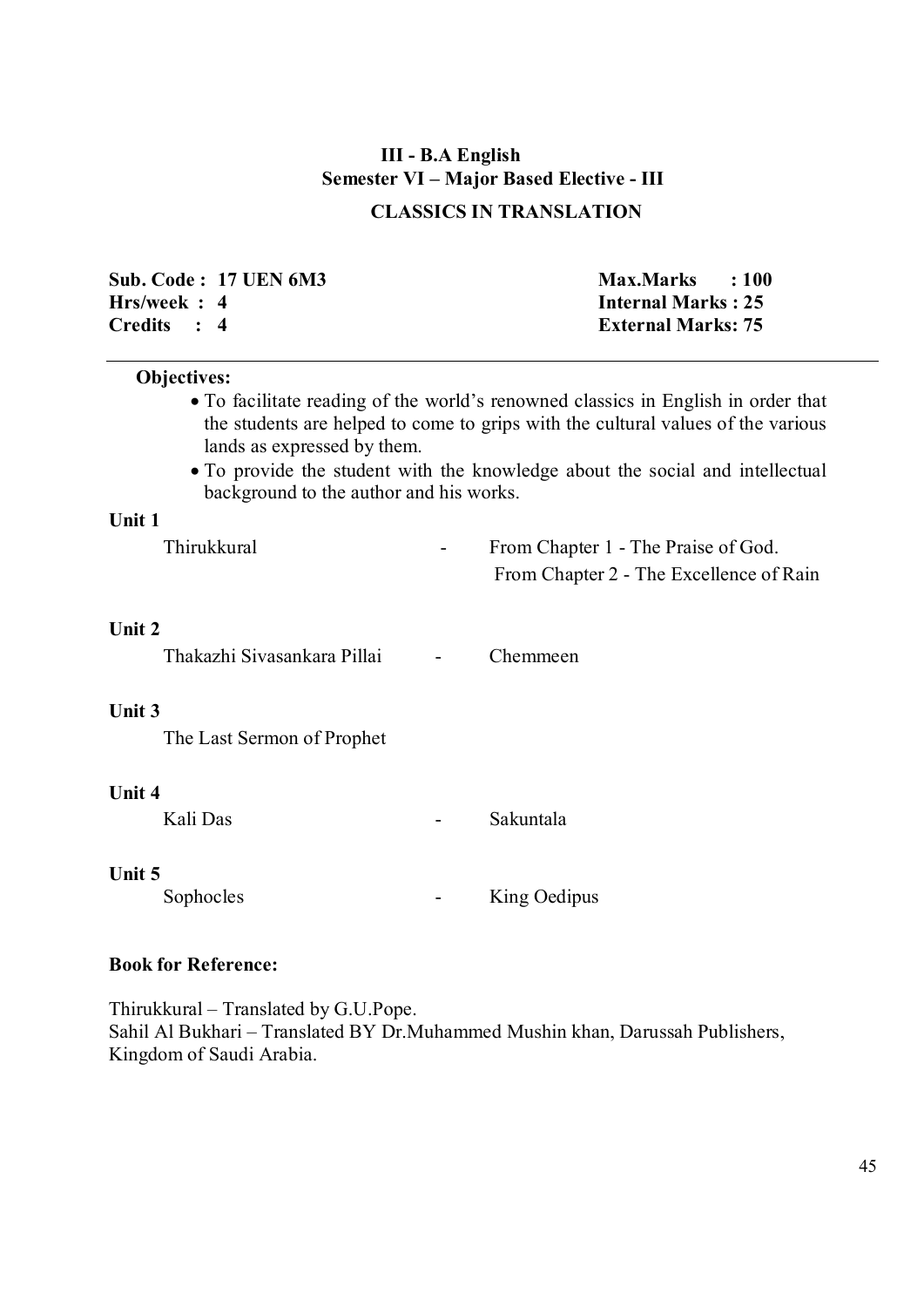### **III - B.A English Semester VI –Major Based Elective- III TRANSLATION THEORY AND PRACTICE**

|             | Sub. Code: 17UEN6M3 | Max.Marks : 100           |
|-------------|---------------------|---------------------------|
| Hrs/week: 4 |                     | <b>Internal Marks: 75</b> |
| Credits : 4 |                     | <b>External Marks: 25</b> |

#### **Objectives:**

- Aware of the act of Translation.
- Understand the difficulty of translating across languages.
- Equipped to translate simple text effectively.

### **UNIT I:**

 Translation studies – Definition and Scope – Types of Translation- Inter, Intra Lingual - Inter Semiotic –Transcription –Transliteration – Paraphrase – Levels of Translation-Decoding and Recoding – Product and Process.

### **UNIT II:**

Equivalence - Layers - Theories.

#### **UNIT III:**

History of Translation Studies.

### **UNIT IV:**

 Limits of Translation – Untranslatability – Practical Exercises from Tamil to English and vice versa.

#### **UNIT IV:**

Problems in translating Prose and Fiction, Poetry, Drama, Scientific texts, Bible translation – Translation for media and Internet.

Book for Reference:

|  |  | 1. Susan Bennett - Translation Studies. |
|--|--|-----------------------------------------|
|  |  |                                         |

- 2. Catford A Linguistic Theory of Translation
- 3. Savory Art of Translation.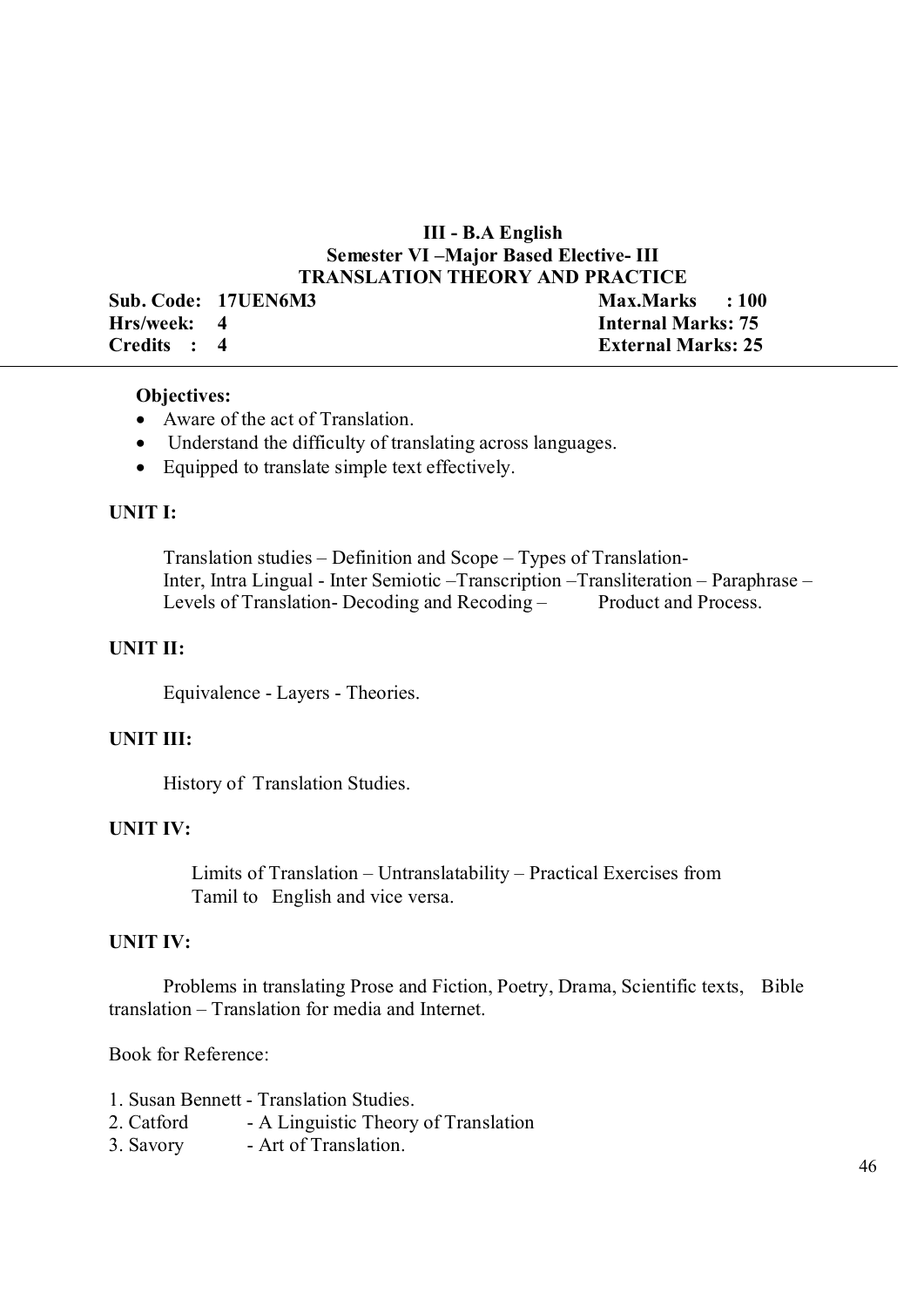# **III - B.A English Semester VI- PART – V – GENDER STUDIES GENDER STUDIES**

**Sub. Code : 17 UCN 6GS** Max.Marks : 100<br> **Hrs/week : 1 Hrs/week : 1**<br>Credits : 1 **Internal Marks : 40**<br>External Marks: 60

**External Marks: 60** 

| Unit $-I$  | Concepts of Gender.                           |
|------------|-----------------------------------------------|
| Unit - II  | Women Studies vs Gender Studies               |
| Unit - III | Areas of Gender Discrimination                |
| Unit - IV  | Women Empowerment and Gender Empowerment<br>- |
| Unit - V   | Women's movements and safeguarding mechanism. |